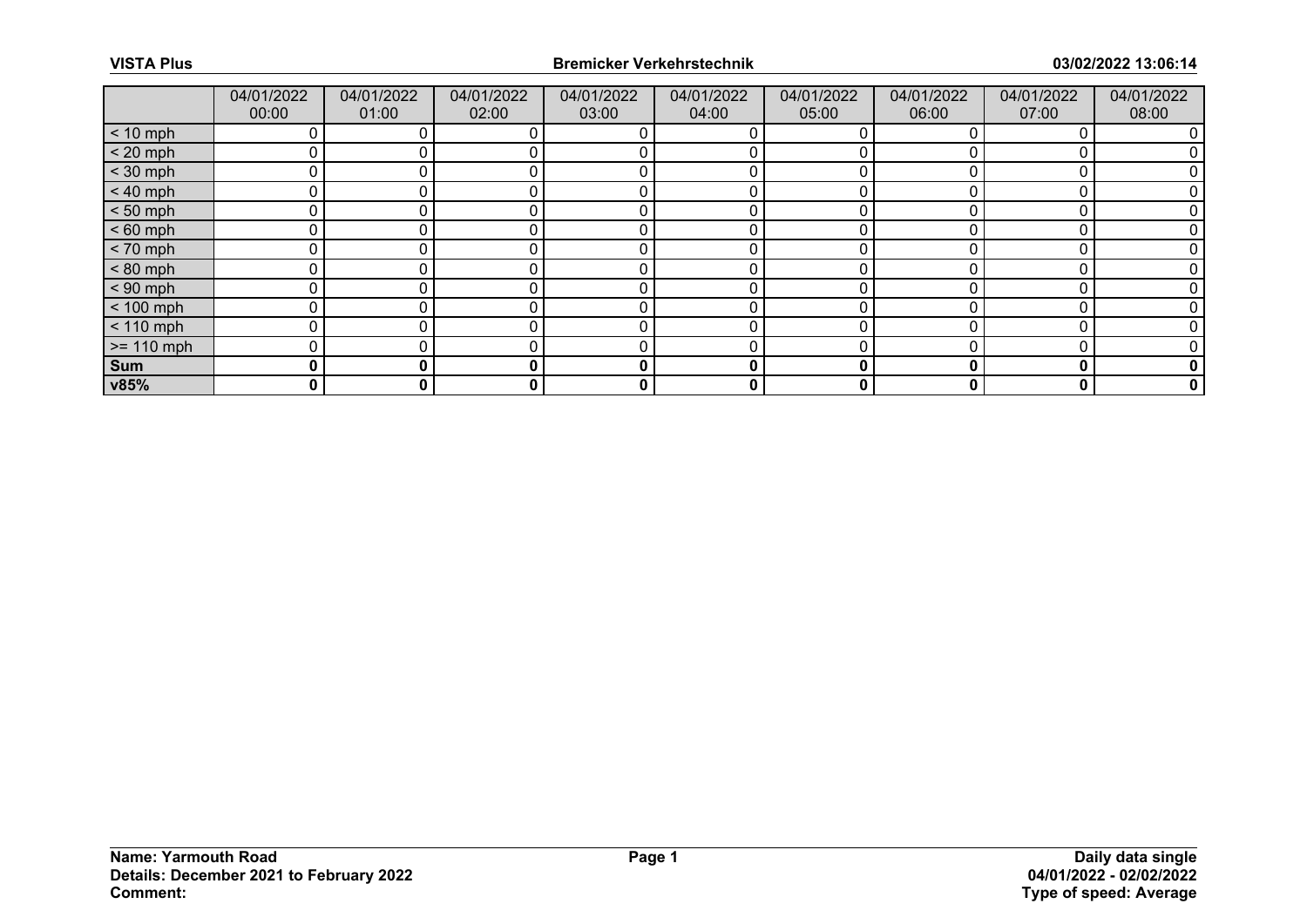|              | 04/01/2022<br>09:00 | 04/01/2022<br>10:00 | 04/01/2022<br>11:00 | 04/01/2022<br>12:00 | 04/01/2022<br>13:00 | 04/01/2022<br>14:00 | 04/01/2022<br>15:00 | 04/01/2022<br>16:00 | 04/01/2022<br>17:00 |
|--------------|---------------------|---------------------|---------------------|---------------------|---------------------|---------------------|---------------------|---------------------|---------------------|
| $< 10$ mph   |                     |                     | 0                   |                     |                     |                     |                     |                     |                     |
| $< 20$ mph   |                     |                     |                     |                     |                     |                     |                     |                     |                     |
| $<$ 30 mph   | $\Omega$            |                     | 0                   |                     | З                   |                     |                     | Д                   |                     |
| $< 40$ mph   | $\mathbf 0$         |                     | 0                   | З                   | 10 <sup>1</sup>     | 6                   |                     | 14                  |                     |
| $< 50$ mph   |                     |                     | 0.                  | 13                  | 74                  | 55                  | 56                  | 59                  | 66                  |
| $< 60$ mph   | ሰ                   |                     | 0                   | 8                   | 28                  | 45                  | 53                  | 30                  | 34                  |
| $< 70$ mph   | $\mathbf 0$         |                     | 0                   | 0                   | 4                   |                     | 8                   | 5                   | 5 <sup>5</sup>      |
| $< 80$ mph   | n                   |                     |                     |                     |                     |                     |                     |                     |                     |
| $< 90$ mph   |                     |                     | 0                   |                     |                     |                     |                     |                     |                     |
| $< 100$ mph  | $\Omega$            |                     | 0                   | 0                   | 0                   |                     |                     | C                   |                     |
| $< 110$ mph  |                     |                     |                     |                     |                     |                     |                     |                     |                     |
| $>= 110$ mph |                     |                     |                     | ſ                   |                     |                     |                     |                     |                     |
| Sum          | 0                   | 0                   | $\mathbf{0}$        | 25                  | 119                 | 116                 | 126                 | 113                 | 118                 |
| v85%         | 0                   | 0                   | 0                   | 51                  | 53                  | 54                  | 55                  | 54                  | 55                  |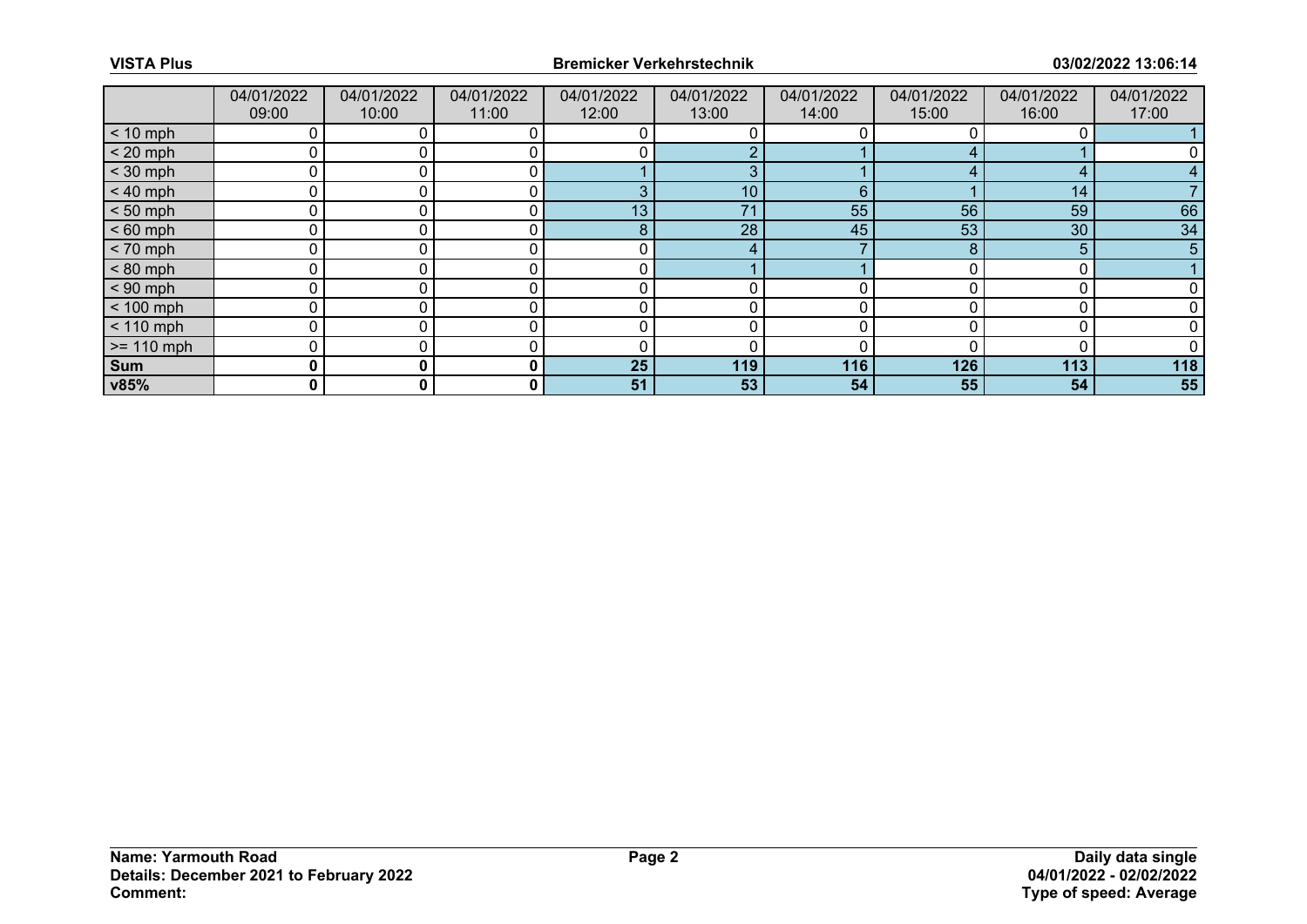|              | 04/01/2022<br>18:00 | 04/01/2022<br>19:00 | 04/01/2022<br>20:00 | 04/01/2022<br>21:00 | 04/01/2022<br>22:00 | 04/01/2022<br>23:00 | 05/01/2022<br>00:00 | 05/01/2022<br>01:00 | 05/01/2022<br>02:00 |
|--------------|---------------------|---------------------|---------------------|---------------------|---------------------|---------------------|---------------------|---------------------|---------------------|
| $< 10$ mph   |                     |                     | 0                   |                     |                     |                     |                     |                     |                     |
| $< 20$ mph   | 3                   |                     | 0                   |                     |                     |                     |                     |                     |                     |
| $<$ 30 mph   | 3 <sup>1</sup>      |                     | 0                   |                     |                     |                     |                     |                     |                     |
| $< 40$ mph   | 3 <sup>1</sup>      | 0.                  |                     | 0                   | 0                   |                     |                     | 0                   |                     |
| $< 50$ mph   | 35 <sub>2</sub>     | 15                  | 13 <sub>1</sub>     | 9                   |                     | З                   |                     |                     |                     |
| $< 60$ mph   | 24                  | 23                  | 8                   | 11                  | З                   |                     |                     |                     | n                   |
| $< 70$ mph   |                     | 8                   | $\Omega$            | 4                   | ◠                   | 0                   |                     | 0                   |                     |
| $< 80$ mph   | <sup>n</sup>        |                     |                     | r                   |                     |                     |                     |                     |                     |
| $< 90$ mph   |                     |                     |                     |                     |                     |                     |                     |                     |                     |
| $< 100$ mph  | 0                   |                     | 0                   | 0                   | 0                   |                     |                     | C                   |                     |
| $< 110$ mph  | 0                   |                     | 0                   | 0                   | 0                   |                     |                     | O                   |                     |
| $>= 110$ mph | $\Omega$            |                     |                     | ſ                   |                     |                     |                     |                     |                     |
| <b>Sum</b>   | 76                  | 49                  | 28                  | 27                  | 11                  | 4                   |                     | 0                   |                     |
| v85%         | 55                  | 62                  | 59                  | 65                  | 60                  | 45                  | 67                  | 0                   | 59                  |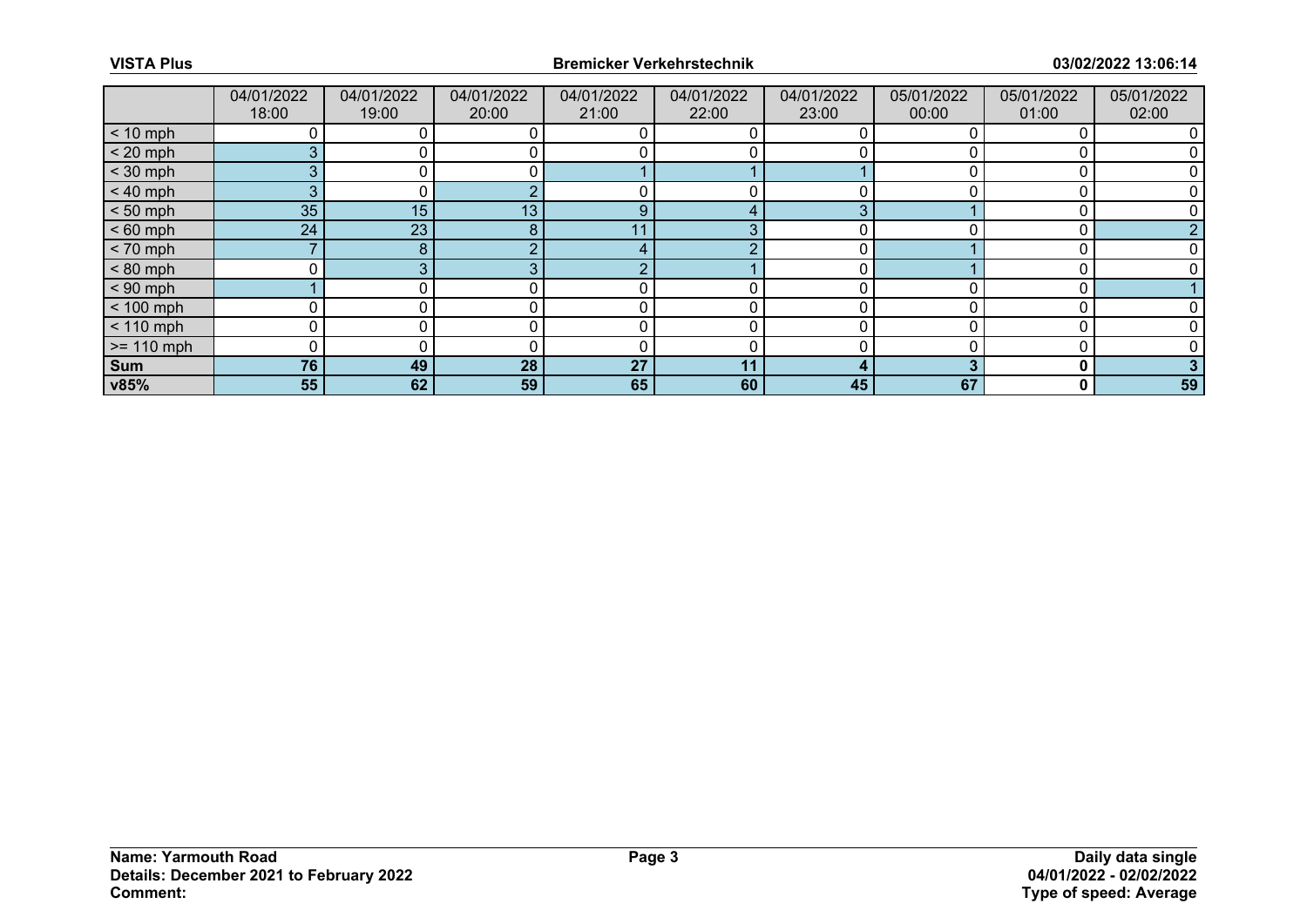|              | 05/01/2022<br>03:00 | 05/01/2022<br>04:00 | 05/01/2022<br>05:00 | 05/01/2022<br>06:00 | 05/01/2022<br>07:00 | 05/01/2022<br>08:00 | 05/01/2022<br>09:00 | 05/01/2022<br>10:00 | 05/01/2022<br>11:00 |
|--------------|---------------------|---------------------|---------------------|---------------------|---------------------|---------------------|---------------------|---------------------|---------------------|
| $< 10$ mph   | 0                   |                     |                     |                     |                     |                     |                     |                     |                     |
| $< 20$ mph   | 0                   |                     |                     |                     | ς                   |                     |                     | 3                   |                     |
| $<$ 30 mph   | 0                   |                     |                     |                     |                     |                     | 3                   | 3                   | 6                   |
| $< 40$ mph   | 0                   | 0                   | 0                   |                     | 5                   | 13                  | 13                  | 13                  | 11                  |
| $< 50$ mph   | 0                   |                     |                     | 12                  | 47                  | 72                  | 59                  | 43                  | 58                  |
| $< 60$ mph   | 0                   |                     |                     | 10                  | 39                  | 54                  | 37                  | 46                  | 48                  |
| $< 70$ mph   | 0                   | 0 I                 |                     | 5                   | 10 <sup>°</sup>     | 9                   | 3                   | 3                   | 6                   |
| $< 80$ mph   | 0                   |                     |                     |                     | 3                   |                     |                     |                     |                     |
| $< 90$ mph   | 0                   |                     |                     |                     |                     |                     |                     |                     |                     |
| $< 100$ mph  | $\mathbf 0$         | 0                   |                     | C                   |                     |                     |                     |                     |                     |
| $< 110$ mph  | 0                   |                     |                     | C                   | 0                   |                     |                     | 0                   |                     |
| $>= 110$ mph | 0                   |                     |                     | r                   |                     |                     |                     |                     |                     |
| Sum          | 0                   |                     | 6                   | 33                  | 109                 | 154                 | 116                 | 113                 | 133                 |
| v85%         | 0                   | 0 I                 | 68                  | 61                  | 59                  | 55                  | 53                  | 54                  | 54                  |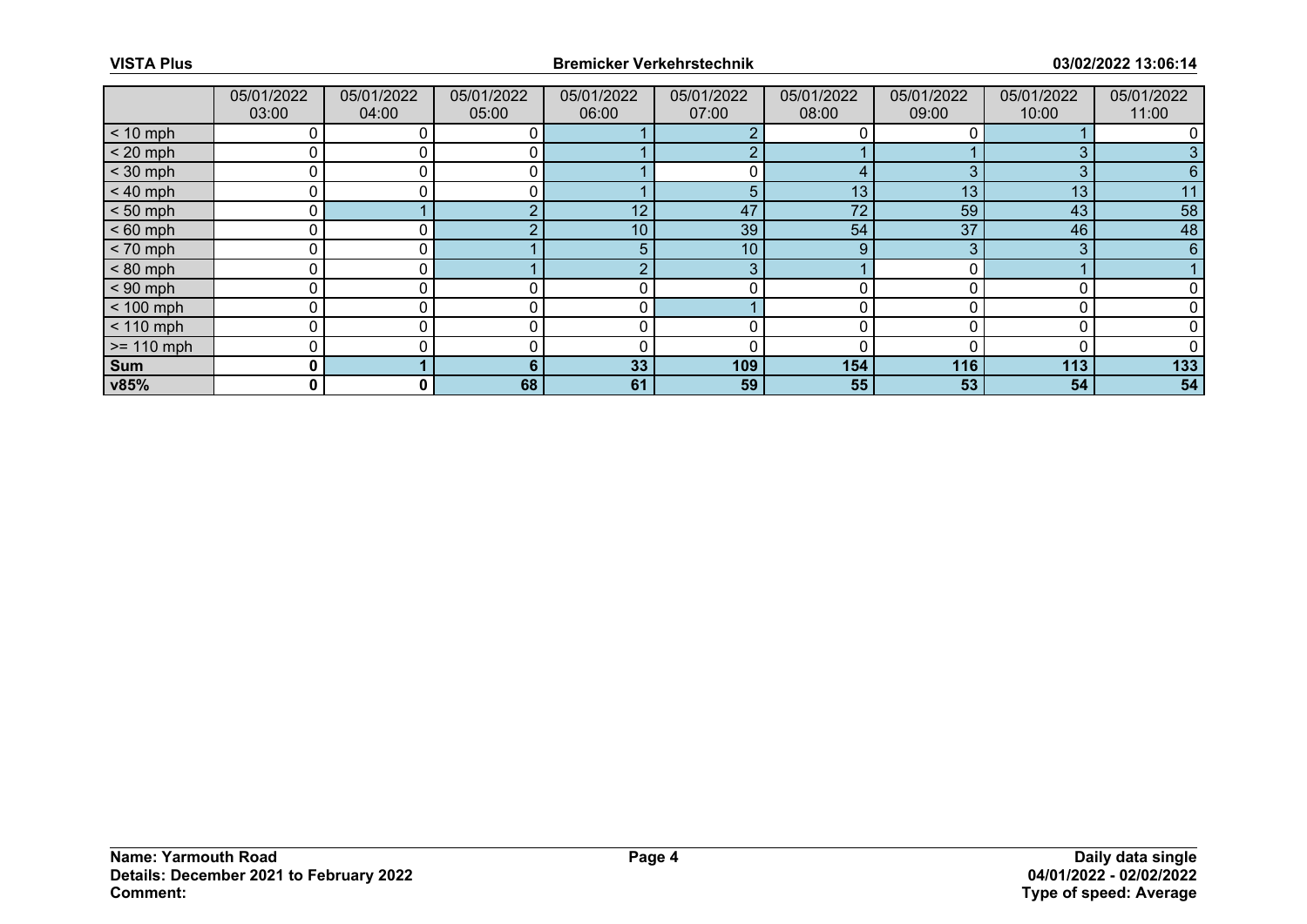|              | 05/01/2022<br>12:00 | 05/01/2022<br>13:00 | 05/01/2022<br>14:00 | 05/01/2022<br>15:00 | 05/01/2022<br>16:00 | 05/01/2022<br>17:00 | 05/01/2022<br>18:00 | 05/01/2022<br>19:00 | 05/01/2022<br>20:00 |
|--------------|---------------------|---------------------|---------------------|---------------------|---------------------|---------------------|---------------------|---------------------|---------------------|
| $< 10$ mph   |                     |                     |                     |                     |                     |                     |                     |                     |                     |
| $< 20$ mph   |                     |                     |                     | 5                   |                     | 5                   |                     |                     |                     |
| $<$ 30 mph   |                     |                     | h                   | 9                   |                     | 4                   |                     |                     |                     |
| $< 40$ mph   | 12                  | 13                  | 14                  | 14                  | 19                  | 21                  | 5                   | 3                   |                     |
| $< 50$ mph   | 63                  | 56                  | 55                  | 55                  | 60                  | 61                  | 32                  | 15                  | 17                  |
| $< 60$ mph   | 45                  | 60                  | 51                  | 46                  | 16                  | 25                  | 33                  | 13                  | 9                   |
| $< 70$ mph   | 8                   | 6                   | 9                   | 5                   |                     | 3                   |                     | 5                   |                     |
| $< 80$ mph   |                     |                     |                     |                     |                     |                     |                     | 3                   |                     |
| $< 90$ mph   |                     |                     |                     |                     |                     |                     |                     |                     |                     |
| $< 100$ mph  | 0                   |                     |                     | 0                   | 0                   | 0                   |                     |                     |                     |
| $< 110$ mph  |                     |                     |                     |                     |                     |                     |                     |                     |                     |
| $>= 110$ mph | $\Omega$            |                     |                     |                     |                     |                     |                     |                     |                     |
| Sum          | 129                 | 147                 | 135                 | 136                 | 105                 | 119                 | 78                  | 39                  | 29                  |
| v85%         | 55                  | 54                  | 55                  | 55                  | 50                  | 52                  | 56                  | 63                  | 56                  |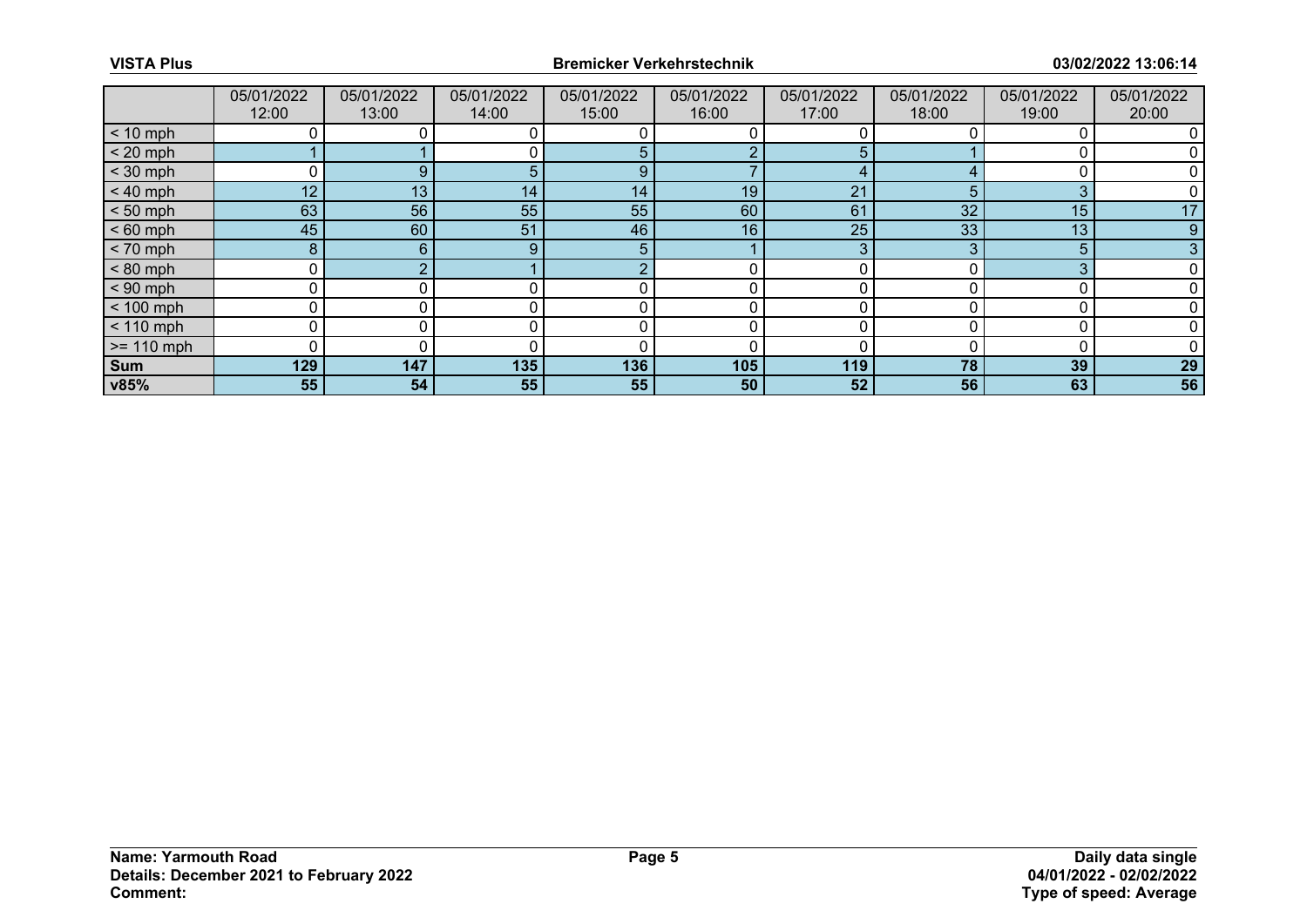|              | 05/01/2022<br>21:00 | 05/01/2022<br>22:00 | 05/01/2022<br>23:00 | 06/01/2022<br>00:00 | 06/01/2022<br>01:00 | 06/01/2022<br>02:00 | 06/01/2022<br>03:00 | 06/01/2022<br>04:00 | 06/01/2022<br>05:00 |
|--------------|---------------------|---------------------|---------------------|---------------------|---------------------|---------------------|---------------------|---------------------|---------------------|
| $< 10$ mph   |                     |                     |                     |                     |                     |                     |                     |                     |                     |
| $< 20$ mph   |                     |                     |                     | 0                   |                     |                     |                     |                     |                     |
| $<$ 30 mph   |                     |                     |                     |                     |                     |                     |                     |                     |                     |
| $< 40$ mph   | <sub>o</sub>        |                     |                     | 0                   | 0                   | 0                   |                     |                     |                     |
| $< 50$ mph   | 4                   |                     |                     |                     |                     |                     |                     |                     |                     |
| $< 60$ mph   | $\sim$              | ◠                   |                     |                     |                     |                     |                     |                     |                     |
| $< 70$ mph   | 4                   |                     |                     | 0                   |                     | 0                   |                     |                     |                     |
| $< 80$ mph   |                     |                     |                     |                     |                     |                     |                     |                     |                     |
| $< 90$ mph   | $\Omega$            |                     |                     |                     |                     | ∩                   |                     |                     |                     |
| $< 100$ mph  | 0                   |                     |                     | 0                   | 0                   | 0                   |                     |                     |                     |
| $< 110$ mph  | 0                   |                     |                     | $\Omega$            | 0                   | <sup>n</sup>        |                     |                     |                     |
| $>= 110$ mph | $\Omega$            |                     |                     |                     |                     |                     |                     |                     |                     |
| <b>Sum</b>   | 13                  | 6                   | 6                   | G                   |                     | 3                   |                     | ◠                   |                     |
| v85%         | 61                  | 57                  | 62                  | 45                  | 0                   | 70                  | 0                   | 32                  | 64                  |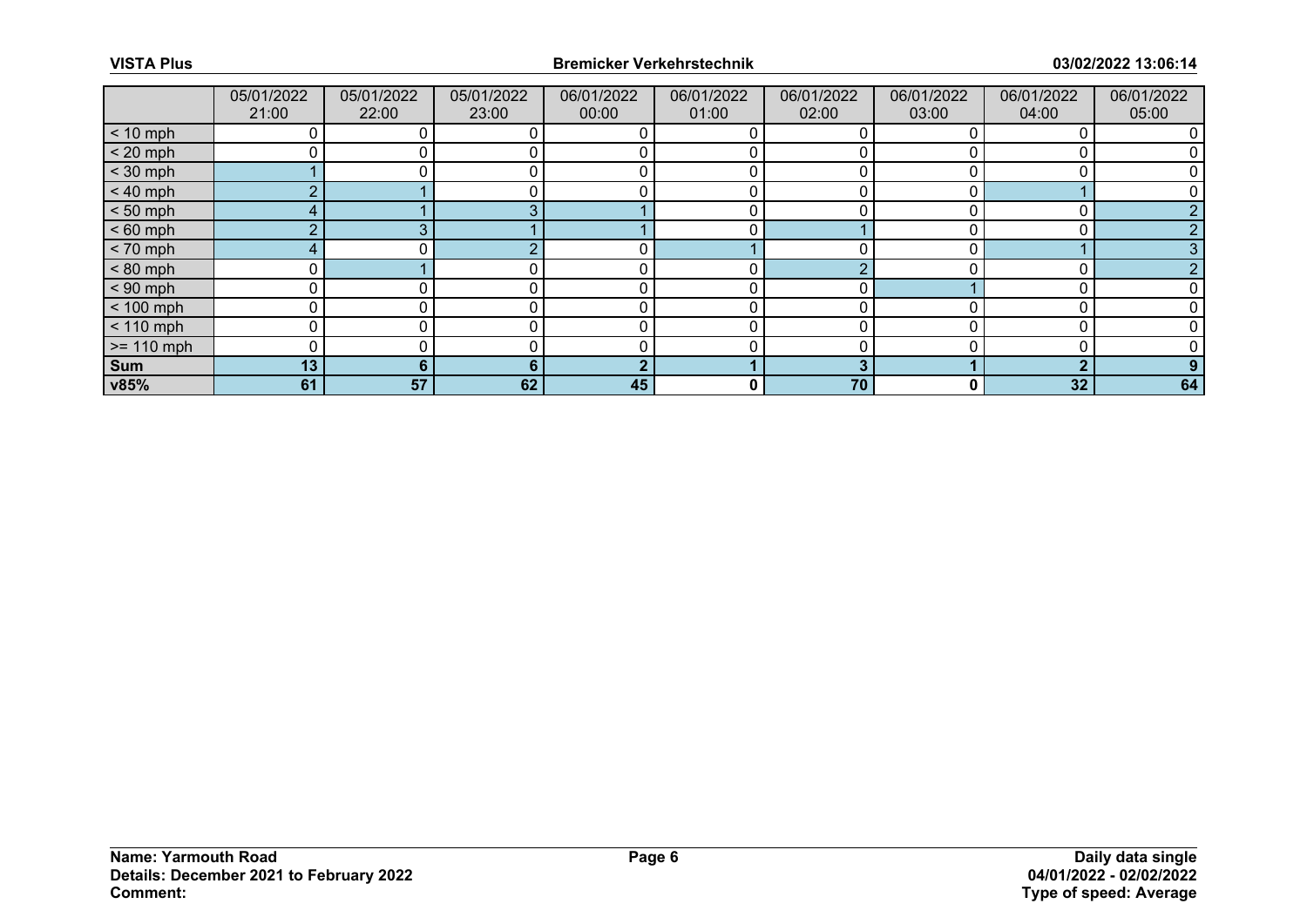|              | 06/01/2022<br>06:00 | 06/01/2022<br>07:00 | 06/01/2022<br>08:00 | 06/01/2022<br>09:00 | 06/01/2022<br>10:00 | 06/01/2022<br>11:00 | 06/01/2022<br>12:00 | 06/01/2022<br>13:00 | 06/01/2022<br>14:00 |
|--------------|---------------------|---------------------|---------------------|---------------------|---------------------|---------------------|---------------------|---------------------|---------------------|
| $< 10$ mph   |                     |                     |                     |                     |                     |                     |                     |                     |                     |
| $< 20$ mph   |                     |                     |                     |                     | 3                   |                     |                     | 3                   |                     |
| $<$ 30 mph   |                     |                     | 9                   | 3                   | റ                   | 6                   |                     |                     |                     |
| $< 40$ mph   |                     | 5                   | 19                  | 13                  |                     | 13                  | 13                  | 13                  |                     |
| $< 50$ mph   | 24                  | 36                  | 68                  | 59                  | 53                  | 67                  | 75                  | 71                  | 62                  |
| $< 60$ mph   | 8                   | 41                  | 53                  | 48                  | 57                  | 46                  | 37                  | 37                  | 46                  |
| $< 70$ mph   | 4                   | 14                  |                     | 6                   | 4                   |                     | 6                   |                     | 4                   |
| $< 80$ mph   |                     | 3                   |                     |                     |                     |                     |                     |                     |                     |
| $< 90$ mph   |                     |                     |                     |                     |                     |                     |                     |                     |                     |
| $< 100$ mph  | 0                   |                     |                     | 0                   | 0                   | 0                   |                     |                     |                     |
| $< 110$ mph  | 0                   |                     |                     |                     |                     |                     |                     |                     |                     |
| $>= 110$ mph |                     |                     |                     |                     |                     |                     |                     |                     |                     |
| <b>Sum</b>   | 38                  | 101                 | 158                 | 131                 | 127                 | 141                 | 135                 | 138                 | 120                 |
| v85%         | 56                  | 60                  | 54                  | 54                  | 55                  | 55                  | 54                  | 54                  | 55                  |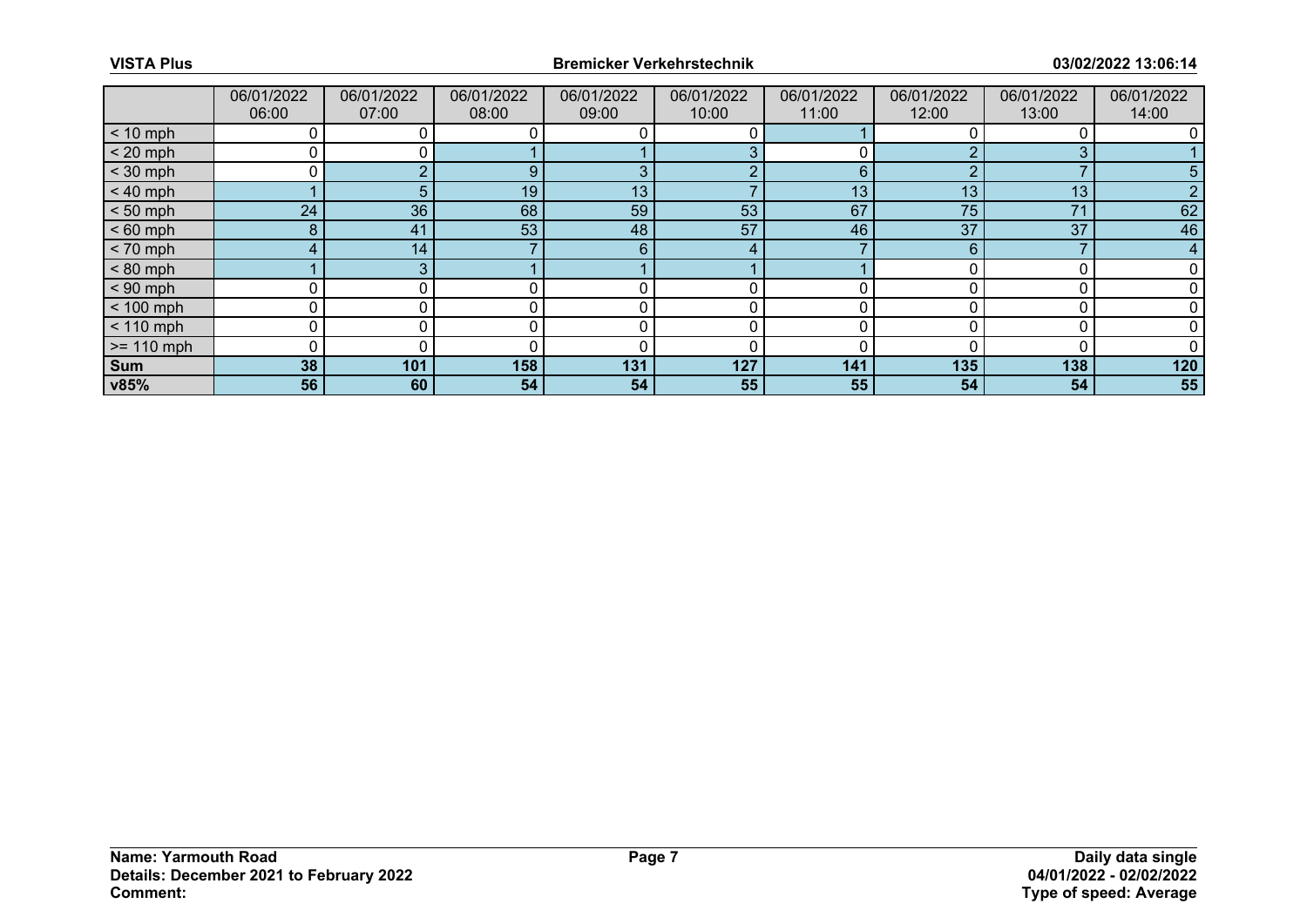|              | 06/01/2022<br>15:00 | 06/01/2022<br>16:00 | 06/01/2022<br>17:00 | 06/01/2022<br>18:00      | 06/01/2022<br>19:00 | 06/01/2022<br>20:00 | 06/01/2022<br>21:00 | 06/01/2022<br>22:00 | 06/01/2022<br>23:00 |
|--------------|---------------------|---------------------|---------------------|--------------------------|---------------------|---------------------|---------------------|---------------------|---------------------|
| $< 10$ mph   |                     |                     |                     |                          |                     |                     |                     |                     |                     |
| $< 20$ mph   |                     |                     |                     |                          |                     |                     |                     |                     |                     |
| $<$ 30 mph   |                     |                     | 12                  | $\overline{\phantom{a}}$ |                     |                     |                     |                     |                     |
| $< 40$ mph   | 24                  | 24                  | 25                  | 13                       |                     |                     |                     |                     |                     |
| $< 50$ mph   | 54                  | 69                  | 64                  | 36                       | 21                  | 11                  | 16                  | 6                   |                     |
| $< 60$ mph   | 38                  | 27                  | 27                  | 27                       | 20                  | 9                   | g                   | 6                   |                     |
| $< 70$ mph   | 9                   | 4                   | ◠                   | 3                        | 11                  | 3                   |                     |                     |                     |
| $< 80$ mph   | U                   |                     |                     |                          |                     | ∩                   |                     |                     |                     |
| $< 90$ mph   |                     |                     |                     |                          |                     |                     |                     |                     |                     |
| $< 100$ mph  | 0                   |                     |                     | 0                        | 0                   | 0                   |                     |                     |                     |
| $< 110$ mph  |                     |                     |                     |                          |                     |                     |                     |                     |                     |
| $>= 110$ mph | $\Omega$            |                     |                     |                          |                     |                     |                     |                     |                     |
| <b>Sum</b>   | 133                 | 130                 | 132                 | 86                       | 56                  | 25                  | 30                  | 14                  |                     |
| v85%         | 54                  | 52                  | 51                  | 53                       | 60                  | 57                  | 55                  | 57                  | 58                  |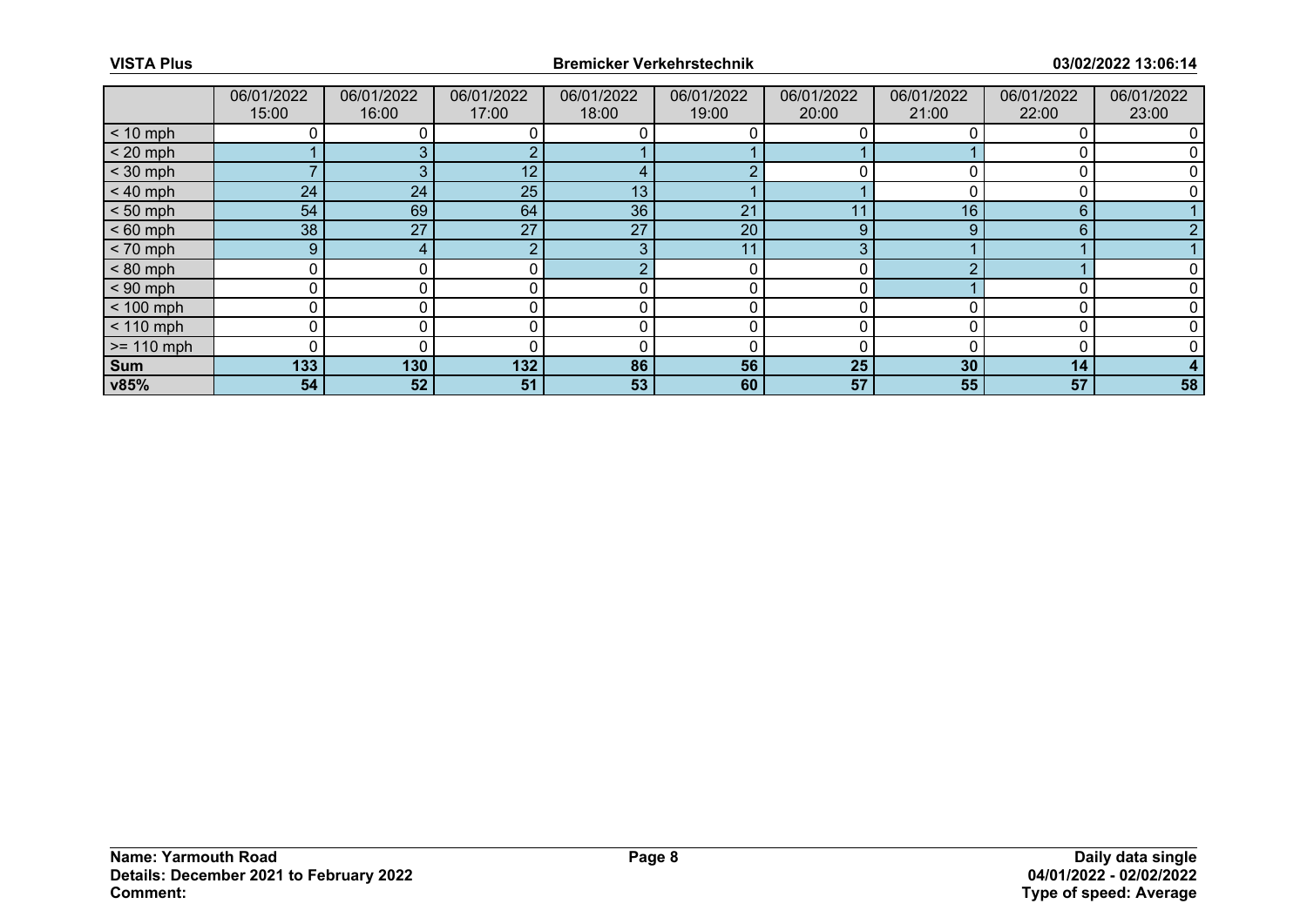|              | 07/01/2022<br>00:00 | 07/01/2022<br>01:00 | 07/01/2022<br>02:00 | 07/01/2022<br>03:00 | 07/01/2022<br>04:00 | 07/01/2022<br>05:00 | 07/01/2022<br>06:00 | 07/01/2022<br>07:00 | 07/01/2022<br>08:00 |
|--------------|---------------------|---------------------|---------------------|---------------------|---------------------|---------------------|---------------------|---------------------|---------------------|
| $< 10$ mph   | 0                   |                     |                     |                     |                     |                     |                     |                     |                     |
| $< 20$ mph   | 0                   |                     |                     |                     |                     |                     |                     |                     |                     |
| $<$ 30 mph   | 0                   |                     |                     |                     |                     |                     |                     | n                   |                     |
| $< 40$ mph   | 0                   | 0                   |                     | 0                   | 0                   | 0                   |                     | ∩                   | 27                  |
| $< 50$ mph   | 0                   |                     |                     | C                   |                     |                     | 15                  | 45                  | 82                  |
| $< 60$ mph   | 0                   |                     |                     | r                   |                     |                     | 11                  | 35                  | 52                  |
| $< 70$ mph   | $\overline{2}$      | 0                   |                     | 0                   | 0                   | 3                   | 5                   | 9                   | 4                   |
| $< 80$ mph   | 0                   |                     |                     | C                   |                     |                     |                     | ◠                   |                     |
| $< 90$ mph   | 0                   |                     |                     |                     |                     |                     |                     |                     |                     |
| $< 100$ mph  | $\mathbf 0$         | 0                   |                     | r                   |                     |                     |                     |                     |                     |
| $< 110$ mph  | 0                   |                     |                     | C                   | 0                   |                     |                     | O                   |                     |
| $>= 110$ mph | 0                   |                     |                     |                     |                     |                     |                     |                     |                     |
| Sum          | $\mathbf{2}$        | 0 I                 |                     | $\bf{0}$            | 5                   | 11                  | 36                  | 96                  | 175                 |
| v85%         | 61                  | $\mathbf{0}$        | 57                  | 0                   | 79                  | 69                  | 62                  | 58                  | 52                  |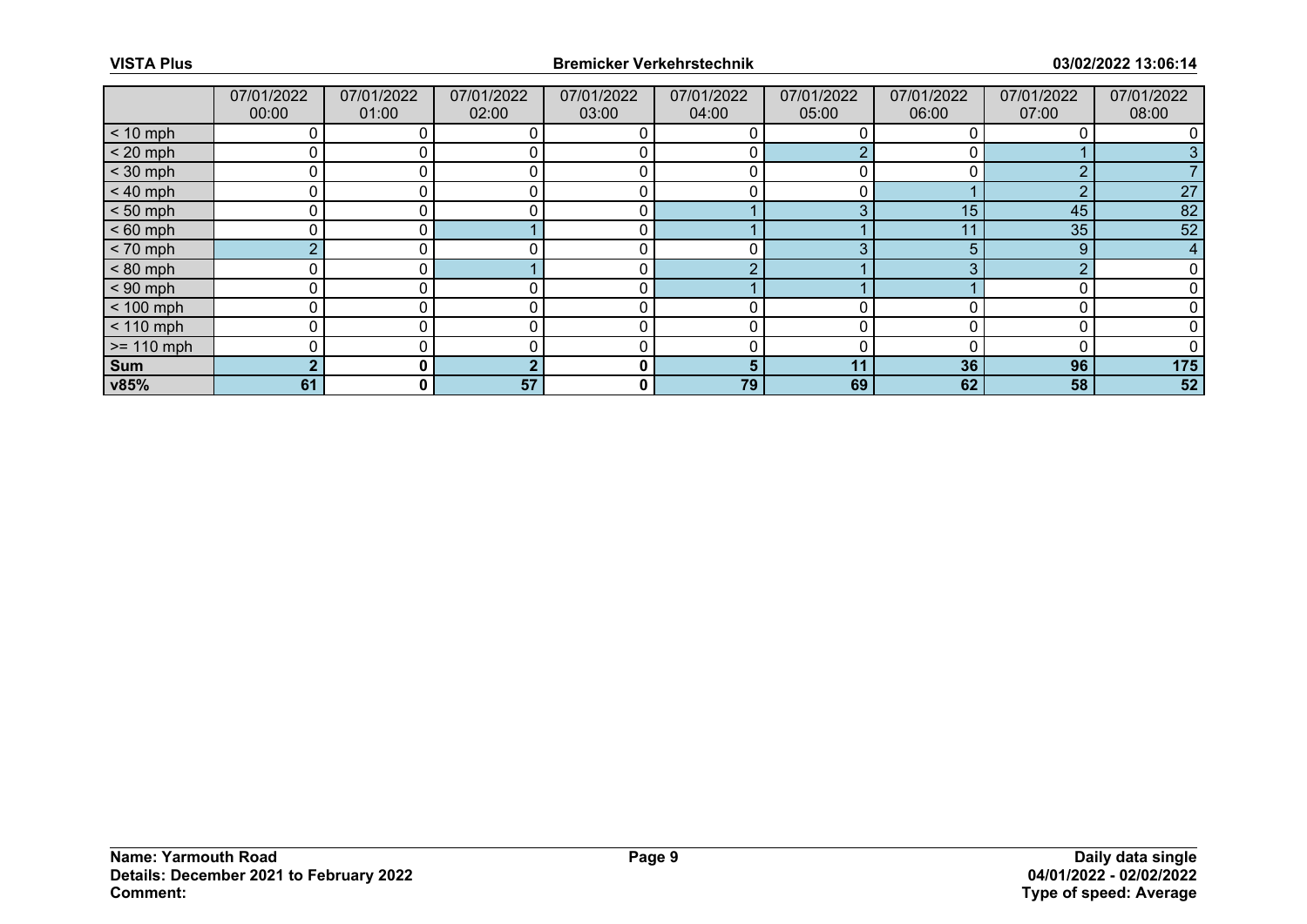|              | 07/01/2022<br>09:00 | 07/01/2022<br>10:00 | 07/01/2022<br>11:00 | 07/01/2022<br>12:00 | 07/01/2022<br>13:00 | 07/01/2022<br>14:00 | 07/01/2022<br>15:00 | 07/01/2022<br>16:00 | 07/01/2022<br>17:00 |
|--------------|---------------------|---------------------|---------------------|---------------------|---------------------|---------------------|---------------------|---------------------|---------------------|
| $< 10$ mph   |                     |                     |                     |                     |                     |                     |                     |                     |                     |
| $< 20$ mph   |                     |                     |                     |                     |                     |                     |                     |                     |                     |
| $<$ 30 mph   | $\sim$              |                     |                     | 8                   | 9                   | 5                   | 10                  | 9                   |                     |
| $< 40$ mph   | 11                  | 9                   | 12                  | 11                  | 9                   | 11                  | 17                  | 22                  | 17                  |
| $< 50$ mph   | 53                  | 64                  | 68                  | 67                  | 74                  | 66                  | 66                  | 55                  | 60                  |
| $< 60$ mph   | 46                  | 47                  | 38                  | 45                  | 48                  | 44                  | 44                  | 27                  | 33                  |
| $< 70$ mph   | 4                   |                     | 9                   | 4                   | 6                   | 3                   |                     | $\Omega$            | $\overline{2}$      |
| $< 80$ mph   |                     |                     |                     |                     |                     |                     |                     |                     |                     |
| $< 90$ mph   |                     |                     |                     |                     |                     |                     |                     |                     |                     |
| $< 100$ mph  | $\Omega$            |                     |                     | 0                   | 0                   | 0                   |                     |                     |                     |
| $< 110$ mph  |                     |                     |                     |                     |                     |                     |                     |                     |                     |
| $>= 110$ mph | $\Omega$            |                     |                     |                     |                     |                     |                     |                     |                     |
| Sum          | 116                 | 132                 | 132                 | 139                 | 147                 | 131                 | 145                 | 115                 | 119                 |
| v85%         | 53                  | 53                  | 55                  | 53                  | 54                  | 55                  | 55                  | 52                  | 52                  |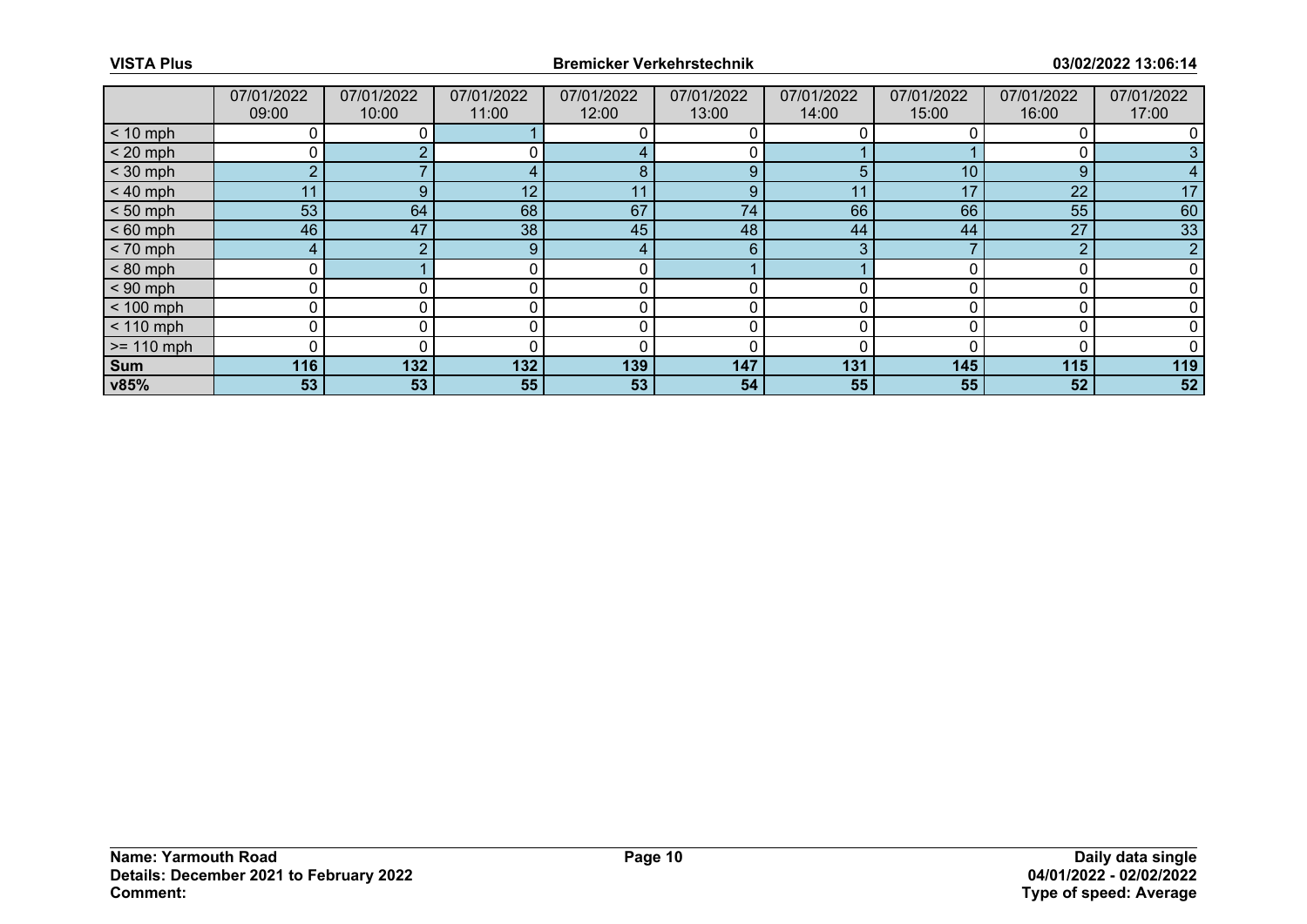|              | 07/01/2022<br>18:00 | 07/01/2022<br>19:00 | 07/01/2022<br>20:00 | 07/01/2022<br>21:00 | 07/01/2022<br>22:00 | 07/01/2022<br>23:00 | 08/01/2022<br>00:00 | 08/01/2022<br>01:00 | 08/01/2022<br>02:00 |
|--------------|---------------------|---------------------|---------------------|---------------------|---------------------|---------------------|---------------------|---------------------|---------------------|
| $< 10$ mph   |                     |                     |                     |                     |                     |                     |                     |                     |                     |
| $< 20$ mph   |                     |                     |                     |                     |                     |                     |                     |                     |                     |
| $<$ 30 mph   | 3                   |                     |                     |                     |                     |                     |                     |                     |                     |
| $< 40$ mph   | 6 <sup>°</sup>      |                     | 10                  |                     | 3                   | 9                   |                     |                     |                     |
| $< 50$ mph   | 39                  | 35                  | 18                  | 8                   | 9                   |                     |                     |                     |                     |
| $< 60$ mph   | 32                  | 14                  | 12                  | 17                  | 9                   | 5                   |                     |                     |                     |
| $< 70$ mph   | 4                   | 5                   |                     | 3                   | $\Omega$            | 3                   |                     | റ                   |                     |
| $< 80$ mph   | $\overline{2}$      |                     |                     |                     | 0                   |                     |                     |                     |                     |
| $< 90$ mph   |                     |                     |                     |                     | 0                   |                     |                     |                     |                     |
| $< 100$ mph  | 0                   |                     |                     | 0                   | 0                   | 0                   |                     |                     |                     |
| $< 110$ mph  |                     |                     |                     |                     |                     |                     |                     |                     |                     |
| $>= 110$ mph |                     |                     |                     |                     |                     |                     |                     |                     |                     |
| <b>Sum</b>   | 87                  | 58                  | 48                  | 39                  | 24                  | 26                  |                     | ◠                   |                     |
| v85%         | 55                  | 56                  | 55                  | 57                  | 57                  | 61                  | 47                  | 60                  | 50                  |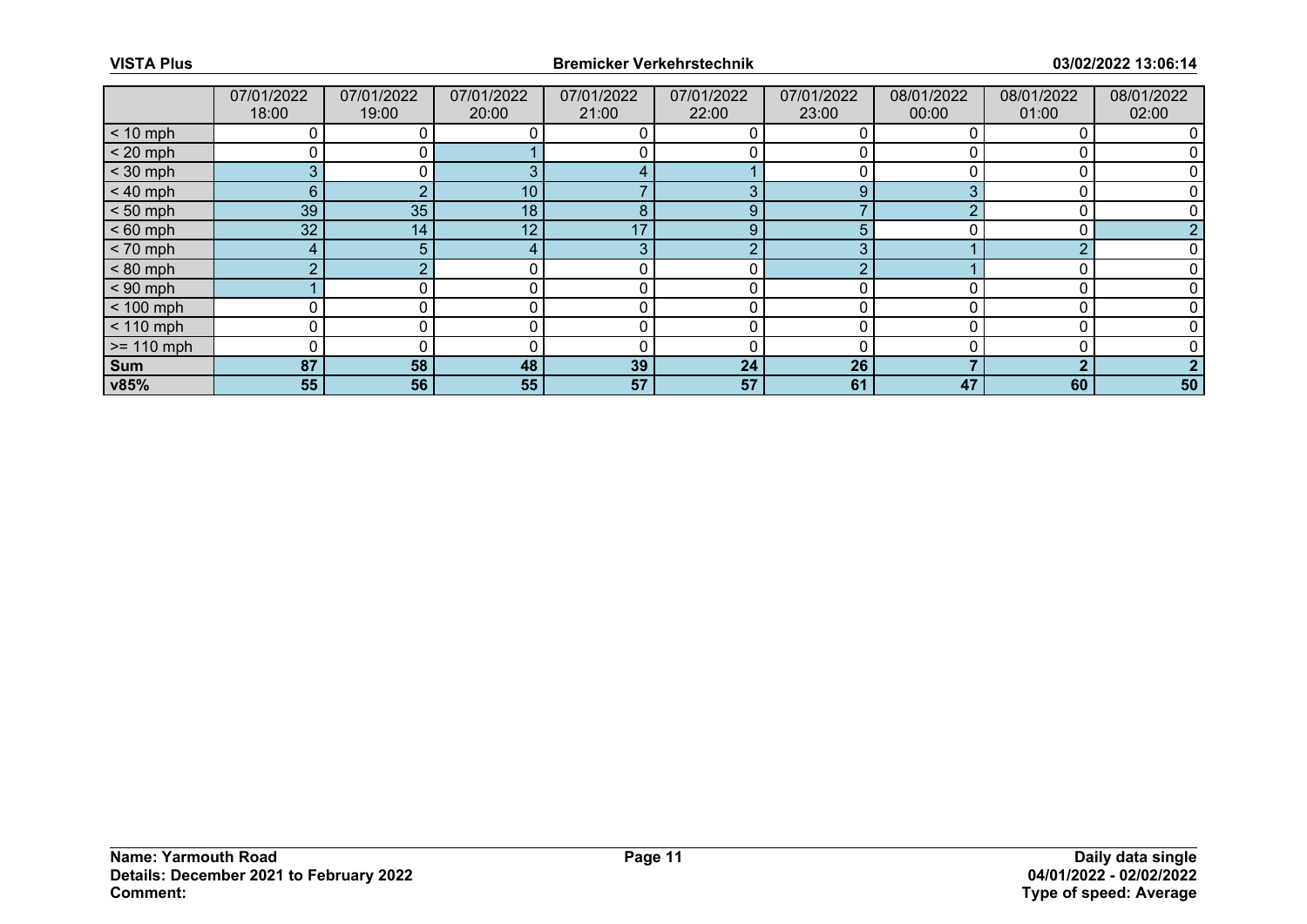|              | 08/01/2022<br>03:00 | 08/01/2022<br>04:00 | 08/01/2022<br>05:00 | 08/01/2022<br>06:00 | 08/01/2022<br>07:00 | 08/01/2022<br>08:00 | 08/01/2022<br>09:00 | 08/01/2022<br>10:00 | 08/01/2022<br>11:00 |
|--------------|---------------------|---------------------|---------------------|---------------------|---------------------|---------------------|---------------------|---------------------|---------------------|
| $< 10$ mph   |                     |                     |                     |                     |                     |                     |                     |                     |                     |
| $< 20$ mph   | 0                   |                     |                     |                     |                     |                     |                     |                     |                     |
| $<$ 30 mph   | 0                   |                     |                     |                     |                     |                     |                     | n                   |                     |
| $< 40$ mph   | 0                   |                     |                     | $\sim$              |                     | 3                   | 4                   |                     | 6                   |
| $< 50$ mph   | 0                   |                     |                     |                     | 10                  | 24                  | 52                  | 58                  | 57                  |
| $< 60$ mph   | 0                   |                     |                     | ◠                   | 11                  | 28                  | 51                  | 66                  | 63                  |
| $< 70$ mph   |                     |                     |                     |                     | 5                   | 9                   | 16                  | 8                   | 13                  |
| $< 80$ mph   |                     |                     |                     |                     | с                   | 3                   |                     | ◠                   |                     |
| $< 90$ mph   | 0                   |                     |                     |                     |                     |                     |                     |                     |                     |
| $< 100$ mph  | 0                   | 0                   |                     | r                   | 0                   | O                   |                     | C                   |                     |
| $< 110$ mph  | 0                   |                     |                     |                     |                     |                     |                     |                     |                     |
| $>= 110$ mph | 0                   |                     |                     |                     |                     |                     |                     |                     |                     |
| Sum          | $\mathbf{2}$        | 3                   | 11                  | 16                  | 33                  | 68                  | 128                 | 138                 | 143                 |
| v85%         | 68                  | 63                  | 63                  | 65                  | 61                  | 60                  | 59                  | 56                  | 57                  |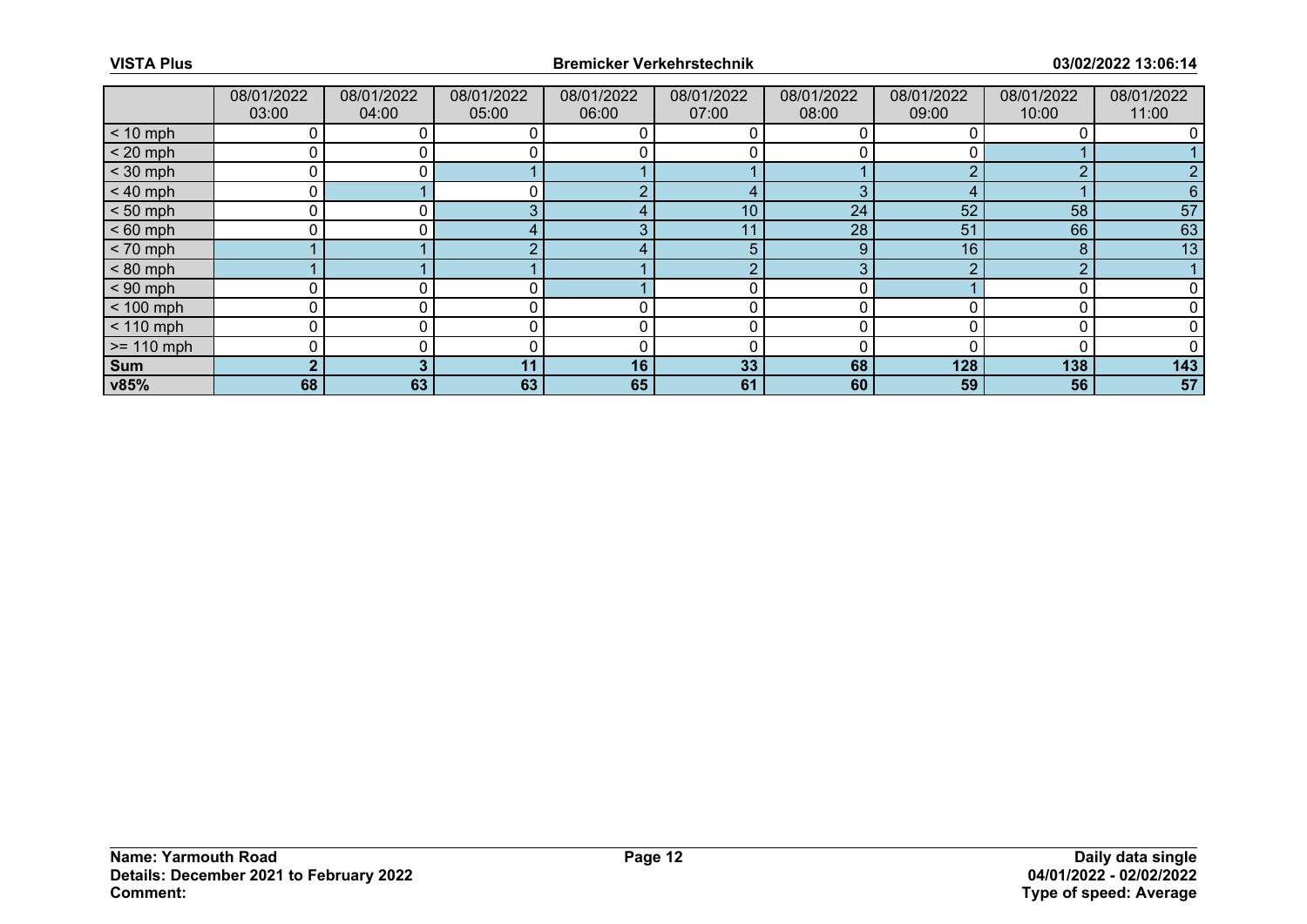|              | 08/01/2022<br>12:00 | 08/01/2022<br>13:00 | 08/01/2022<br>14:00 | 08/01/2022<br>15:00 | 08/01/2022<br>16:00 | 08/01/2022<br>17:00 | 08/01/2022<br>18:00 | 08/01/2022<br>19:00 | 08/01/2022<br>20:00 |
|--------------|---------------------|---------------------|---------------------|---------------------|---------------------|---------------------|---------------------|---------------------|---------------------|
| $< 10$ mph   |                     |                     |                     |                     |                     |                     |                     |                     |                     |
| $< 20$ mph   |                     |                     |                     |                     |                     |                     |                     |                     |                     |
| $<$ 30 mph   |                     |                     |                     |                     | $\bigcap$           |                     |                     |                     |                     |
| $< 40$ mph   |                     |                     |                     | 0                   | 4                   | 6                   |                     |                     |                     |
| $< 50$ mph   | 45                  | 36                  | 37                  | 34                  | 36                  | 22                  | 27                  | 13                  |                     |
| $< 60$ mph   | 49                  | 49                  | 46                  | 34                  | 25                  | 20                  | 13                  | 18                  |                     |
| $< 70$ mph   | 16                  | 14                  | 10                  | 12                  | 4                   | 10 <sup>°</sup>     |                     | 3                   |                     |
| $< 80$ mph   |                     |                     |                     | 0                   | 3                   | ◠                   |                     | ∩                   |                     |
| $< 90$ mph   | $\Omega$            |                     |                     | C                   |                     | ∩                   |                     |                     |                     |
| $< 100$ mph  | 0                   |                     |                     | 0                   | 0                   | $\Omega$            |                     |                     |                     |
| $< 110$ mph  | 0                   |                     |                     | 0                   | 0                   | <sup>0</sup>        |                     |                     |                     |
| $>= 110$ mph | $\Omega$            |                     |                     | C                   | 0                   |                     |                     |                     |                     |
| <b>Sum</b>   | 113                 | 100                 | 103                 | 81                  | 74                  | 60                  | 56                  | 37                  | 15                  |
| v85%         | 59                  | 59                  | 58                  | 58                  | 55                  | 60                  | 59                  | 56                  | 53                  |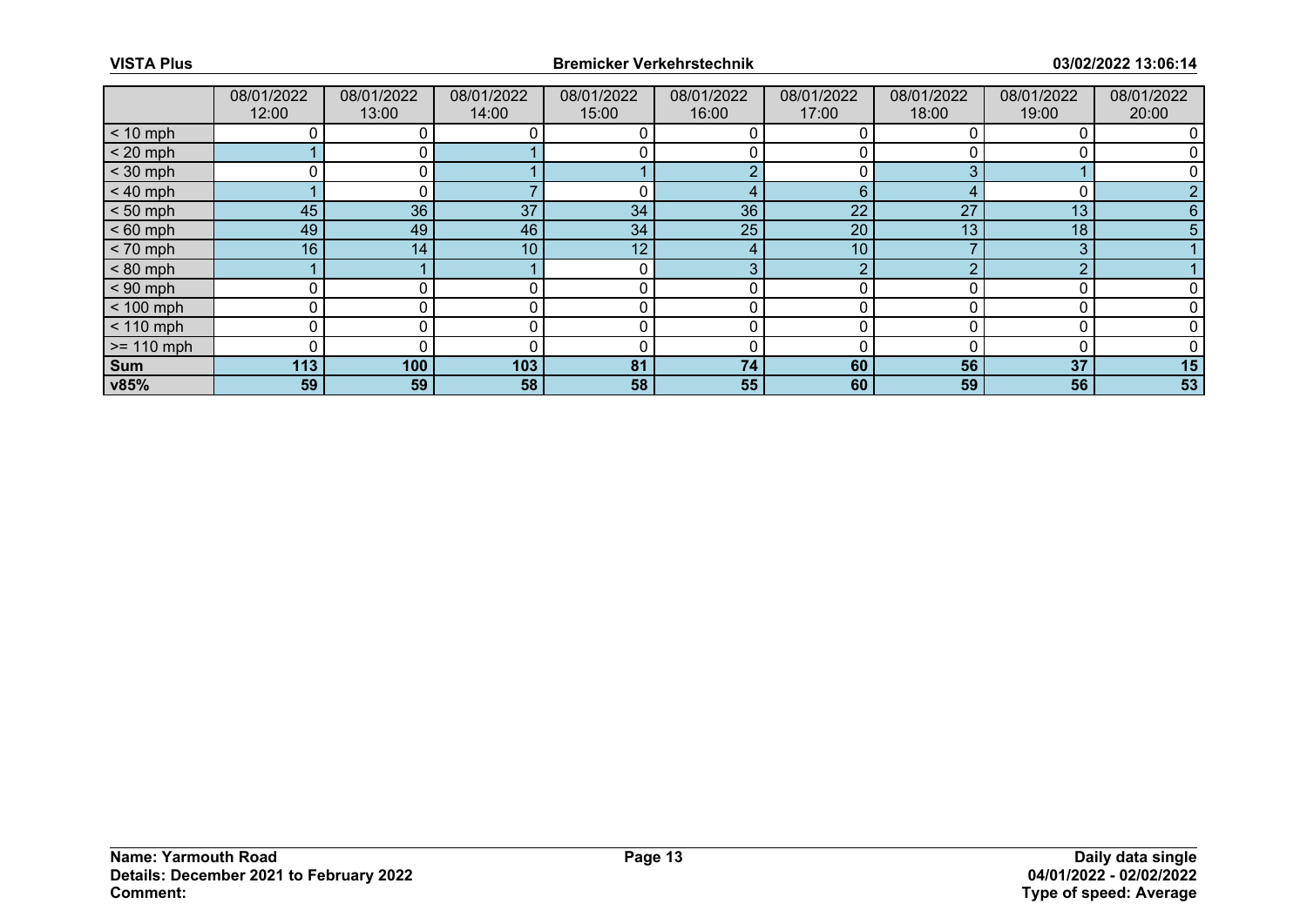|              | 08/01/2022<br>21:00 | 08/01/2022<br>22:00 | 08/01/2022<br>23:00 | 09/01/2022<br>00:00 | 09/01/2022<br>01:00 | 09/01/2022<br>02:00 | 09/01/2022<br>03:00 | 09/01/2022<br>04:00 | 09/01/2022<br>05:00 |
|--------------|---------------------|---------------------|---------------------|---------------------|---------------------|---------------------|---------------------|---------------------|---------------------|
| $< 10$ mph   |                     |                     |                     |                     |                     |                     |                     |                     |                     |
| $< 20$ mph   |                     |                     |                     | $\Omega$            |                     |                     |                     |                     |                     |
| $<$ 30 mph   |                     |                     |                     |                     |                     |                     |                     |                     |                     |
| $< 40$ mph   |                     | ◠                   |                     | 0                   | 0                   | 0                   |                     |                     |                     |
| $< 50$ mph   | $6^{\circ}$         | 5                   |                     |                     | 0                   | $\sqrt{ }$          |                     |                     |                     |
| $< 60$ mph   | 8                   |                     |                     |                     | 0                   |                     |                     |                     |                     |
| $< 70$ mph   | $\overline{2}$      |                     | 5                   |                     | 0                   | 0                   |                     |                     |                     |
| $< 80$ mph   | $\Omega$            |                     |                     |                     |                     | ∩                   |                     |                     |                     |
| $< 90$ mph   | $\Omega$            |                     |                     |                     |                     |                     |                     |                     |                     |
| $< 100$ mph  | 0                   |                     |                     | 0                   | 0                   | 0                   |                     |                     |                     |
| $< 110$ mph  | 0                   |                     |                     | $\Omega$            | 0                   | U                   |                     |                     |                     |
| $>= 110$ mph | <sup>0</sup>        |                     |                     |                     |                     |                     |                     |                     |                     |
| <b>Sum</b>   | 17                  | 17                  | 13                  |                     |                     | 3                   |                     | 0                   |                     |
| v85%         | 57                  | 59                  | 62                  | 0                   | 0                   | 46                  | 43                  | 0                   | 57                  |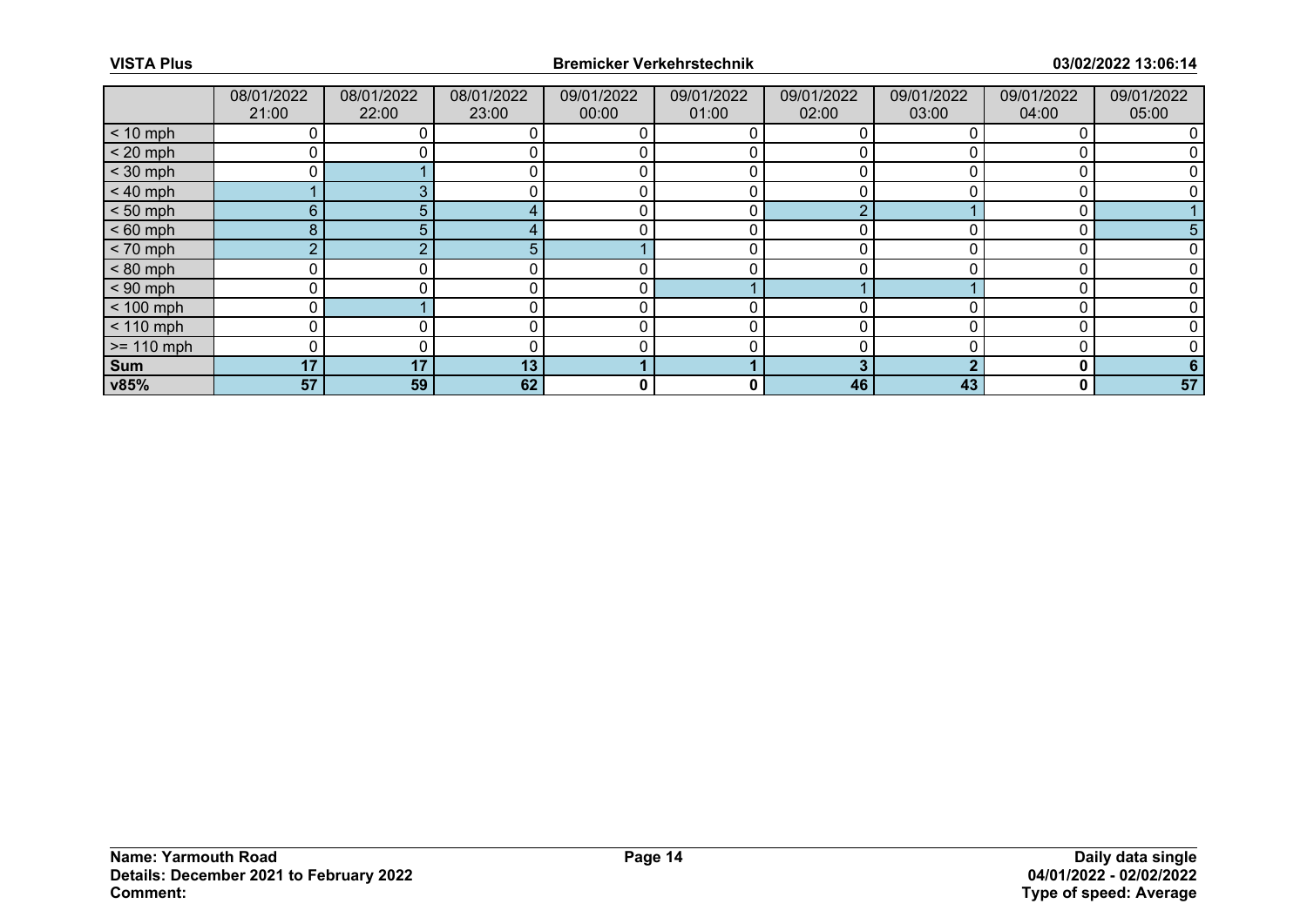|              | 09/01/2022<br>06:00 | 09/01/2022<br>07:00 | 09/01/2022<br>08:00 | 09/01/2022<br>09:00 | 09/01/2022<br>10:00 | 09/01/2022<br>11:00 | 09/01/2022<br>12:00 | 09/01/2022<br>13:00 | 09/01/2022<br>14:00 |
|--------------|---------------------|---------------------|---------------------|---------------------|---------------------|---------------------|---------------------|---------------------|---------------------|
| $< 10$ mph   |                     |                     |                     |                     |                     |                     |                     |                     |                     |
| $< 20$ mph   |                     |                     |                     |                     | 3                   |                     |                     |                     |                     |
| $<$ 30 mph   |                     |                     |                     |                     | 3                   | 4                   |                     | ⌒                   |                     |
| $< 40$ mph   | $\Omega$            |                     |                     | റ                   | 3                   | 5                   | 6                   | 3                   |                     |
| $< 50$ mph   |                     |                     | 15                  | 26                  | 40                  | 29                  | 29                  | 36                  | 51                  |
| $< 60$ mph   | 4                   | 6                   | 21                  | 53                  | 50                  | 65                  | 56                  | 63                  | 47                  |
| $< 70$ mph   | 4                   |                     | 11                  | 13                  | 12 <sub>1</sub>     | 17                  | 14                  | 14                  | 5                   |
| $< 80$ mph   |                     |                     |                     |                     | 0                   | 3                   | 3                   |                     |                     |
| $< 90$ mph   |                     |                     |                     |                     |                     |                     |                     |                     |                     |
| $< 100$ mph  |                     |                     |                     | 0                   |                     | 0                   |                     |                     |                     |
| $< 110$ mph  |                     |                     |                     |                     |                     |                     |                     |                     |                     |
| $>= 110$ mph |                     |                     |                     |                     |                     |                     |                     |                     |                     |
| <b>Sum</b>   | 12 <sup>1</sup>     | 18                  | 54                  | 100                 | 112                 | 124                 | 112                 | 121                 | 118                 |
| v85%         | 79                  | 65                  | 62                  | 59                  | 58                  | 60                  | 59                  | 58                  | 54                  |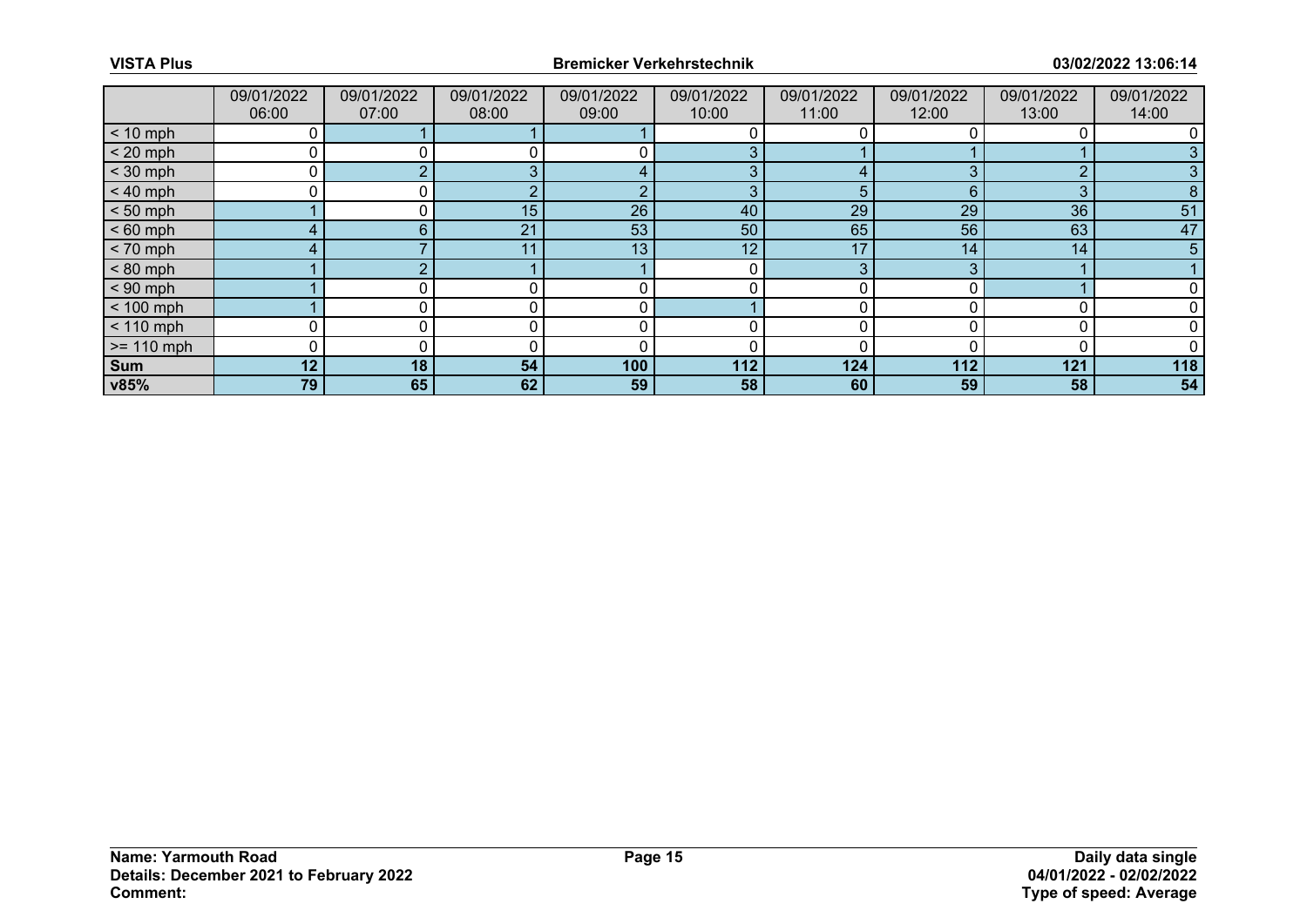|              | 09/01/2022<br>15:00 | 09/01/2022<br>16:00 | 09/01/2022<br>17:00 | 09/01/2022<br>18:00 | 09/01/2022<br>19:00 | 09/01/2022<br>20:00 | 09/01/2022<br>21:00 | 09/01/2022<br>22:00 | 09/01/2022<br>23:00 |
|--------------|---------------------|---------------------|---------------------|---------------------|---------------------|---------------------|---------------------|---------------------|---------------------|
| $< 10$ mph   |                     |                     |                     |                     |                     |                     |                     |                     |                     |
| $< 20$ mph   |                     |                     |                     |                     |                     |                     |                     |                     |                     |
| $<$ 30 mph   | $\overline{2}$      | ◠                   |                     |                     | 0                   |                     |                     |                     |                     |
| $< 40$ mph   | 5                   |                     | 6                   |                     | 0                   | 3                   |                     |                     |                     |
| $< 50$ mph   | 37                  | 26                  | 20                  | 17                  | 10 <sup>°</sup>     | 9                   |                     | ⌒                   |                     |
| $< 60$ mph   | 55                  | 30                  | 15                  | 18                  | 8                   | 10                  |                     |                     |                     |
| $< 70$ mph   | 10                  | 6                   |                     | 3                   | 5 <sup>5</sup>      | 4                   |                     |                     |                     |
| $< 80$ mph   |                     |                     | 0.                  |                     |                     |                     |                     |                     |                     |
| $< 90$ mph   |                     |                     |                     |                     |                     | ∩                   |                     |                     |                     |
| $< 100$ mph  | $\Omega$            |                     |                     | 0                   | 0                   | $\Omega$            |                     |                     |                     |
| $< 110$ mph  | 0                   |                     |                     | 0                   | 0                   | <sup>0</sup>        |                     |                     |                     |
| $>= 110$ mph | $\Omega$            |                     |                     | C                   | 0                   |                     |                     |                     |                     |
| <b>Sum</b>   | 112                 | 71                  | 46                  | 41                  | 24                  | 27                  | 12                  | 3                   |                     |
| v85%         | 58                  | 58                  | 53                  | 55                  | 62                  | 58                  | 58                  | 47                  | 0                   |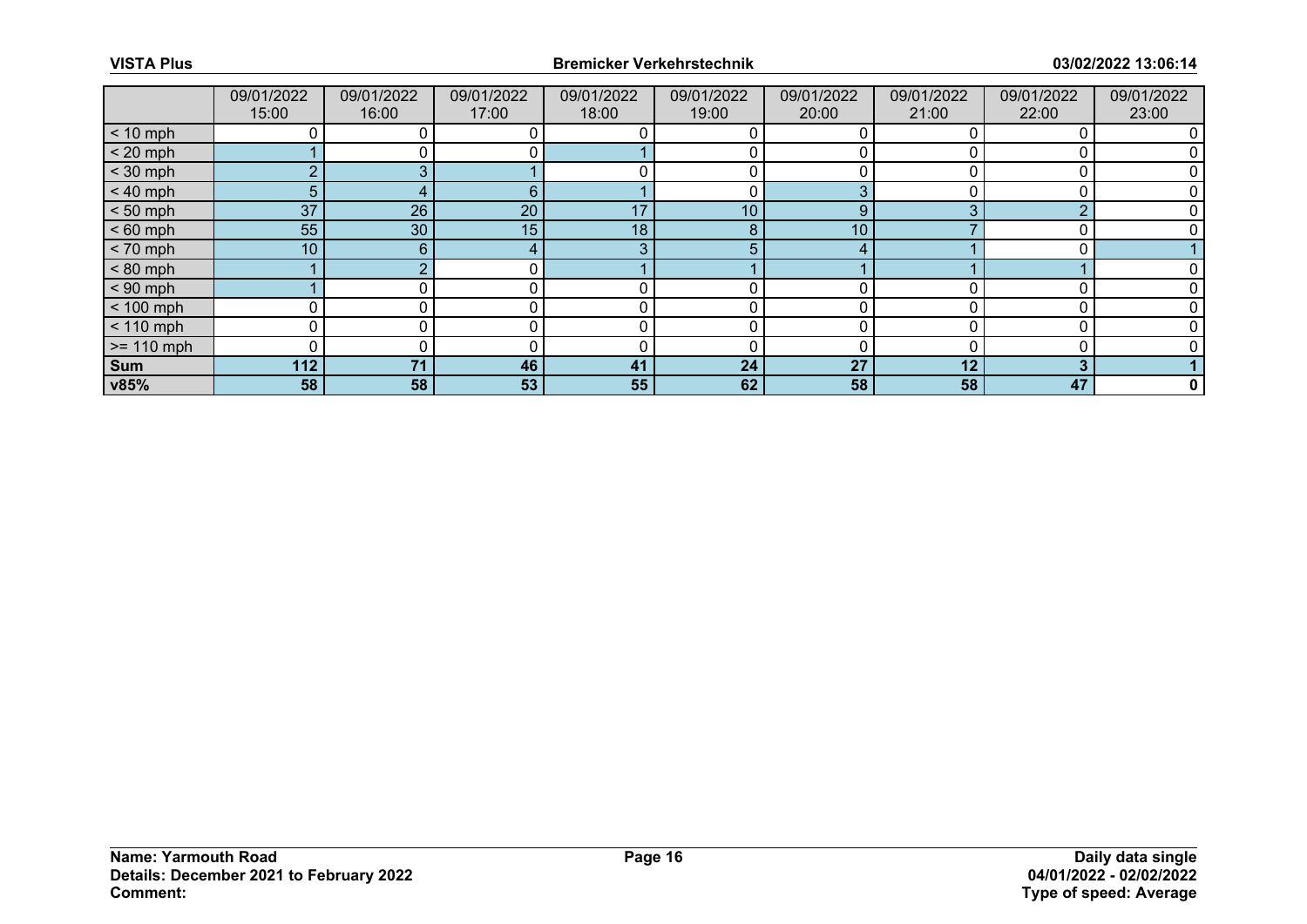|              | 10/01/2022<br>00:00 | 10/01/2022<br>01:00 | 10/01/2022<br>02:00 | 10/01/2022<br>03:00 | 10/01/2022<br>04:00 | 10/01/2022<br>05:00 | 10/01/2022<br>06:00 | 10/01/2022<br>07:00 | 10/01/2022<br>08:00 |
|--------------|---------------------|---------------------|---------------------|---------------------|---------------------|---------------------|---------------------|---------------------|---------------------|
| $< 10$ mph   |                     |                     |                     |                     |                     |                     |                     |                     |                     |
| $< 20$ mph   | 0                   |                     |                     |                     |                     |                     |                     |                     |                     |
| $<$ 30 mph   | Ω                   |                     |                     |                     |                     |                     |                     | ◠                   |                     |
| $< 40$ mph   | 0                   |                     |                     |                     | 0                   |                     |                     | 9                   | 22                  |
| $< 50$ mph   |                     |                     |                     |                     |                     |                     | 14                  | 43                  | 90                  |
| $< 60$ mph   |                     |                     |                     |                     |                     |                     | 15                  | 42                  | 54                  |
| $< 70$ mph   |                     |                     |                     |                     |                     |                     | 9                   | 11                  | 5                   |
| $< 80$ mph   |                     |                     |                     | C                   |                     |                     |                     |                     |                     |
| $< 90$ mph   |                     |                     |                     |                     |                     |                     |                     |                     |                     |
| $< 100$ mph  | 0                   |                     |                     |                     | 0                   |                     |                     |                     |                     |
| $< 110$ mph  | 0                   |                     |                     |                     | 0                   |                     |                     |                     |                     |
| $>= 110$ mph | 0                   |                     |                     |                     |                     |                     |                     |                     |                     |
| Sum          | 4                   | 0 I                 |                     | 0                   | 3                   | 8                   | 43                  | 109                 | 179                 |
| v85%         | 75                  | $\mathbf{0}$        | 67                  | 0                   | 64                  | 63                  | 62                  | 56                  | 54                  |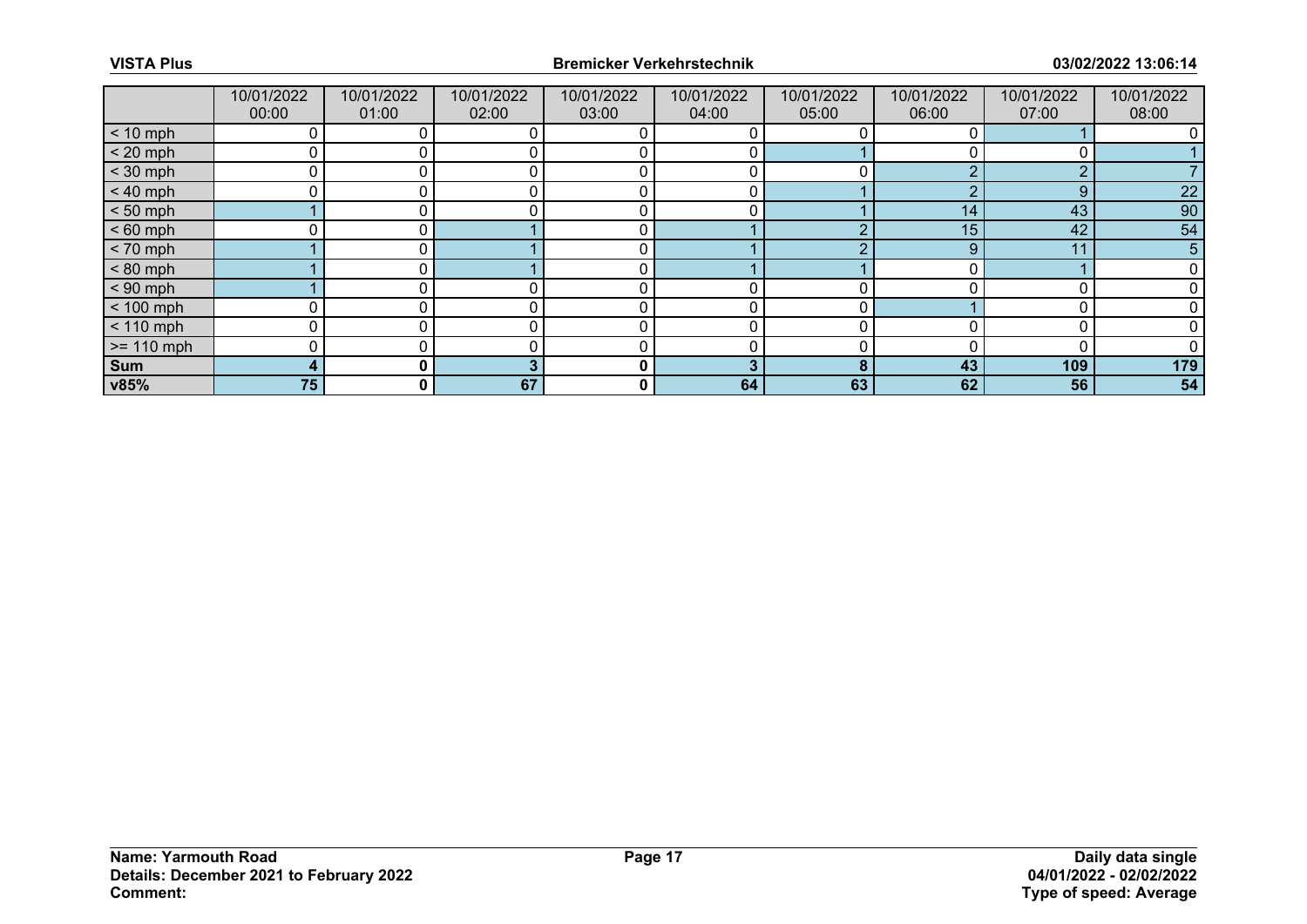|              | 10/01/2022<br>09:00 | 10/01/2022<br>10:00 | 10/01/2022<br>11:00 | 10/01/2022<br>12:00 | 10/01/2022<br>13:00 | 10/01/2022<br>14:00 | 10/01/2022<br>15:00 | 10/01/2022<br>16:00 | 10/01/2022<br>17:00 |
|--------------|---------------------|---------------------|---------------------|---------------------|---------------------|---------------------|---------------------|---------------------|---------------------|
| $< 10$ mph   | 0                   |                     |                     |                     |                     |                     |                     |                     |                     |
| $< 20$ mph   |                     |                     |                     |                     |                     |                     |                     |                     |                     |
| $<$ 30 mph   | 10 <sub>1</sub>     | 5                   |                     |                     |                     |                     | 5                   | 8                   |                     |
| $< 40$ mph   | 9                   | 8                   | 6                   | 10                  | 5                   | 5                   | 10                  | 27                  | 27                  |
| $< 50$ mph   | 56                  | 67                  | 59                  | 73                  | 55                  | 70                  | 57                  | 60                  | 61                  |
| $< 60$ mph   | 37                  | 43                  | 52                  | 53                  | 42                  | 50                  | 51                  | 14                  | 11                  |
| $< 70$ mph   | 3                   | 6                   | $6^{\circ}$         | 6                   | 8                   | 11                  | 6                   | 4                   | 3                   |
| $< 80$ mph   |                     |                     |                     |                     |                     |                     |                     |                     |                     |
| $< 90$ mph   | 0                   |                     |                     |                     |                     |                     |                     |                     |                     |
| $< 100$ mph  | 0                   | 0                   | 0                   | 0                   | 0                   | U                   |                     |                     |                     |
| $< 110$ mph  | 0                   |                     |                     |                     |                     |                     |                     |                     |                     |
| $>= 110$ mph | 0                   |                     |                     | C                   |                     |                     |                     |                     |                     |
| Sum          | 117                 | 129                 | 128                 | 149                 | 120                 | 141                 | 135                 | 114                 | 106                 |
| v85%         | 52                  | 54                  | 55                  | 54                  | 57                  | 55                  | 55                  | 49                  | 49                  |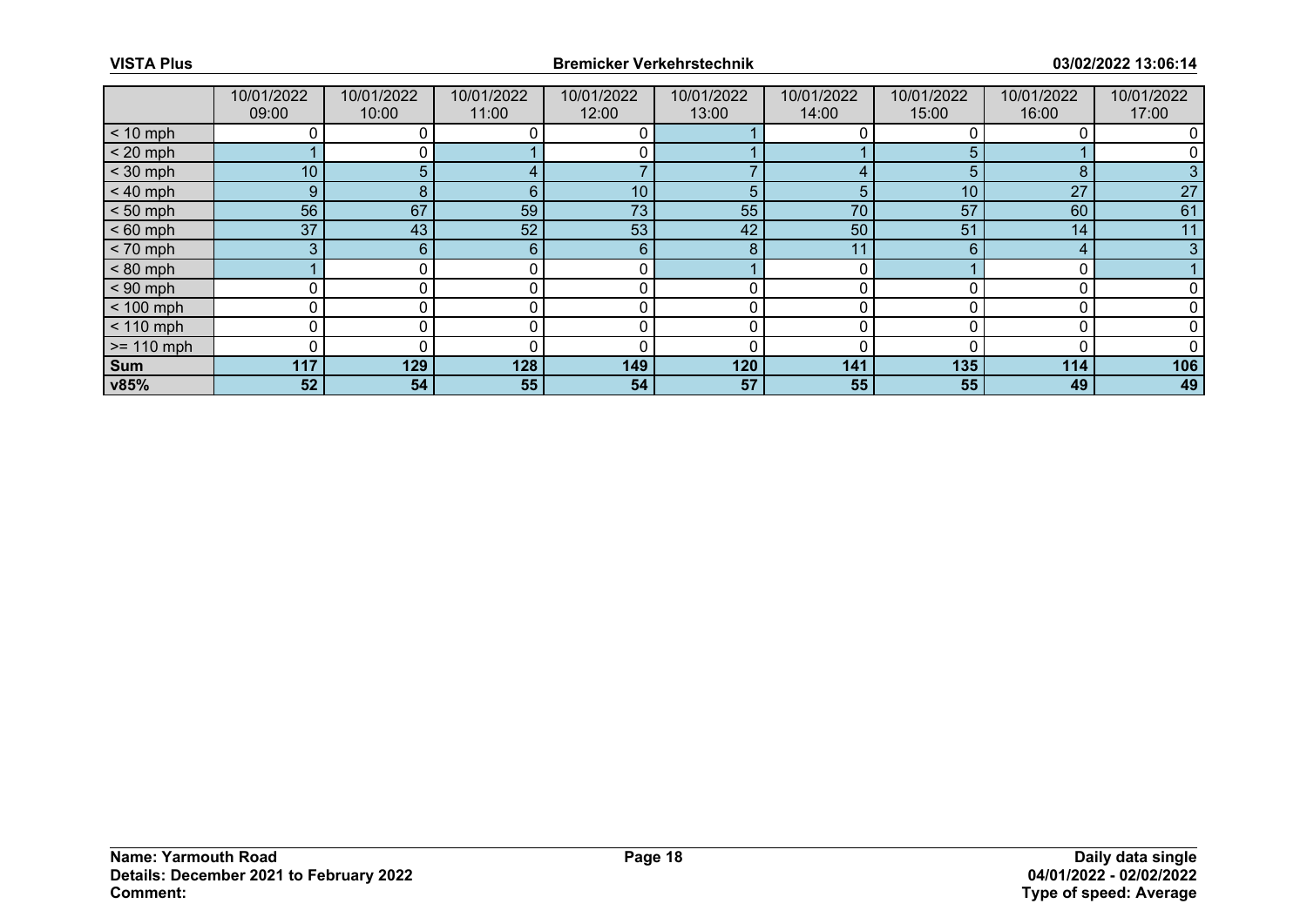|              | 10/01/2022<br>18:00 | 10/01/2022<br>19:00 | 10/01/2022<br>20:00 | 10/01/2022<br>21:00 | 10/01/2022<br>22:00 | 10/01/2022<br>23:00 | 11/01/2022<br>00:00 | 11/01/2022<br>01:00 | 11/01/2022<br>02:00 |
|--------------|---------------------|---------------------|---------------------|---------------------|---------------------|---------------------|---------------------|---------------------|---------------------|
| $< 10$ mph   |                     |                     |                     |                     |                     |                     |                     |                     |                     |
| $< 20$ mph   |                     |                     |                     | 0                   |                     |                     |                     |                     |                     |
| $<$ 30 mph   | 3                   |                     |                     |                     |                     |                     |                     |                     |                     |
| $< 40$ mph   | ⇁                   |                     | $\mathbf{0}$        |                     | 0                   |                     |                     | n                   |                     |
| $< 50$ mph   | 42                  | 18                  | 17                  | 12                  | 6                   |                     |                     |                     |                     |
| $< 60$ mph   | 33                  | 23                  |                     | $\epsilon$          | $\sqrt{2}$          | ◠                   |                     | ∩                   |                     |
| $< 70$ mph   | 9 <sup>°</sup>      |                     | 3                   | 5                   |                     | 0                   |                     |                     |                     |
| $< 80$ mph   | 3                   |                     |                     |                     |                     |                     |                     |                     |                     |
| $< 90$ mph   | 0                   |                     |                     |                     |                     |                     |                     |                     |                     |
| $< 100$ mph  | 0                   |                     |                     | 0                   | 0                   | $\Omega$            |                     |                     |                     |
| $< 110$ mph  | 0                   |                     |                     | 0                   | 0                   | <sup>0</sup>        |                     |                     |                     |
| $>= 110$ mph | $\Omega$            |                     |                     | C                   | 0                   |                     |                     |                     |                     |
| <b>Sum</b>   | 98                  | 54                  | 33                  | 23                  | 11                  |                     |                     | ◠                   |                     |
| v85%         | 59                  | 60                  | 59                  | 62                  | 56                  | 50                  | 0                   | 50                  | 0                   |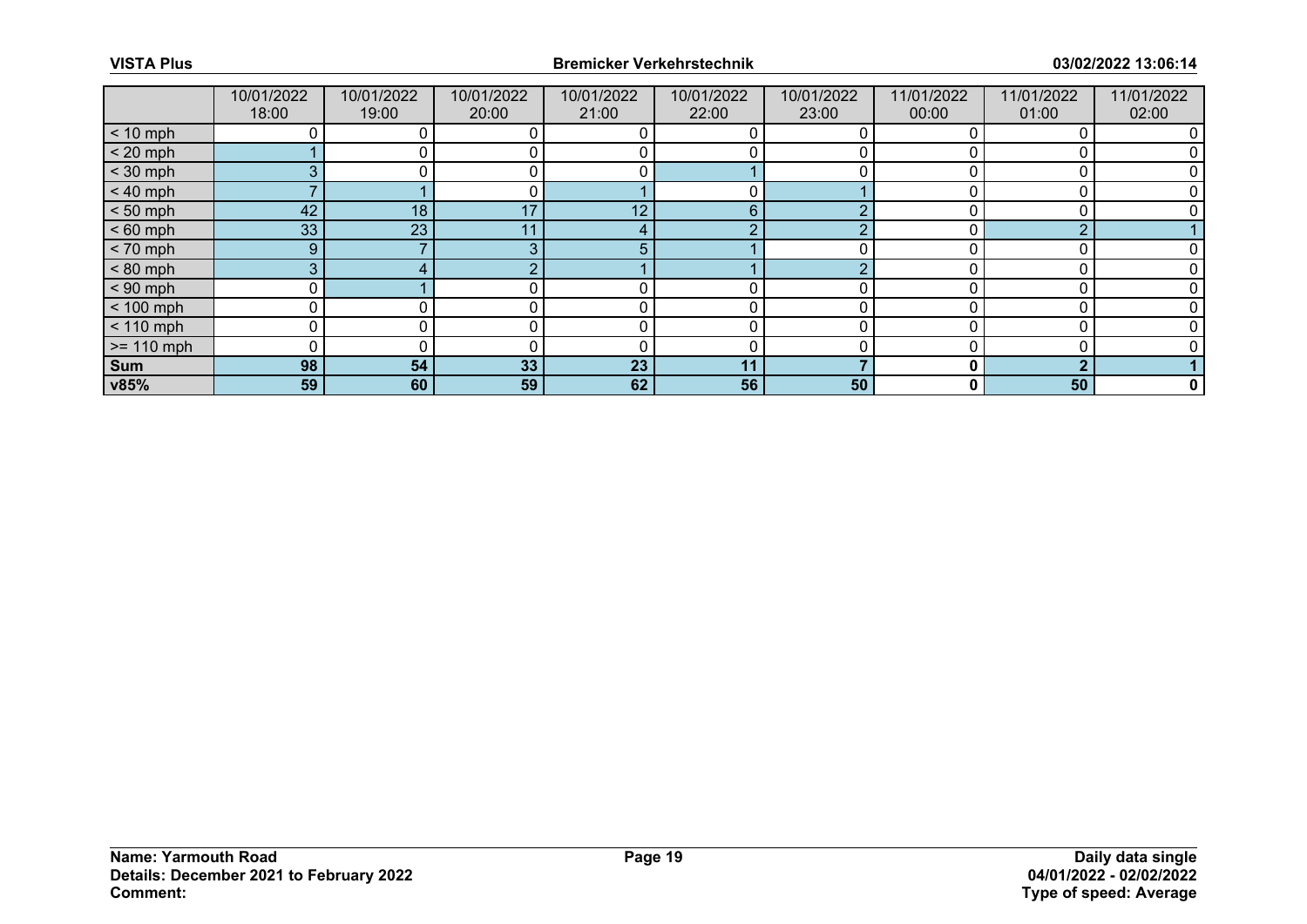|              | 11/01/2022<br>03:00 | 11/01/2022<br>04:00 | 11/01/2022<br>05:00 | 11/01/2022<br>06:00 | 11/01/2022<br>07:00 | 11/01/2022<br>08:00 | 11/01/2022<br>09:00 | 11/01/2022<br>10:00 | 11/01/2022<br>11:00 |
|--------------|---------------------|---------------------|---------------------|---------------------|---------------------|---------------------|---------------------|---------------------|---------------------|
| $< 10$ mph   |                     |                     |                     |                     |                     |                     |                     |                     |                     |
| $< 20$ mph   | 0                   | ΟI                  |                     |                     |                     |                     |                     |                     |                     |
| $<$ 30 mph   | n                   |                     |                     |                     |                     | 10                  |                     |                     |                     |
| $< 40$ mph   | 0                   |                     |                     |                     | 8                   | 15                  | 5                   |                     | 15                  |
| $< 50$ mph   | 0                   |                     |                     | 17                  | 44                  | 93                  | 72                  | 75                  | 56                  |
| $< 60$ mph   |                     |                     |                     | 15                  | 44                  | 43                  | 39                  | 48                  | 46                  |
| $< 70$ mph   |                     |                     |                     | 12                  | 6                   | 3                   | 6                   | 8                   | 9                   |
| $< 80$ mph   | n                   |                     |                     | $\bigcap$           |                     |                     |                     | 3                   |                     |
| $< 90$ mph   |                     |                     |                     |                     |                     |                     |                     |                     |                     |
| $< 100$ mph  | 0                   | 0                   | 0                   | 0                   | 0                   | U                   |                     |                     |                     |
| $< 110$ mph  | 0                   |                     |                     |                     |                     |                     |                     |                     |                     |
| $>= 110$ mph | 0                   |                     |                     |                     |                     |                     |                     |                     |                     |
| Sum          | $\overline{2}$      | 3                   | 9                   | 47                  | 110                 | 166                 | 127                 | 142                 | 134                 |
| v85%         | 61                  | 66                  | 68                  | 62                  | 56                  | 51                  | 55                  | 53                  | 55                  |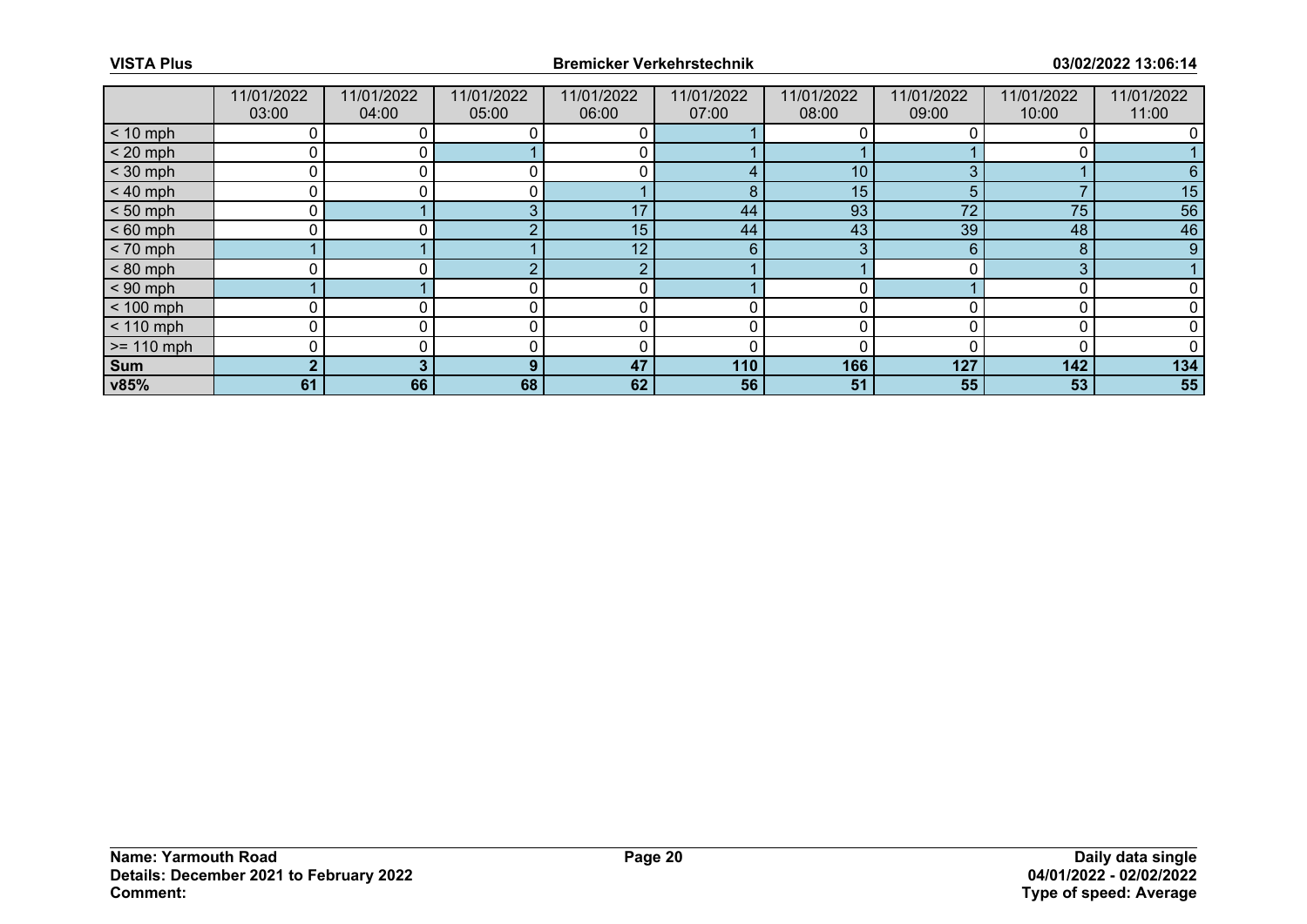|              | 11/01/2022<br>12:00 | 11/01/2022<br>13:00 | 11/01/2022<br>14:00 | 11/01/2022<br>15:00 | 11/01/2022<br>16:00 | 11/01/2022<br>17:00 | 11/01/2022<br>18:00 | 11/01/2022<br>19:00 | 11/01/2022<br>20:00 |
|--------------|---------------------|---------------------|---------------------|---------------------|---------------------|---------------------|---------------------|---------------------|---------------------|
| $< 10$ mph   | 0                   |                     |                     |                     |                     |                     |                     |                     |                     |
| $< 20$ mph   | 0                   |                     |                     |                     |                     |                     |                     |                     |                     |
| $<$ 30 mph   | 6                   | 5.                  |                     |                     | 10 <sub>1</sub>     |                     |                     | ◠                   |                     |
| $< 40$ mph   | 20                  | 15                  |                     | 16                  | 22                  | 18                  | ◠                   |                     |                     |
| $< 50$ mph   | 73                  | 67                  | 43                  | 58                  | 67                  | 69                  | 46                  | 19                  | 14                  |
| $< 60$ mph   | 29                  | 37                  | 48                  | 45                  | 28                  | 36                  | 31                  | 21                  | 9                   |
| $< 70$ mph   | 4                   | 4                   |                     | 9                   | 3                   | 3                   | 9                   | 4                   |                     |
| $< 80$ mph   | 0                   |                     |                     |                     | 0                   |                     |                     |                     |                     |
| $< 90$ mph   | 0                   |                     |                     |                     |                     |                     |                     |                     |                     |
| $< 100$ mph  | 0                   | 0                   |                     | C                   | 0                   | 0                   |                     |                     |                     |
| $< 110$ mph  | 0                   |                     |                     |                     |                     |                     |                     |                     |                     |
| $>= 110$ mph | 0                   |                     |                     |                     |                     |                     |                     |                     |                     |
| Sum          | 132                 | 129                 | 110                 | 135                 | 130                 | 128                 | 90                  | 50                  | 28                  |
| v85%         | 52                  | 53 <sub>1</sub>     | 54                  | 56                  | 51                  | 53                  | 57                  | 54                  | 58                  |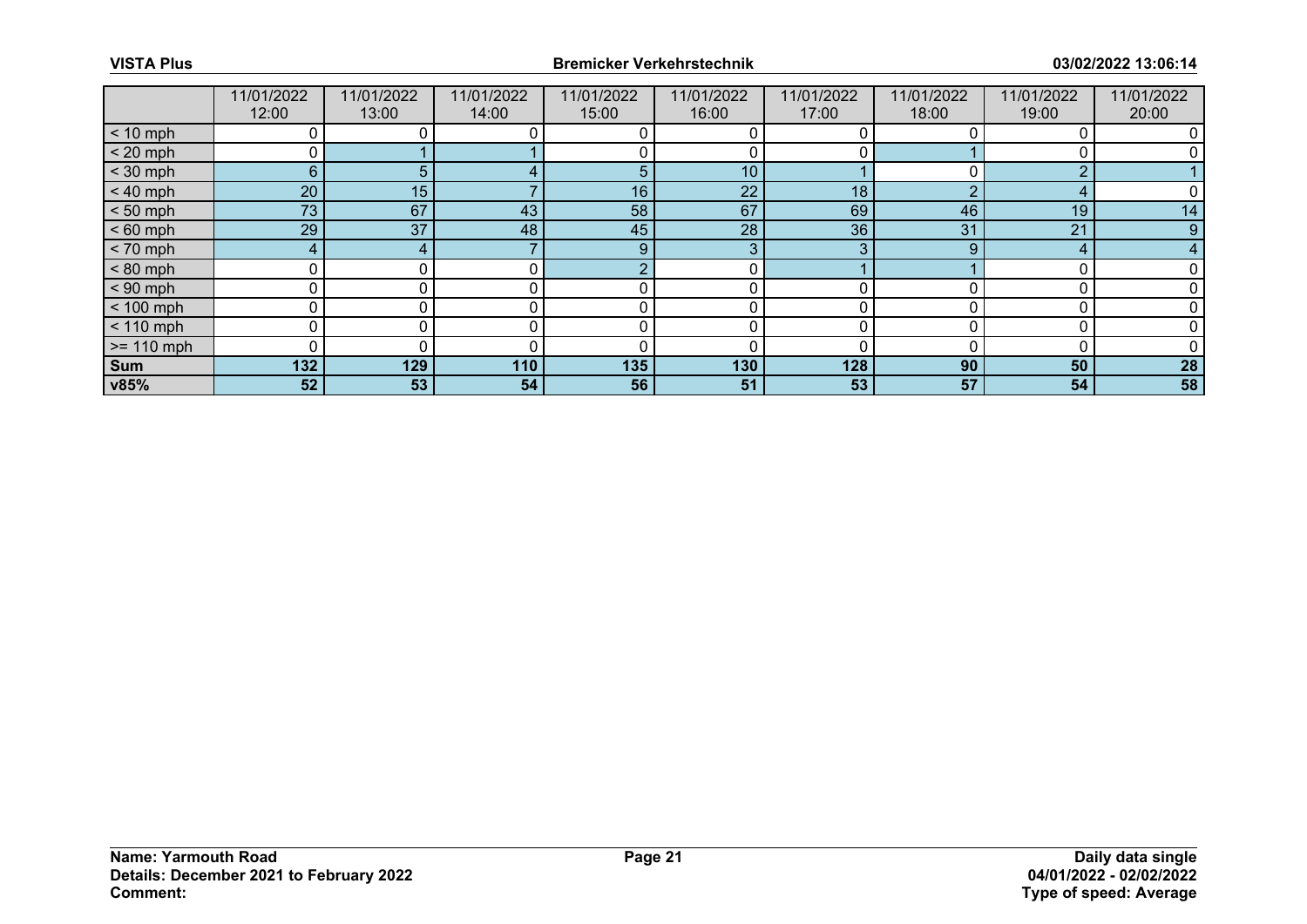|              | 11/01/2022<br>21:00 | 11/01/2022<br>22:00 | 11/01/2022<br>23:00 | 12/01/2022<br>00:00 | 12/01/2022<br>01:00 | 12/01/2022<br>02:00 | 12/01/2022<br>03:00 | 12/01/2022<br>04:00 | 12/01/2022<br>05:00 |
|--------------|---------------------|---------------------|---------------------|---------------------|---------------------|---------------------|---------------------|---------------------|---------------------|
| $< 10$ mph   | 0                   |                     |                     |                     |                     |                     |                     |                     |                     |
| $< 20$ mph   | 0                   |                     |                     |                     |                     |                     |                     |                     |                     |
| $<$ 30 mph   |                     |                     |                     |                     |                     |                     |                     |                     |                     |
| $< 40$ mph   |                     |                     |                     |                     |                     |                     |                     |                     |                     |
| $< 50$ mph   | 13 <sub>1</sub>     |                     |                     |                     |                     |                     |                     |                     |                     |
| $< 60$ mph   | 8                   |                     |                     |                     |                     |                     | ◠                   |                     |                     |
| $< 70$ mph   | $\overline{2}$      |                     |                     |                     | 0                   |                     |                     |                     |                     |
| $< 80$ mph   | 0                   |                     |                     |                     |                     |                     |                     |                     |                     |
| $< 90$ mph   | 0                   |                     |                     |                     |                     |                     |                     |                     |                     |
| $< 100$ mph  | 0                   |                     |                     |                     | 0                   |                     |                     |                     |                     |
| $< 110$ mph  | 0                   |                     |                     |                     |                     |                     |                     |                     |                     |
| $>= 110$ mph | 0                   |                     |                     |                     |                     |                     |                     |                     |                     |
| Sum          | 24                  | 9                   | $\bullet$           |                     | າ                   | ◠                   |                     | 3                   | 8                   |
| v85%         | 55                  | 71                  | 60                  | 62                  | 43                  | 50                  | 63                  | 50                  | 70                  |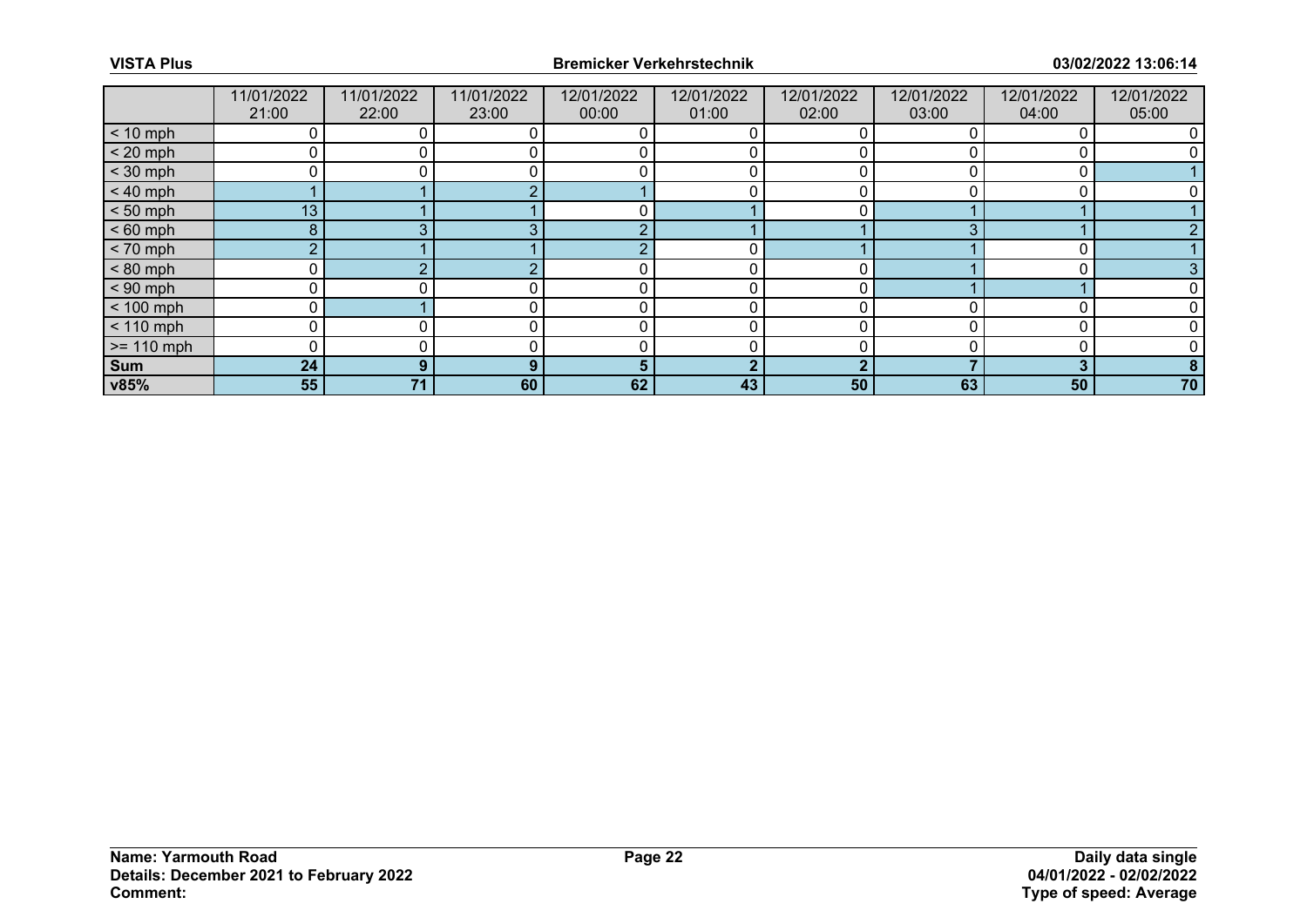|              | 12/01/2022<br>06:00 | 12/01/2022<br>07:00 | 12/01/2022<br>08:00 | 12/01/2022<br>09:00 | 12/01/2022<br>10:00 | 12/01/2022<br>11:00 | 12/01/2022<br>12:00 | 12/01/2022<br>13:00 | 12/01/2022<br>14:00 |
|--------------|---------------------|---------------------|---------------------|---------------------|---------------------|---------------------|---------------------|---------------------|---------------------|
| $< 10$ mph   |                     |                     |                     |                     |                     |                     |                     |                     |                     |
| $< 20$ mph   | 3                   |                     | 5.                  |                     |                     | 4                   |                     | ∩                   |                     |
| $<$ 30 mph   |                     |                     | 5                   | 5                   |                     |                     | 12                  | 6                   |                     |
| $< 40$ mph   | $\overline{2}$      |                     | 19                  | 13                  | 10                  | 10                  | 21                  |                     |                     |
| $< 50$ mph   | 10 <sup>1</sup>     | 41                  | 77                  | 55                  | 75                  | 70                  | 47                  | 56                  | 52                  |
| $< 60$ mph   | 17                  | 43                  | 57                  | 54                  | 37                  | 62                  | 43                  | 39                  | 41                  |
| $< 70$ mph   | 6 <sup>°</sup>      | 8                   | 5                   | 8                   | 3                   | 10                  |                     | 6                   | 8                   |
| $< 80$ mph   | 4                   |                     |                     |                     |                     |                     |                     |                     |                     |
| $< 90$ mph   | 0                   |                     |                     |                     |                     |                     |                     |                     |                     |
| $< 100$ mph  | 0                   | 0                   | 0                   | 0                   | 0                   | O                   |                     |                     |                     |
| $< 110$ mph  | 0                   |                     |                     |                     |                     |                     |                     |                     |                     |
| $>= 110$ mph | $\Omega$            |                     |                     |                     |                     |                     |                     |                     |                     |
| Sum          | 43                  | 100                 | 168                 | 137                 | 129                 | 159                 | 135                 | 116                 | 114                 |
| v85%         | 63                  | 57                  | 53                  | 55                  | 53                  | 56                  | 55                  | 55                  | 55                  |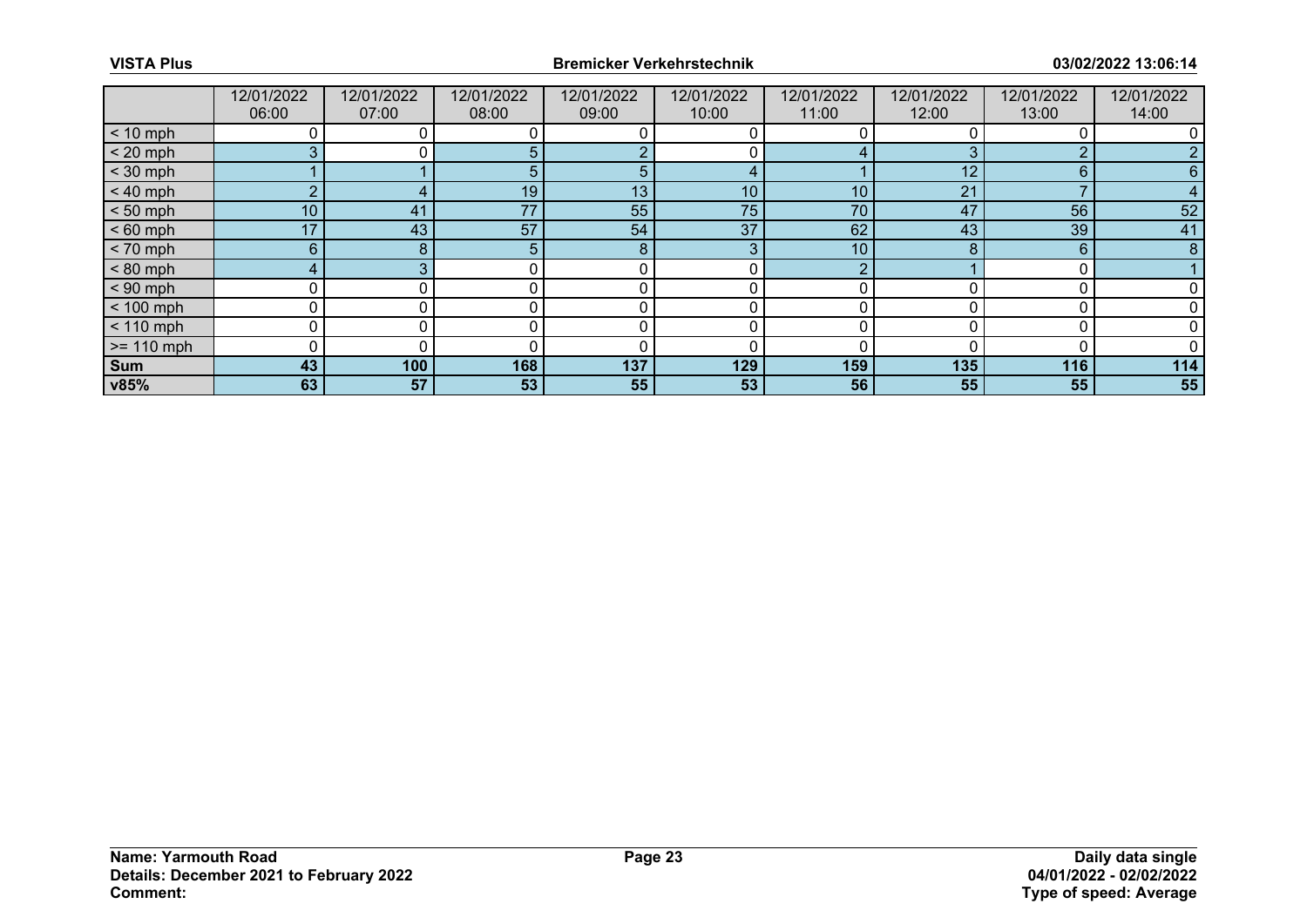|              | 12/01/2022<br>15:00 | 12/01/2022<br>16:00 | 12/01/2022<br>17:00 | 12/01/2022<br>18:00 | 12/01/2022<br>19:00 | 12/01/2022<br>20:00 | 12/01/2022<br>21:00 | 12/01/2022<br>22:00 | 12/01/2022<br>23:00 |
|--------------|---------------------|---------------------|---------------------|---------------------|---------------------|---------------------|---------------------|---------------------|---------------------|
| $< 10$ mph   |                     |                     |                     |                     |                     |                     |                     |                     |                     |
| $< 20$ mph   | $\overline{2}$      |                     |                     |                     |                     |                     |                     |                     |                     |
| $<$ 30 mph   | 6 <sup>°</sup>      |                     |                     |                     |                     |                     |                     |                     |                     |
| $< 40$ mph   | 10 <sup>°</sup>     | 16                  | 16                  | 3                   | $\Omega$            | ŋ                   |                     |                     |                     |
| $< 50$ mph   | 65                  | 65                  | 83                  | 37                  | 22                  | 15                  | 10                  | 9                   |                     |
| $< 60$ mph   | 50                  | 20                  | 23 <sup>°</sup>     | 37                  | 18 <sub>1</sub>     | 10                  | 10                  | Δ                   |                     |
| $< 70$ mph   | 12                  | 3                   |                     | 4                   | 3                   | 5                   |                     |                     |                     |
| $< 80$ mph   | 0                   |                     |                     | 0                   | 0                   |                     |                     |                     |                     |
| $< 90$ mph   |                     |                     |                     |                     |                     |                     |                     |                     |                     |
| $< 100$ mph  | 0                   |                     |                     | 0                   | 0                   | U                   |                     |                     |                     |
| $< 110$ mph  | O.                  |                     |                     |                     |                     |                     |                     |                     |                     |
| $>= 110$ mph |                     |                     |                     |                     |                     |                     |                     |                     |                     |
| <b>Sum</b>   | 145                 | 110                 | 131                 | 86                  | 46                  | 31                  | 27                  | 14                  |                     |
| v85%         | 57                  | 52                  | 51                  | 56                  | 55                  | 62                  | 59                  | 53                  | 59                  |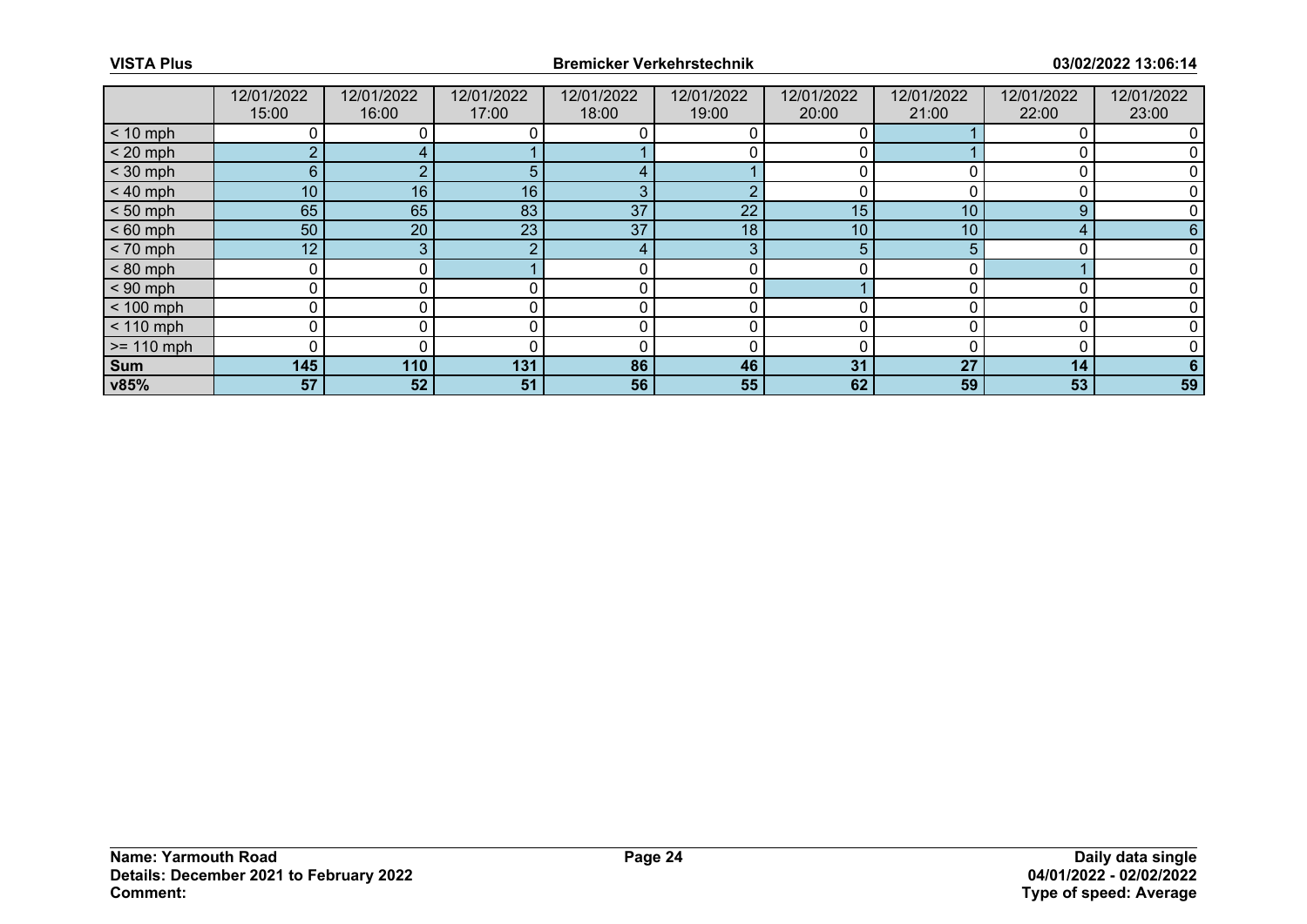|              | 13/01/2022<br>00:00 | 13/01/2022<br>01:00 | 13/01/2022<br>02:00 | 13/01/2022<br>03:00 | 13/01/2022<br>04:00 | 13/01/2022<br>05:00 | 13/01/2022<br>06:00 | 13/01/2022<br>07:00 | 13/01/2022<br>08:00 |
|--------------|---------------------|---------------------|---------------------|---------------------|---------------------|---------------------|---------------------|---------------------|---------------------|
| $< 10$ mph   | 0                   |                     |                     |                     |                     |                     |                     |                     |                     |
| $< 20$ mph   | 0                   |                     |                     |                     |                     |                     |                     |                     |                     |
| $<$ 30 mph   | 0                   |                     |                     |                     |                     |                     | ◠                   | $\Omega$            |                     |
| $< 40$ mph   | $\mathbf 0$         |                     | $\mathbf{0}$        |                     |                     | ∩                   | 3                   | 6                   |                     |
| $< 50$ mph   | 0                   |                     |                     |                     |                     |                     | 13                  | 38                  |                     |
| $< 60$ mph   | 0                   |                     |                     | r                   | $\epsilon$          |                     | 9                   | 55                  |                     |
| $< 70$ mph   | 0                   | 0 l                 |                     | 0                   | ∩                   | 0                   | 8                   | 10                  |                     |
| $< 80$ mph   | 0                   |                     |                     | C                   |                     |                     |                     | 0                   |                     |
| $< 90$ mph   | 0                   |                     |                     |                     |                     |                     |                     |                     |                     |
| $< 100$ mph  | 0                   | 0                   |                     |                     | 0                   |                     |                     |                     |                     |
| $< 110$ mph  | 0                   |                     |                     | C                   | 0                   |                     |                     | 0                   |                     |
| $>= 110$ mph | 0                   |                     |                     |                     |                     |                     |                     |                     |                     |
| Sum          | 0                   |                     |                     |                     | 6                   | 14                  | 41                  | 111                 | 0                   |
| v85%         | 0                   | 50                  | 66                  | 39                  | 68                  | 55                  | 63                  | 56                  | $\mathbf 0$         |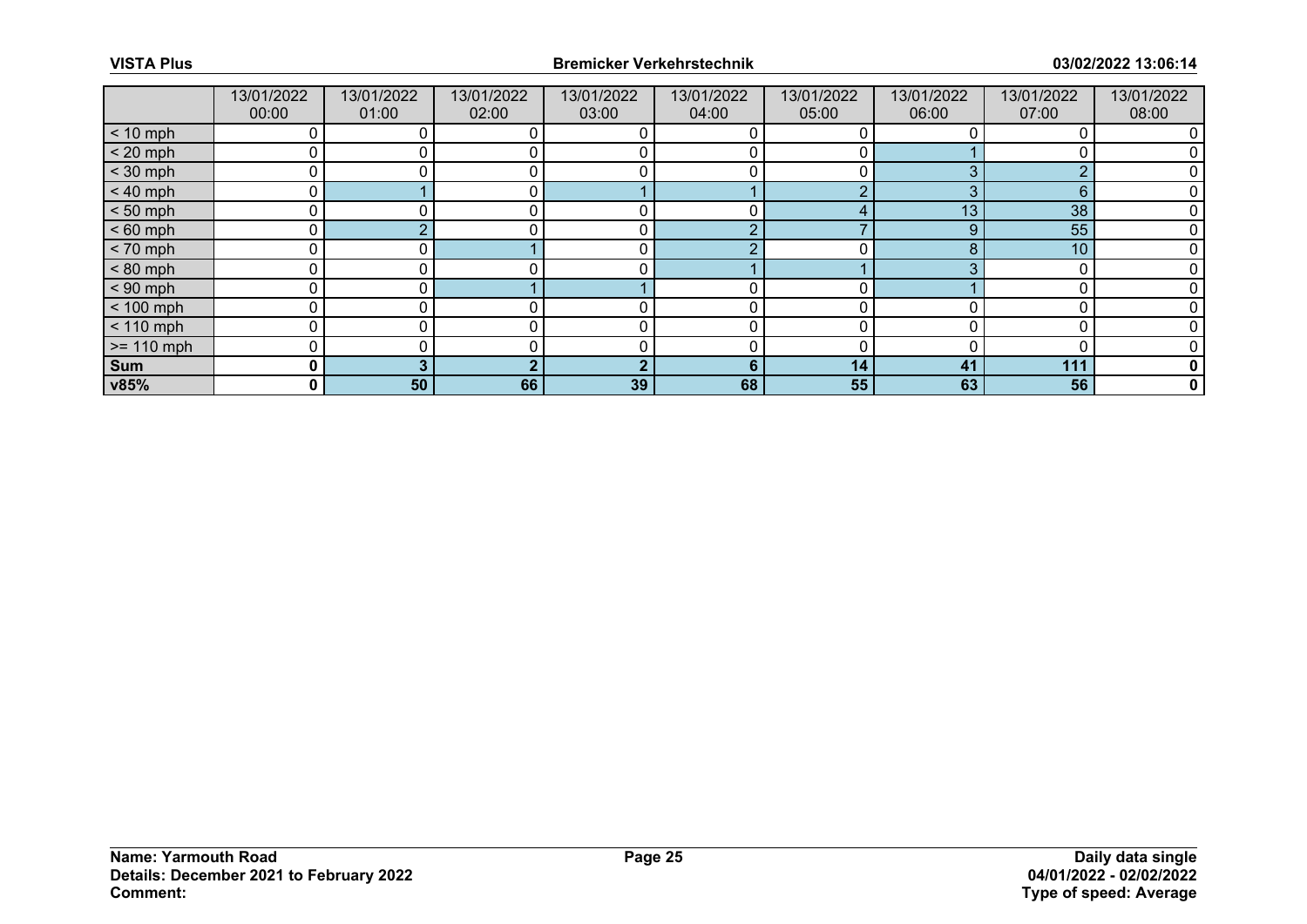|              | 13/01/2022<br>09:00 | 13/01/2022<br>10:00 | 13/01/2022<br>11:00 | 13/01/2022<br>12:00 | 13/01/2022<br>13:00 | 13/01/2022<br>14:00 | 13/01/2022<br>15:00 | 13/01/2022<br>16:00 | 13/01/2022<br>17:00 |
|--------------|---------------------|---------------------|---------------------|---------------------|---------------------|---------------------|---------------------|---------------------|---------------------|
| $< 10$ mph   | 0                   |                     |                     |                     | 0                   |                     |                     |                     |                     |
| $< 20$ mph   | 0                   |                     |                     |                     |                     |                     |                     |                     |                     |
| $<$ 30 mph   | 0                   |                     |                     |                     |                     |                     |                     |                     |                     |
| $< 40$ mph   | 0                   | 0                   |                     | c                   | 0                   |                     |                     |                     |                     |
| $< 50$ mph   | 0                   |                     |                     |                     |                     |                     |                     |                     |                     |
| $< 60$ mph   | 0                   |                     |                     |                     |                     |                     |                     |                     |                     |
| $< 70$ mph   | 0                   | 0                   |                     | $\Omega$            | 0                   |                     |                     |                     |                     |
| $< 80$ mph   | 0                   |                     |                     |                     |                     |                     |                     |                     |                     |
| $< 90$ mph   | 0                   |                     |                     |                     |                     |                     |                     |                     |                     |
| $< 100$ mph  | $\mathbf{0}$        | 0                   |                     | C                   | 0                   | O                   |                     | C                   |                     |
| $< 110$ mph  | 0                   |                     |                     |                     |                     |                     |                     |                     |                     |
| $>= 110$ mph | 0                   |                     |                     |                     |                     |                     |                     |                     |                     |
| Sum          | 0                   | 0                   | 0                   | $\bf{0}$            | 0                   | 0                   | 0                   | 0                   | 0                   |
| v85%         | 0                   | 0                   | 0                   | 0                   | 0                   | 0                   | 0                   | 0                   | 0                   |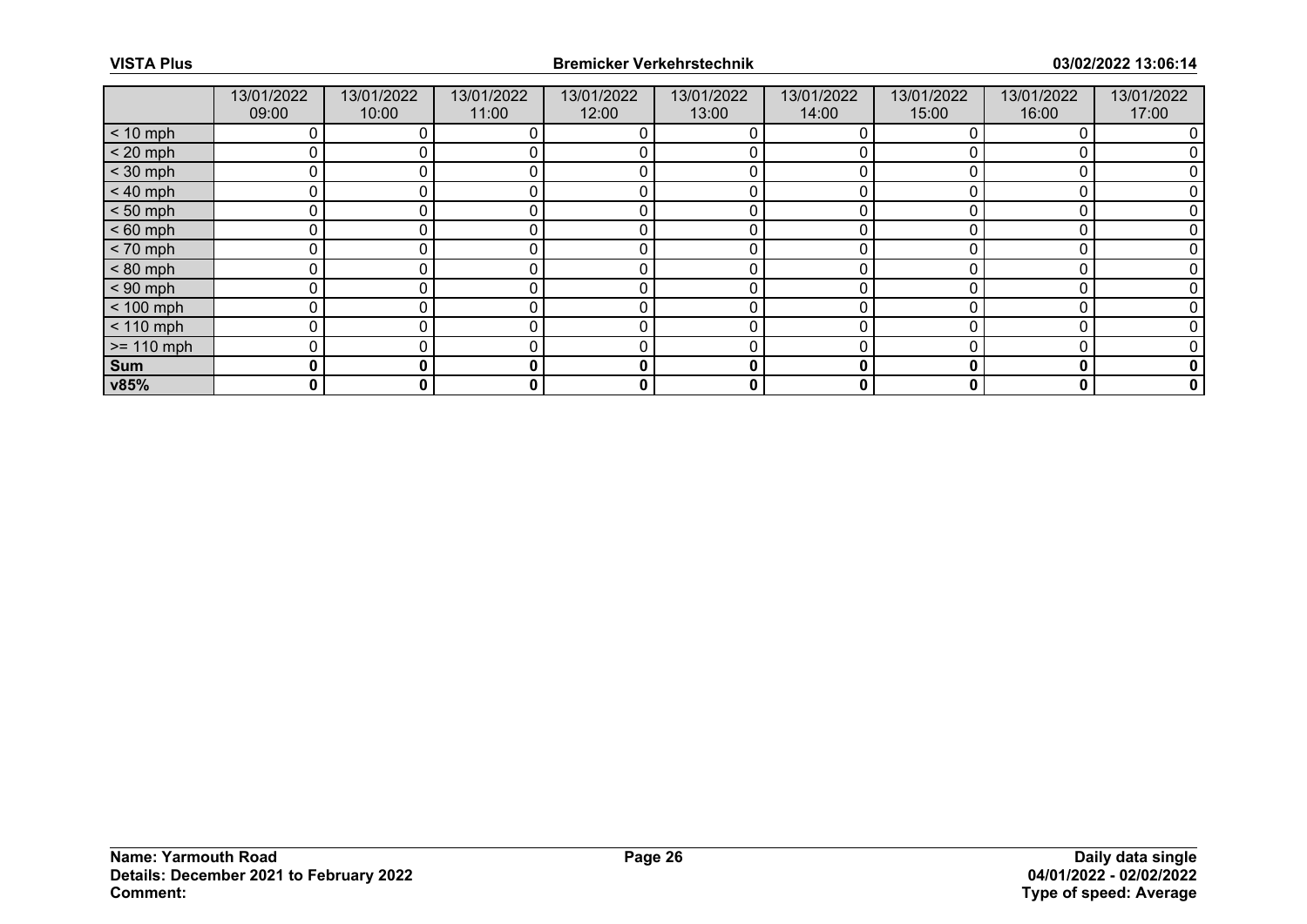|              | 13/01/2022<br>18:00 | 13/01/2022<br>19:00 | 13/01/2022<br>20:00 | 13/01/2022<br>21:00 | 13/01/2022<br>22:00 | 13/01/2022<br>23:00 | 15/01/2022<br>00:00 | 15/01/2022<br>01:00 | 15/01/2022<br>02:00 |
|--------------|---------------------|---------------------|---------------------|---------------------|---------------------|---------------------|---------------------|---------------------|---------------------|
| $< 10$ mph   | 0                   |                     |                     |                     | 0                   |                     |                     |                     |                     |
| $< 20$ mph   | 0                   |                     |                     |                     |                     |                     |                     |                     |                     |
| $<$ 30 mph   | 0                   |                     |                     |                     |                     |                     |                     |                     |                     |
| $< 40$ mph   | 0                   | 0                   |                     | c                   | 0                   |                     |                     |                     |                     |
| $< 50$ mph   | 0                   |                     |                     |                     |                     |                     |                     |                     |                     |
| $< 60$ mph   | 0                   |                     |                     |                     |                     |                     |                     |                     |                     |
| $< 70$ mph   | 0                   | 0                   |                     | C                   | 0                   |                     |                     |                     |                     |
| $< 80$ mph   | 0                   |                     |                     |                     |                     |                     |                     |                     |                     |
| $< 90$ mph   | 0                   |                     |                     |                     |                     |                     |                     |                     |                     |
| $< 100$ mph  | 0                   | 0                   |                     | C                   | 0                   | O                   |                     | C                   |                     |
| $< 110$ mph  | $\mathbf 0$         |                     |                     |                     |                     |                     |                     |                     |                     |
| $>= 110$ mph | 0                   |                     |                     |                     |                     |                     |                     |                     |                     |
| Sum          | 0                   | 0                   | 0                   | $\bf{0}$            | 0                   | 0                   | Ω                   | 0                   | 0                   |
| v85%         | 0                   | 0                   | 0                   | 0                   | 0                   | 0                   | 0                   | 0                   | 0                   |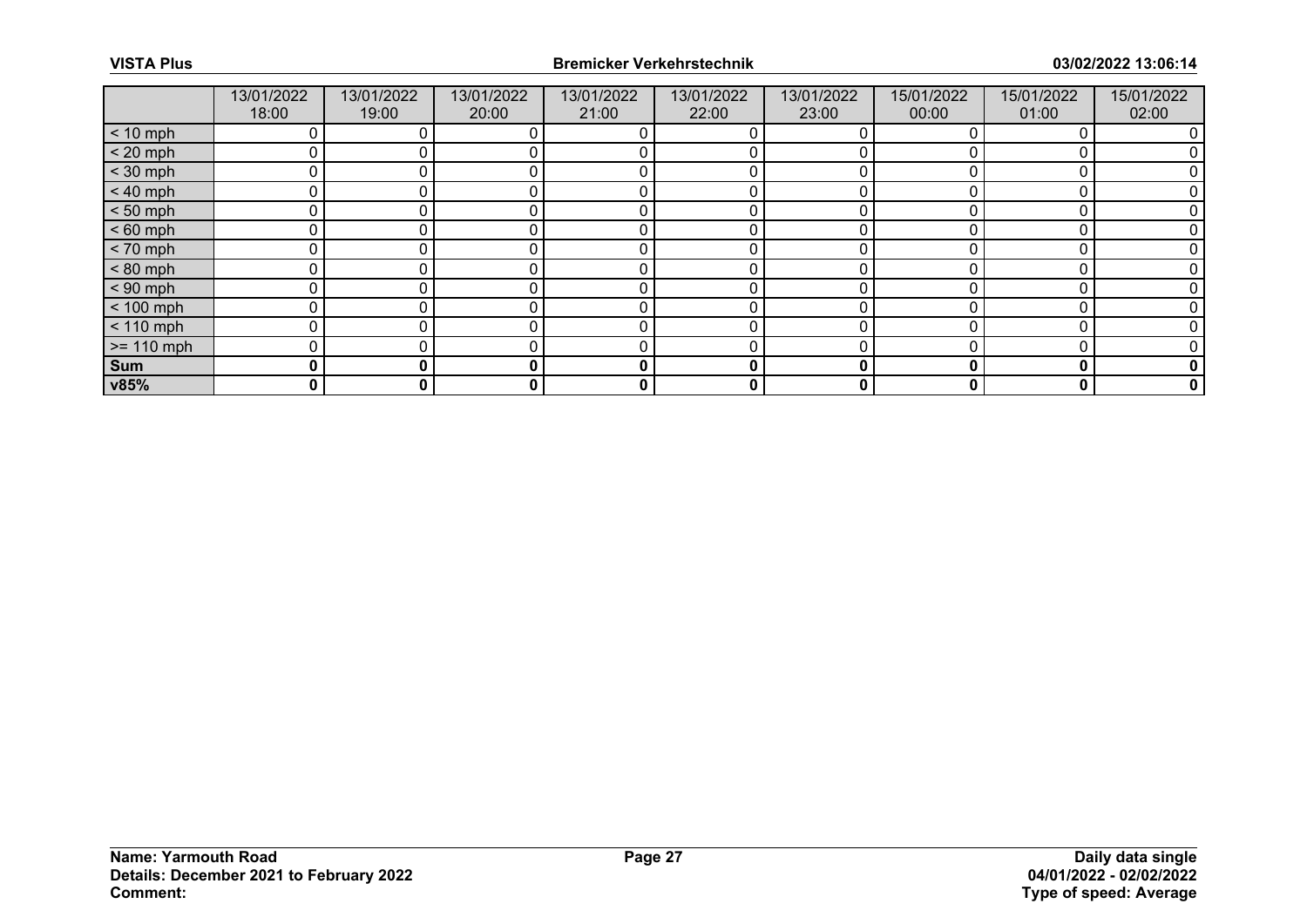|               | 15/01/2022<br>03:00 | 15/01/2022<br>04:00 | 15/01/2022<br>05:00 | 15/01/2022<br>06:00 | 15/01/2022<br>07:00 | 15/01/2022<br>08:00 | 15/01/2022<br>09:00 | 15/01/2022<br>10:00 | 15/01/2022<br>11:00 |
|---------------|---------------------|---------------------|---------------------|---------------------|---------------------|---------------------|---------------------|---------------------|---------------------|
| $< 10$ mph    |                     |                     |                     |                     |                     |                     |                     |                     |                     |
| $< 20$ mph    |                     |                     |                     |                     |                     |                     |                     |                     |                     |
| $<$ 30 mph    |                     |                     |                     |                     |                     |                     |                     |                     |                     |
| $< 40$ mph    | 0                   |                     |                     | 0                   | 0                   | 0                   |                     |                     |                     |
| $< 50$ mph    | U                   |                     |                     | $\Omega$            | 0                   | ∩                   |                     |                     | 32                  |
| $< 60$ mph    |                     |                     |                     |                     |                     |                     |                     |                     | 56                  |
| $< 70$ mph    | $\mathbf 0$         |                     |                     | 0                   | 0                   | 0                   |                     |                     | 12                  |
| $< 80$ mph    | $\Omega$            |                     |                     |                     | 0                   |                     |                     |                     |                     |
| $< 90$ mph    |                     |                     |                     |                     |                     |                     |                     |                     |                     |
| $< 100$ mph   | $\mathbf{0}$        |                     |                     | 0                   | 0                   | 0                   |                     |                     |                     |
| $< 110$ mph   |                     |                     |                     |                     |                     |                     |                     |                     |                     |
| $\ge$ 110 mph |                     |                     |                     |                     |                     |                     |                     |                     |                     |
| Sum           | 0                   | 0                   | $\mathbf{0}$        | 0                   | 0                   | 0                   |                     | 0                   | 109                 |
| v85%          | 0                   | 0                   | 0                   | 0                   | 0                   | 0                   |                     | 0                   | 59                  |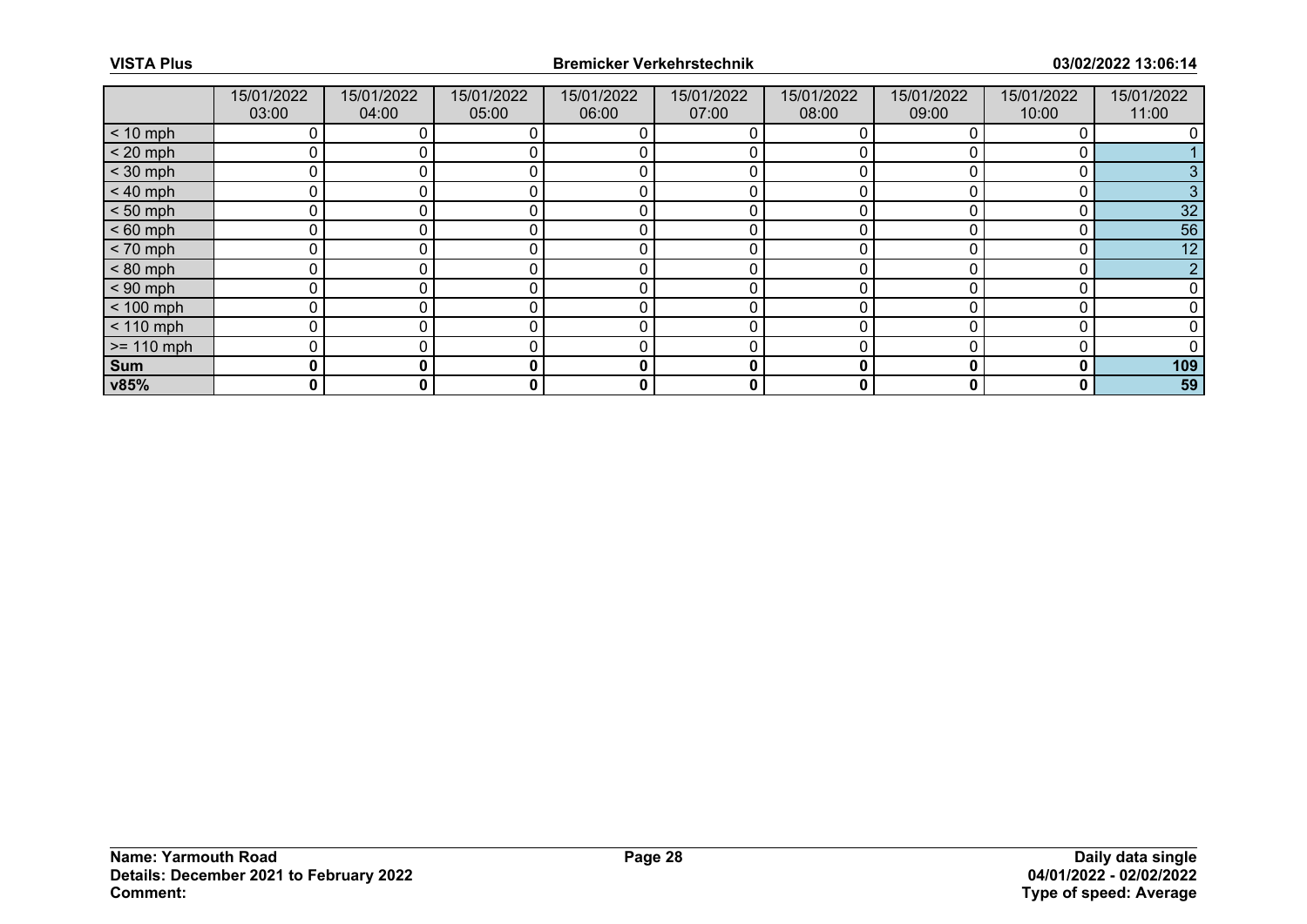|              | 15/01/2022<br>12:00 | 15/01/2022<br>13:00 | 15/01/2022<br>14:00 | 15/01/2022<br>15:00 | 15/01/2022<br>16:00 | 15/01/2022<br>17:00 | 15/01/2022<br>18:00 | 15/01/2022<br>19:00 | 15/01/2022<br>20:00 |
|--------------|---------------------|---------------------|---------------------|---------------------|---------------------|---------------------|---------------------|---------------------|---------------------|
| $< 10$ mph   |                     |                     |                     |                     |                     |                     |                     |                     |                     |
| $< 20$ mph   | 2                   |                     |                     | C                   |                     |                     |                     |                     |                     |
| $<$ 30 mph   | $\overline{2}$      | 6                   |                     |                     | 3                   |                     |                     |                     |                     |
| $< 40$ mph   | 10                  | 5                   | 6                   |                     |                     |                     | 3                   | 3                   |                     |
| $< 50$ mph   | 58                  | 26                  | 35                  | 30                  | 35                  | 31                  | 29                  | 23                  | 11                  |
| $< 60$ mph   | 47                  | 56                  | 60                  | 50                  | 38                  | 23                  | 23                  | 22                  | 12                  |
| $< 70$ mph   | 8                   | 22                  | 11                  | 8                   | 11                  | 9                   |                     | 5                   |                     |
| $< 80$ mph   | $\overline{2}$      |                     |                     | C                   | 4                   |                     |                     | ◠                   |                     |
| $< 90$ mph   | $\Omega$            |                     |                     |                     |                     | ∩                   |                     |                     |                     |
| $< 100$ mph  | 0                   |                     | 0                   |                     | 0                   | $\Omega$            |                     |                     |                     |
| $< 110$ mph  | 0                   |                     |                     | 0                   | 0                   | 0                   |                     |                     |                     |
| $>= 110$ mph | $\Omega$            |                     |                     |                     | 0                   |                     |                     |                     |                     |
| <b>Sum</b>   | 130                 | 116                 | 118                 | 95                  | 94                  | 67                  | 66                  | 58                  | 25                  |
| v85%         | 55                  | 61                  | 59                  | 57                  | 60                  | 59                  | 58                  | 59                  | 59                  |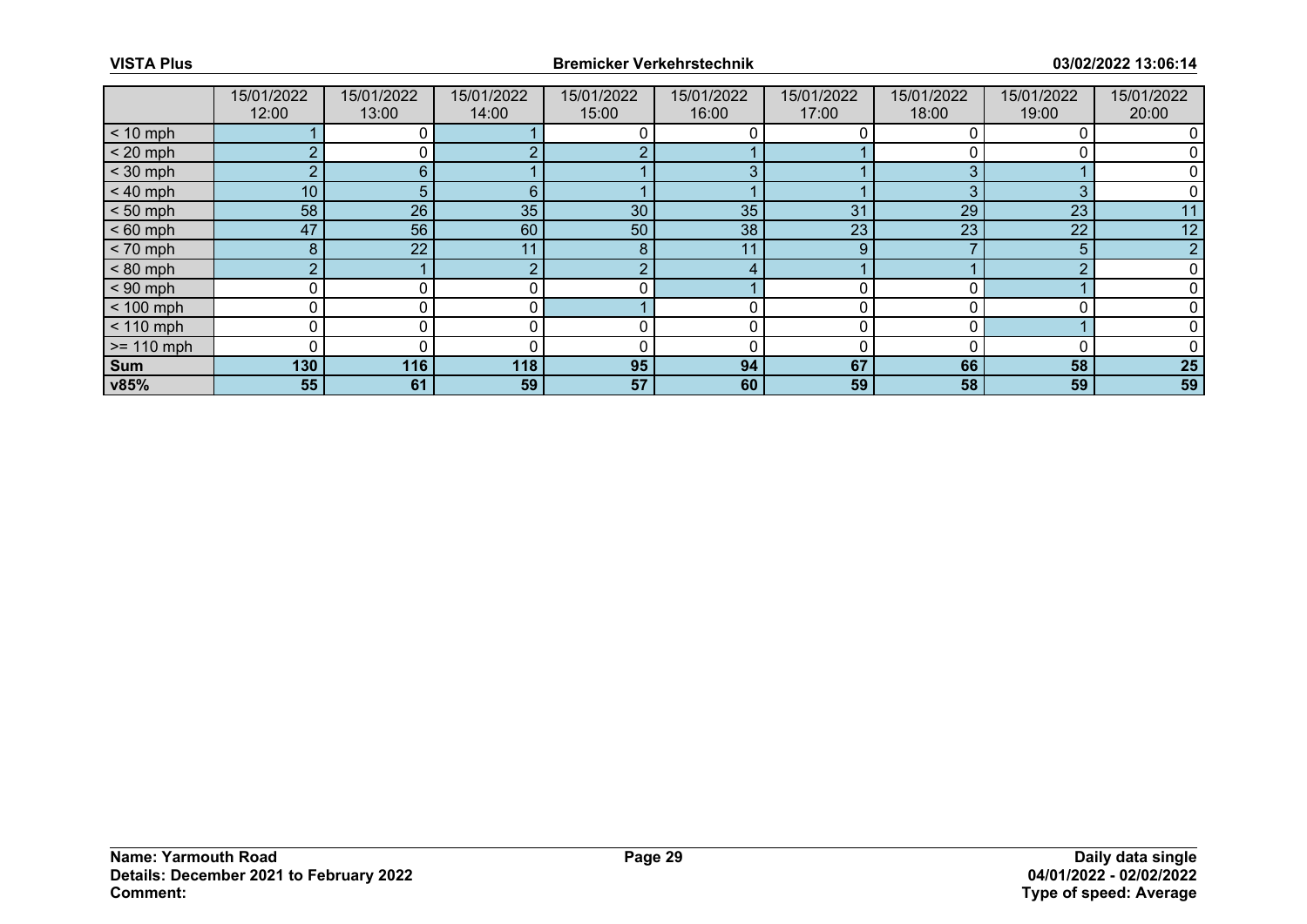|              | 15/01/2022<br>21:00 | 15/01/2022<br>22:00 | 15/01/2022<br>23:00 | 16/01/2022<br>00:00 | 16/01/2022<br>01:00 | 16/01/2022<br>02:00 | 16/01/2022<br>03:00 | 16/01/2022<br>04:00 | 16/01/2022<br>05:00 |
|--------------|---------------------|---------------------|---------------------|---------------------|---------------------|---------------------|---------------------|---------------------|---------------------|
| $< 10$ mph   |                     |                     |                     |                     |                     |                     |                     |                     |                     |
| $< 20$ mph   |                     |                     |                     |                     |                     |                     |                     |                     |                     |
| $<$ 30 mph   |                     |                     |                     |                     |                     |                     |                     |                     |                     |
| $< 40$ mph   |                     |                     |                     | 0                   | 0                   | 0                   |                     |                     |                     |
| $< 50$ mph   | 5                   | 8                   |                     |                     |                     |                     |                     |                     |                     |
| $< 60$ mph   | 9                   |                     |                     | 3                   |                     |                     |                     |                     |                     |
| $< 70$ mph   | 5                   |                     |                     | റ                   | 0                   | 0                   |                     |                     |                     |
| $< 80$ mph   |                     |                     |                     |                     |                     |                     |                     |                     |                     |
| $< 90$ mph   |                     |                     |                     |                     |                     |                     |                     |                     |                     |
| $< 100$ mph  | $\Omega$            |                     |                     | 0                   |                     | 0                   |                     |                     |                     |
| $< 110$ mph  |                     |                     |                     |                     |                     |                     |                     |                     |                     |
| $>= 110$ mph |                     |                     |                     |                     |                     |                     |                     |                     |                     |
| Sum          | 21                  | 20                  | 12                  | 6                   | ∩                   | 0                   | 0                   |                     |                     |
| v85%         | 68                  | 57                  | 58                  | 60                  | 52                  | 0                   |                     | 0                   | 0                   |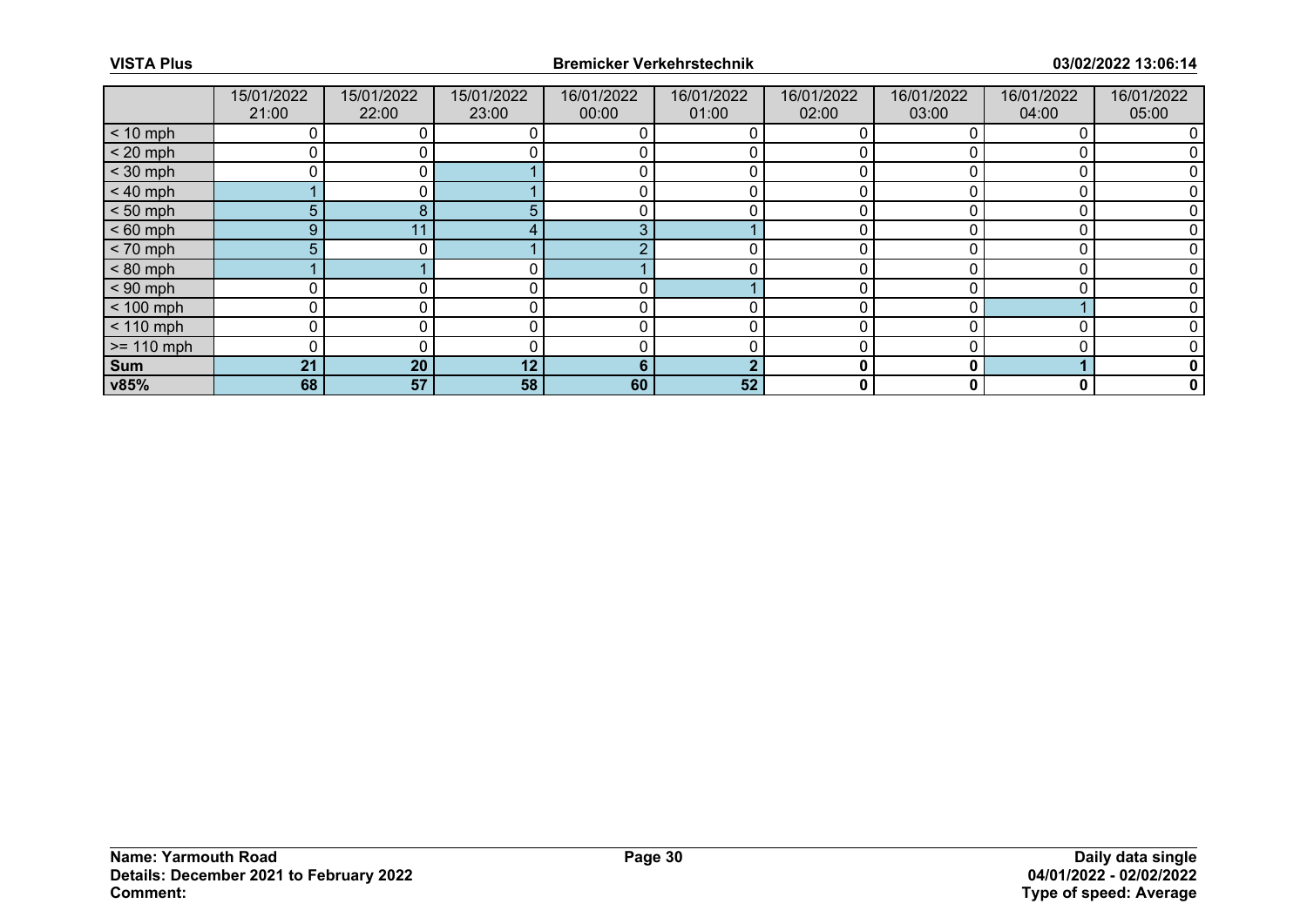|              | 16/01/2022<br>06:00 | 16/01/2022<br>07:00 | 16/01/2022<br>08:00 | 16/01/2022<br>09:00 | 16/01/2022<br>10:00 | 16/01/2022<br>11:00 | 16/01/2022<br>12:00 | 16/01/2022<br>13:00 | 16/01/2022<br>14:00 |
|--------------|---------------------|---------------------|---------------------|---------------------|---------------------|---------------------|---------------------|---------------------|---------------------|
| $< 10$ mph   |                     |                     |                     |                     |                     |                     |                     |                     |                     |
| $< 20$ mph   | 0                   |                     |                     |                     | 5                   |                     |                     | 3                   |                     |
| $<$ 30 mph   | 0                   |                     | 3                   | $\sqrt{2}$          | 6                   | 8                   | 6                   | 3                   |                     |
| $< 40$ mph   | 0                   |                     |                     | c                   | 3                   | 6                   |                     | ∩                   |                     |
| $< 50$ mph   | $\overline{2}$      | $\sim$              | 16                  | 26                  | 51                  | 34                  | 32                  | 32                  | 50                  |
| $< 60$ mph   | 6                   | 8                   | 18                  | 54                  | 40                  | 61                  | 64                  | 41                  | 41                  |
| $< 70$ mph   | 4                   | 5 <sup>1</sup>      | 8                   | 17                  | 14                  | 20                  | 11                  | 21                  |                     |
| $< 80$ mph   | 0                   | 0 l                 |                     | 4                   |                     | ∩                   |                     |                     |                     |
| $< 90$ mph   | $\mathbf{0}$        |                     |                     |                     |                     |                     |                     |                     |                     |
| $< 100$ mph  | 0                   |                     |                     | 0                   | 0                   |                     |                     |                     |                     |
| $< 110$ mph  | 0                   | 0                   |                     | 0                   | 0                   |                     |                     |                     |                     |
| $>= 110$ mph | 0                   |                     |                     |                     |                     |                     |                     |                     |                     |
| Sum          | 12                  | 19 <sup>1</sup>     | 48                  | 106                 | 120                 | 132                 | 124                 | 103                 | 111                 |
| v85%         | 64                  | 67                  | 61                  | 62                  | 58                  | 60                  | 56                  | 61                  | 56                  |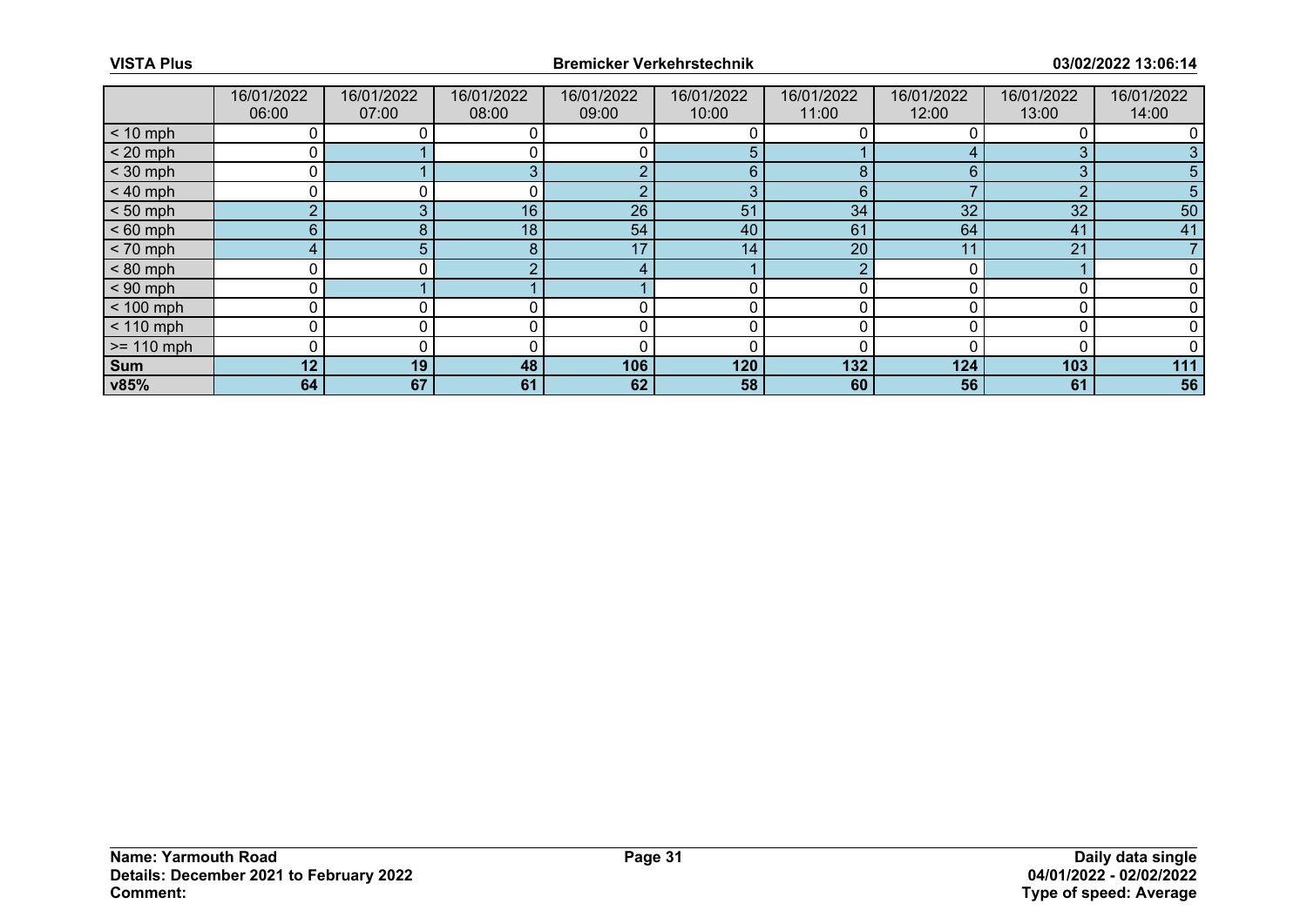|              | 16/01/2022<br>15:00 | 16/01/2022<br>16:00 | 16/01/2022<br>17:00 | 16/01/2022<br>18:00 | 16/01/2022<br>19:00 | 16/01/2022<br>20:00 | 16/01/2022<br>21:00 | 16/01/2022<br>22:00 | 16/01/2022<br>23:00 |
|--------------|---------------------|---------------------|---------------------|---------------------|---------------------|---------------------|---------------------|---------------------|---------------------|
| $< 10$ mph   |                     |                     |                     |                     |                     |                     |                     |                     |                     |
| $< 20$ mph   |                     |                     |                     |                     |                     |                     |                     |                     |                     |
| $<$ 30 mph   | 5                   |                     |                     |                     |                     |                     |                     |                     |                     |
| $< 40$ mph   | 10 <sup>°</sup>     |                     |                     | 3                   |                     | $\sim$              |                     |                     |                     |
| $< 50$ mph   | 51                  | 31                  | 22                  | 20                  | 18                  | 9                   | 6                   | ◠                   |                     |
| $< 60$ mph   | 51                  | 34                  | 23                  | 18                  | 12 <sub>1</sub>     | 4                   |                     | 5                   |                     |
| $< 70$ mph   | ⇁                   | 9                   | 5                   | 5                   | 4                   |                     |                     | <sup>o</sup>        |                     |
| $< 80$ mph   |                     |                     | 0.                  | 3                   |                     | ∩                   |                     |                     |                     |
| $< 90$ mph   |                     |                     |                     |                     |                     |                     |                     |                     |                     |
| $< 100$ mph  | 0                   |                     | 0                   |                     | 0                   | 0                   |                     |                     |                     |
| $< 110$ mph  | 0                   |                     |                     |                     |                     |                     |                     |                     |                     |
| $>= 110$ mph |                     |                     |                     |                     |                     |                     |                     |                     |                     |
| <b>Sum</b>   | 125                 | 78                  | 53                  | 55                  | 37                  | 17                  | 14                  | 9                   |                     |
| v85%         | 57                  | 58                  | 56                  | 57                  | 54                  | 54                  | 62                  | 59                  | 70                  |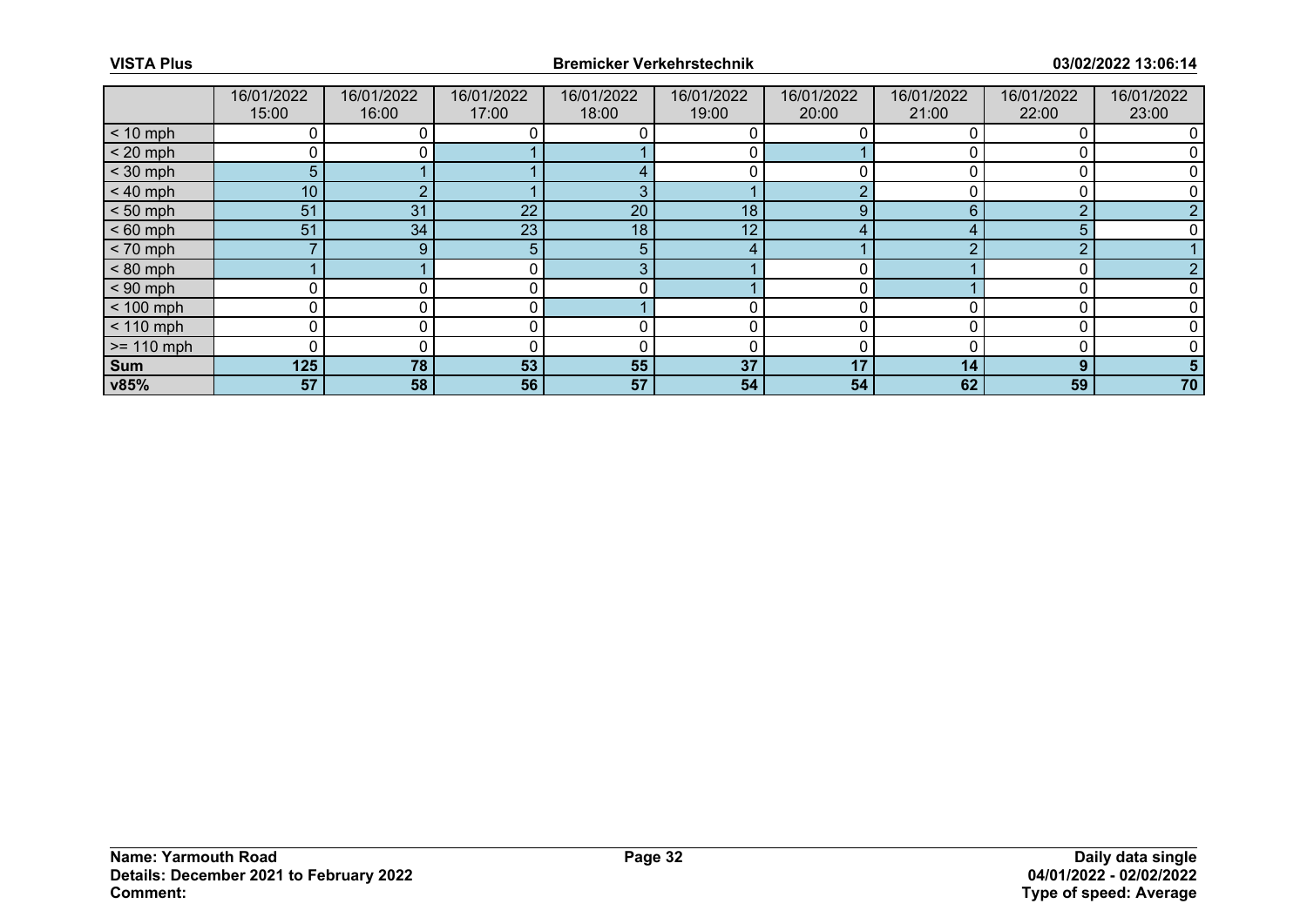|              | 17/01/2022<br>00:00 | 17/01/2022<br>01:00 | 17/01/2022<br>02:00 | 17/01/2022<br>03:00 | 17/01/2022<br>04:00 | 17/01/2022<br>05:00 | 17/01/2022<br>06:00 | 17/01/2022<br>07:00 | 17/01/2022<br>08:00 |
|--------------|---------------------|---------------------|---------------------|---------------------|---------------------|---------------------|---------------------|---------------------|---------------------|
| $< 10$ mph   | 0                   |                     |                     |                     |                     |                     |                     |                     |                     |
| $< 20$ mph   | 0                   |                     |                     |                     |                     |                     |                     |                     |                     |
| $<$ 30 mph   | 0                   |                     |                     |                     |                     |                     |                     | 3                   |                     |
| $< 40$ mph   | $\mathbf 0$         | 0                   |                     | 0                   | 0                   | 0                   | ◠                   | 8                   | 17                  |
| $< 50$ mph   | 0                   |                     |                     | C                   |                     |                     | 9                   | 45                  | 79                  |
| $< 60$ mph   | 0                   |                     |                     | r                   |                     |                     | 15                  | 42                  | 57                  |
| $< 70$ mph   | 0                   | 0                   |                     | 0                   |                     | 3                   | 5.                  | 12                  |                     |
| $< 80$ mph   | 0                   |                     |                     |                     |                     |                     | 4                   |                     |                     |
| $< 90$ mph   | 0                   |                     |                     |                     |                     |                     | n                   |                     |                     |
| $< 100$ mph  | 0                   | 0                   |                     | r                   | 0                   |                     |                     |                     |                     |
| $< 110$ mph  | 0                   |                     |                     | C                   | 0                   |                     |                     | 0                   |                     |
| $>= 110$ mph | 0                   |                     |                     |                     |                     |                     |                     |                     |                     |
| Sum          | 0                   | 0 I                 |                     |                     | 3                   |                     | 35 <sub>5</sub>     | 113                 | 166                 |
| v85%         | 0                   | 0                   | 0                   | 0                   | 60                  | 69                  | 65                  | 58                  | 53                  |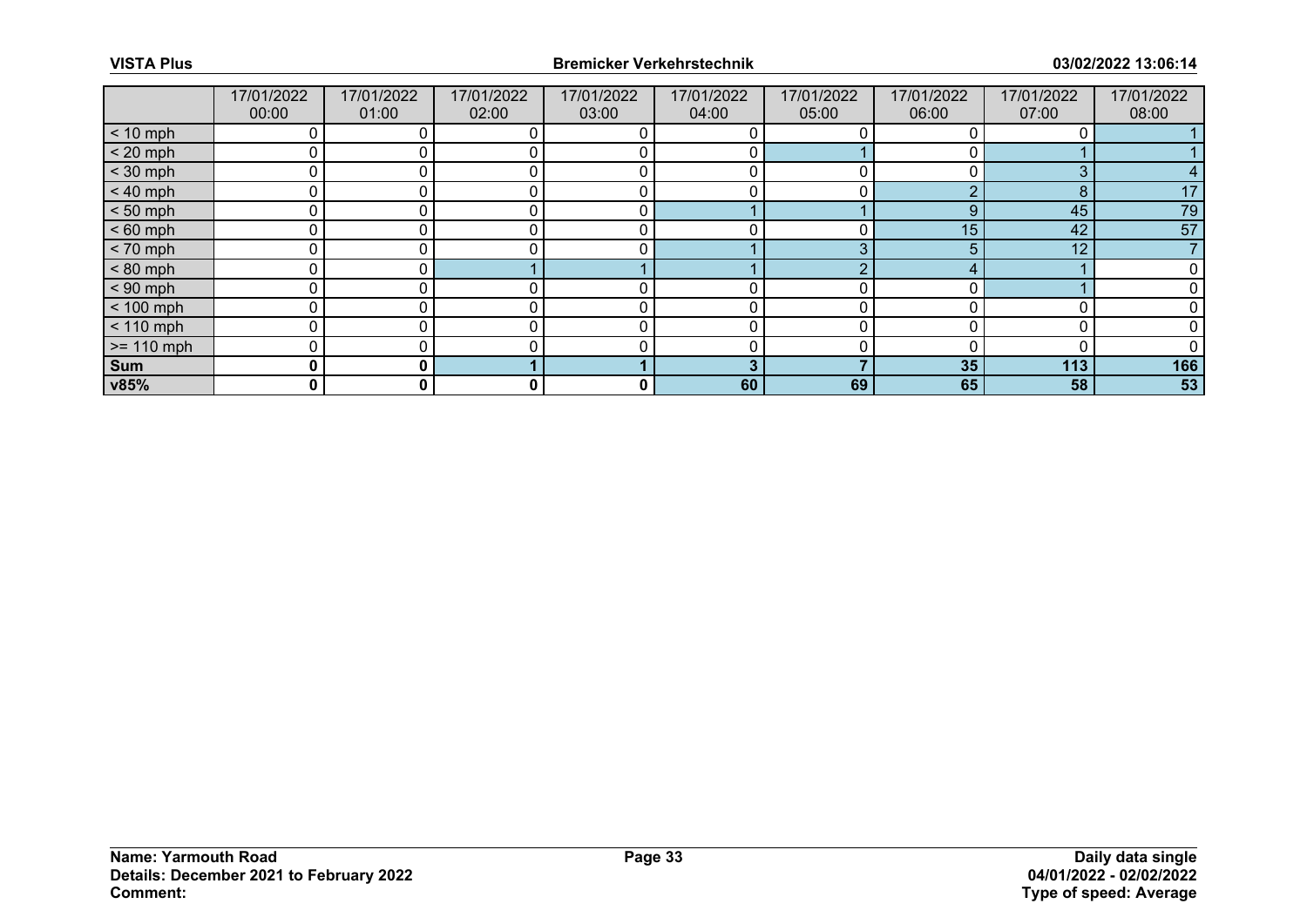|              | 17/01/2022<br>09:00 | 17/01/2022<br>10:00 | 17/01/2022<br>11:00 | 17/01/2022<br>12:00 | 17/01/2022<br>13:00 | 17/01/2022<br>14:00 | 17/01/2022<br>15:00 | 17/01/2022<br>16:00 | 17/01/2022<br>17:00 |
|--------------|---------------------|---------------------|---------------------|---------------------|---------------------|---------------------|---------------------|---------------------|---------------------|
|              |                     |                     |                     |                     |                     |                     |                     |                     |                     |
| $< 10$ mph   | 0                   |                     | 0                   |                     |                     |                     |                     |                     |                     |
| $< 20$ mph   | <sup>o</sup>        |                     |                     |                     |                     |                     |                     |                     |                     |
| $<$ 30 mph   | 4                   |                     | 10 <sup>1</sup>     | 11                  | 10                  | 9                   | 11                  | 8                   |                     |
| $< 40$ mph   | 10 <sup>°</sup>     |                     | 14                  | 10                  | 12 <sub>1</sub>     | 16                  | 22                  | 28                  | 24                  |
| $< 50$ mph   | 75                  | 71                  | 93                  | 69                  | 72                  | 99                  | 80                  | 73                  | 58                  |
| $< 60$ mph   | 42                  | 62                  | 49                  | 57                  | 73                  | 60                  | 28                  | 31                  | 21                  |
| $< 70$ mph   |                     |                     | 10                  | 8                   | 9                   | 10                  |                     | 3                   | っ                   |
| $< 80$ mph   |                     |                     |                     |                     |                     |                     |                     |                     |                     |
| $< 90$ mph   | O                   |                     |                     |                     |                     |                     |                     |                     |                     |
| $< 100$ mph  | 0                   | 0                   | 0                   | 0                   | 0                   |                     |                     |                     |                     |
| $< 110$ mph  | 0                   |                     |                     |                     |                     |                     |                     |                     |                     |
| $>= 110$ mph | 0                   |                     |                     | ſ                   |                     |                     |                     |                     |                     |
| Sum          | 141                 | 149                 | 178                 | 157                 | 177                 | 198                 | 149                 | 146                 | 107                 |
| v85%         | 54                  | 55                  | 54                  | 54                  | 55                  | 54                  | 53                  | 51                  | 51                  |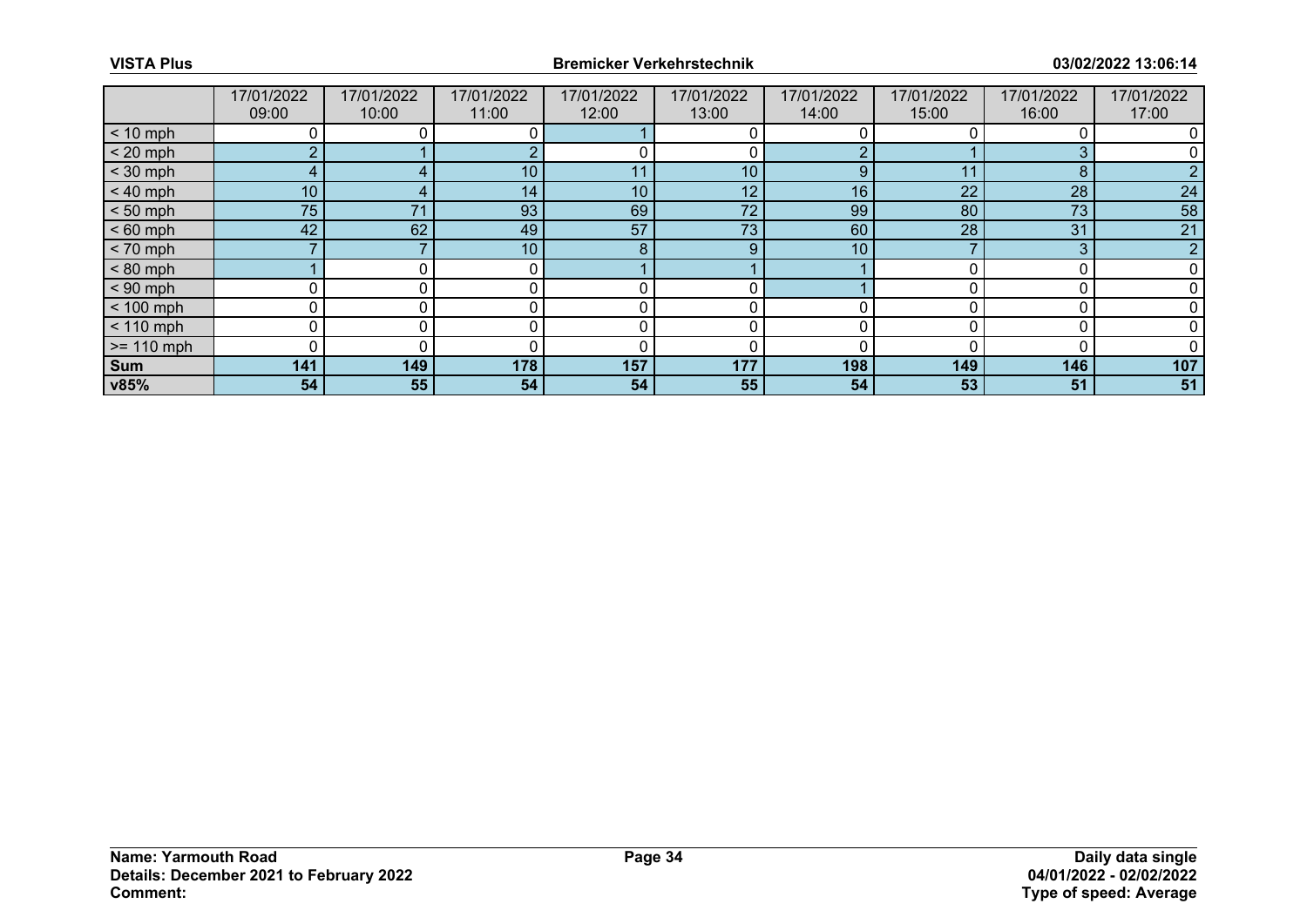|              | 17/01/2022<br>18:00 | 17/01/2022<br>19:00 | 17/01/2022<br>20:00 | 17/01/2022<br>21:00 | 17/01/2022<br>22:00 | 17/01/2022<br>23:00 | 18/01/2022<br>00:00 | 18/01/2022<br>01:00 | 18/01/2022<br>02:00 |
|--------------|---------------------|---------------------|---------------------|---------------------|---------------------|---------------------|---------------------|---------------------|---------------------|
| $< 10$ mph   |                     |                     |                     |                     |                     |                     |                     |                     |                     |
| $< 20$ mph   | $\Omega$            |                     |                     |                     |                     |                     |                     |                     |                     |
| $<$ 30 mph   | 4                   |                     |                     |                     |                     |                     |                     |                     |                     |
| $< 40$ mph   | 11                  | 3                   |                     |                     | 0                   |                     |                     | 0                   |                     |
| $< 50$ mph   | 44                  | 29                  | 11                  | 11                  | 5                   |                     |                     |                     |                     |
| $< 60$ mph   | 24                  | 25                  | 17                  | 12                  | 9                   |                     |                     | C                   |                     |
| $< 70$ mph   | 8                   | 6                   | 6                   | 6                   | 3                   |                     |                     | $\boldsymbol{0}$    |                     |
| $< 80$ mph   |                     |                     |                     |                     |                     |                     |                     |                     |                     |
| $< 90$ mph   |                     |                     |                     | C                   |                     |                     |                     |                     |                     |
| $< 100$ mph  | 0                   |                     | 0                   | 0                   | 0                   |                     |                     | C                   |                     |
| $< 110$ mph  |                     |                     |                     |                     | 0                   |                     |                     |                     |                     |
| $>= 110$ mph | $\Omega$            |                     |                     | C                   | 0                   |                     |                     |                     |                     |
| Sum          | 94                  | 65                  | 39                  | 30                  | 18                  | 9                   |                     | $\Omega$            |                     |
| v85%         | 56                  | 58                  | 62                  | 61                  | 60                  | 67                  | 0                   | 0                   | 52                  |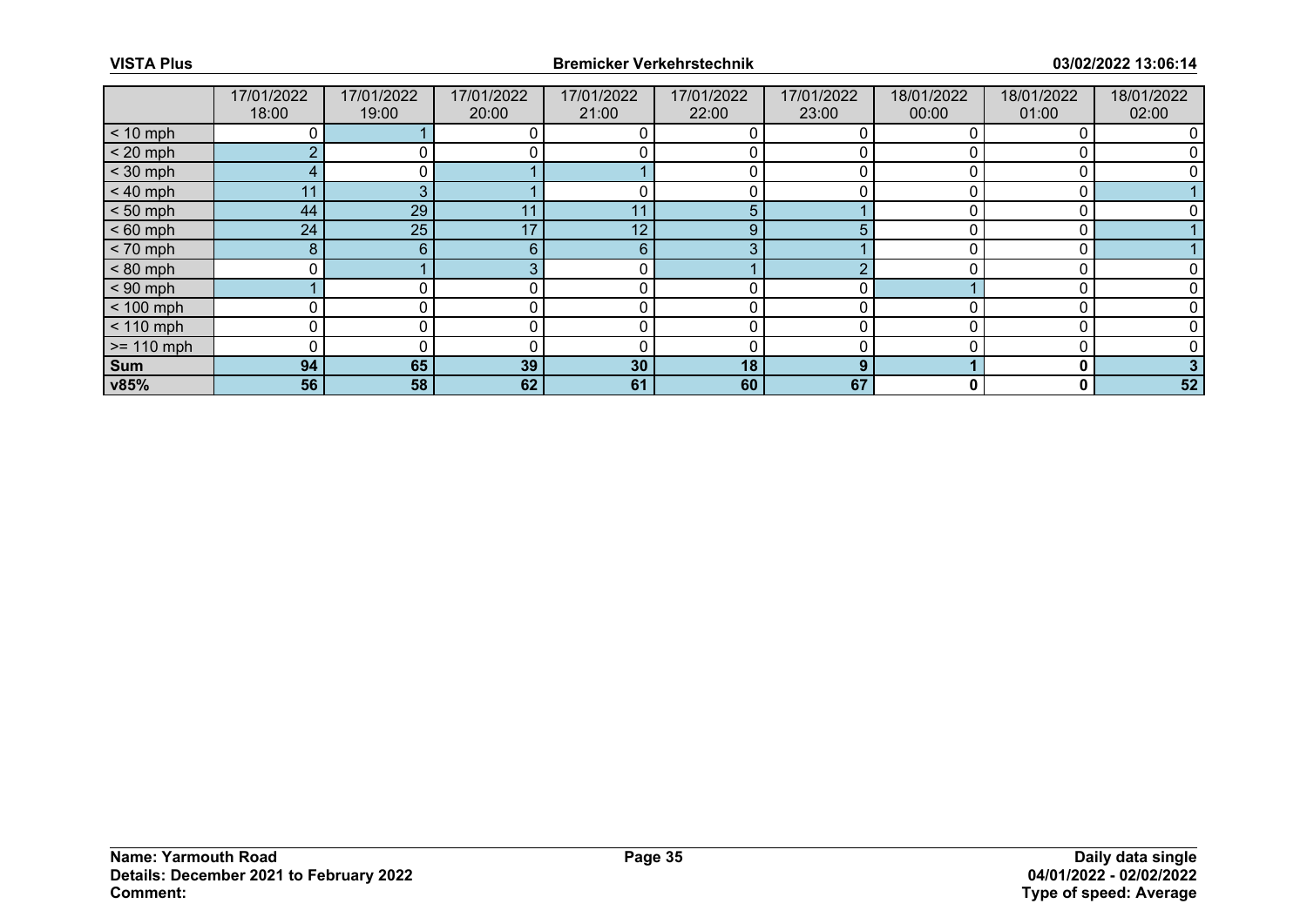|              | 18/01/2022<br>03:00 | 18/01/2022<br>04:00 | 18/01/2022<br>05:00 | 18/01/2022<br>06:00 | 18/01/2022<br>07:00 | 18/01/2022<br>08:00 | 18/01/2022<br>09:00 | 18/01/2022<br>10:00 | 18/01/2022<br>11:00 |
|--------------|---------------------|---------------------|---------------------|---------------------|---------------------|---------------------|---------------------|---------------------|---------------------|
| $< 10$ mph   | 0                   |                     |                     |                     |                     |                     |                     |                     |                     |
| $< 20$ mph   | 0                   |                     |                     |                     |                     |                     |                     |                     |                     |
| $<$ 30 mph   | 0                   |                     |                     | $\sqrt{2}$          | r                   | 6                   | $\sqrt{2}$          | 3                   |                     |
| $< 40$ mph   | 0                   | 0 I                 |                     |                     |                     | 20                  | 5                   | 15                  | 6                   |
| $< 50$ mph   | ∩                   |                     |                     | 18                  | 30                  | 101                 | 47                  | 64                  | 56                  |
| $< 60$ mph   |                     | $\sqrt{2}$          | $\sqrt{2}$          | 11                  | 49                  | 55                  | 58                  | 48                  | 60                  |
| $< 70$ mph   |                     |                     |                     |                     | 12 <sub>1</sub>     | 8                   | 5.                  | 6                   | 11                  |
| $< 80$ mph   |                     |                     |                     |                     |                     |                     |                     |                     |                     |
| $< 90$ mph   |                     |                     |                     |                     |                     |                     |                     |                     |                     |
| $< 100$ mph  | 0                   | 0                   |                     | r                   | 0                   | O                   |                     | C                   |                     |
| $< 110$ mph  | 0                   |                     |                     |                     |                     |                     |                     |                     |                     |
| $>= 110$ mph | 0                   |                     |                     |                     | 0                   |                     |                     |                     |                     |
| Sum          | 3                   | 4                   | 8                   | 42                  | 102                 | 191                 | 118                 | 137                 | 136                 |
| v85%         | 65                  | 68                  | 67                  | 60                  | 56                  | 54                  | 57                  | 53                  | 56                  |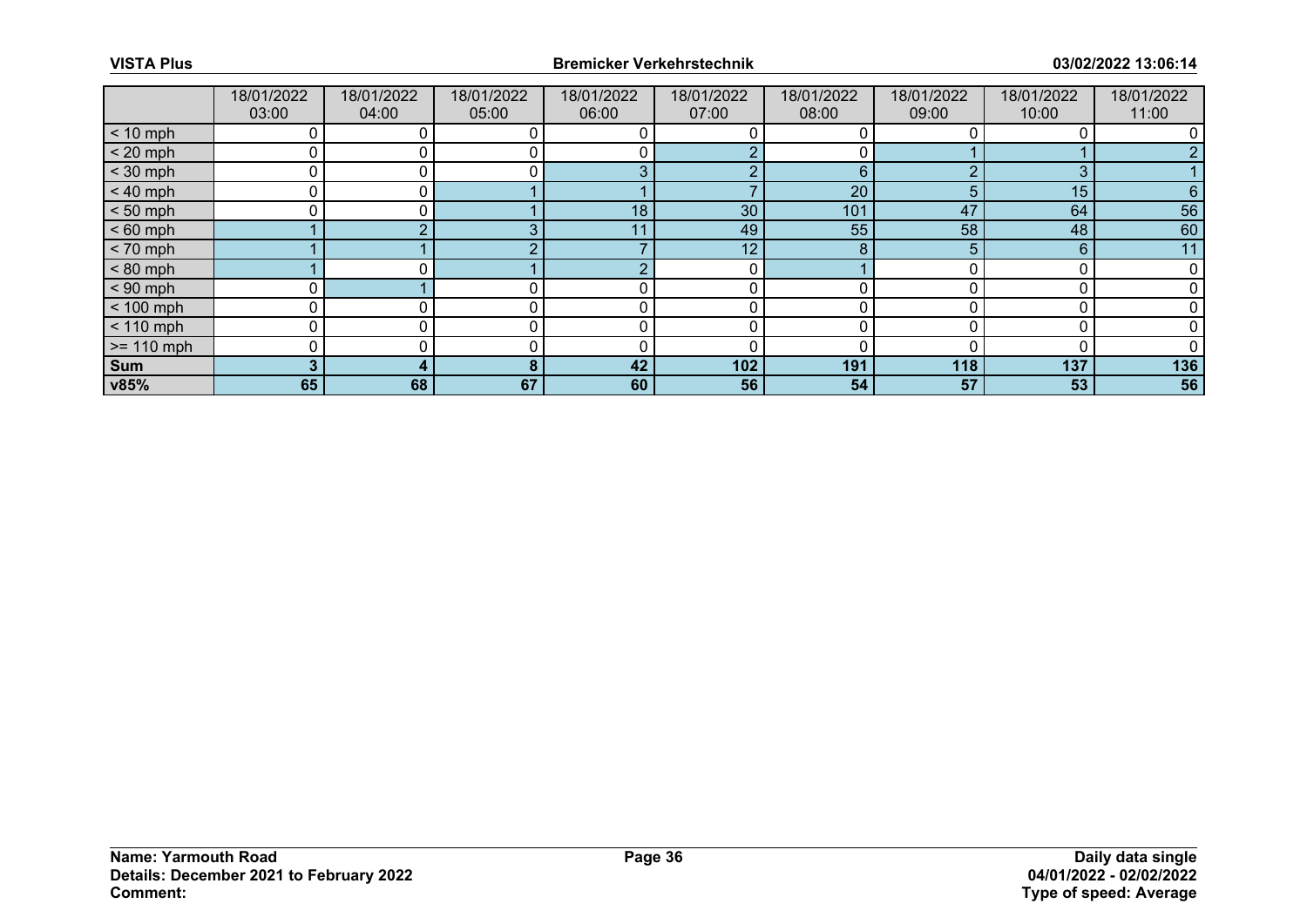|              | 18/01/2022<br>12:00 | 18/01/2022<br>13:00 | 18/01/2022<br>14:00 | 18/01/2022<br>15:00 | 18/01/2022<br>16:00 | 18/01/2022<br>17:00 | 18/01/2022<br>18:00 | 18/01/2022<br>19:00 | 18/01/2022<br>20:00 |
|--------------|---------------------|---------------------|---------------------|---------------------|---------------------|---------------------|---------------------|---------------------|---------------------|
| $< 10$ mph   |                     |                     |                     |                     |                     |                     |                     |                     |                     |
| $< 20$ mph   |                     |                     |                     |                     |                     |                     |                     |                     |                     |
| $<$ 30 mph   | $\sim$              |                     |                     | 3                   | 6                   | 4                   |                     |                     |                     |
| $< 40$ mph   | 5                   | 10                  |                     |                     | 23                  | 13                  | 12                  |                     |                     |
| $< 50$ mph   | 79                  | 78                  | 94                  | 83                  | 82                  | 70                  | 40                  | 28                  | 18                  |
| $< 60$ mph   | 83                  | 87                  | 81                  | 83                  | 26                  | 27                  | 37                  | 21                  | 15                  |
| $< 70$ mph   | 12 <sup>7</sup>     |                     | 10                  | 4                   | 4                   |                     | 5                   | 4                   | റ                   |
| $< 80$ mph   | 3                   |                     |                     |                     |                     |                     |                     |                     |                     |
| $< 90$ mph   |                     |                     |                     |                     |                     |                     |                     |                     |                     |
| $< 100$ mph  | $\Omega$            |                     |                     | 0                   | 0                   | 0                   |                     |                     |                     |
| $< 110$ mph  |                     |                     |                     |                     |                     |                     |                     |                     |                     |
| $>= 110$ mph | $\Omega$            |                     |                     |                     |                     |                     |                     |                     |                     |
| Sum          | 185                 | 185                 | 200                 | 181                 | 141                 | 117                 | 97                  | 62                  | 38                  |
| v85%         | 57                  | 55                  | 54                  | 55                  | 52                  | 51                  | 56                  | 55                  | 59                  |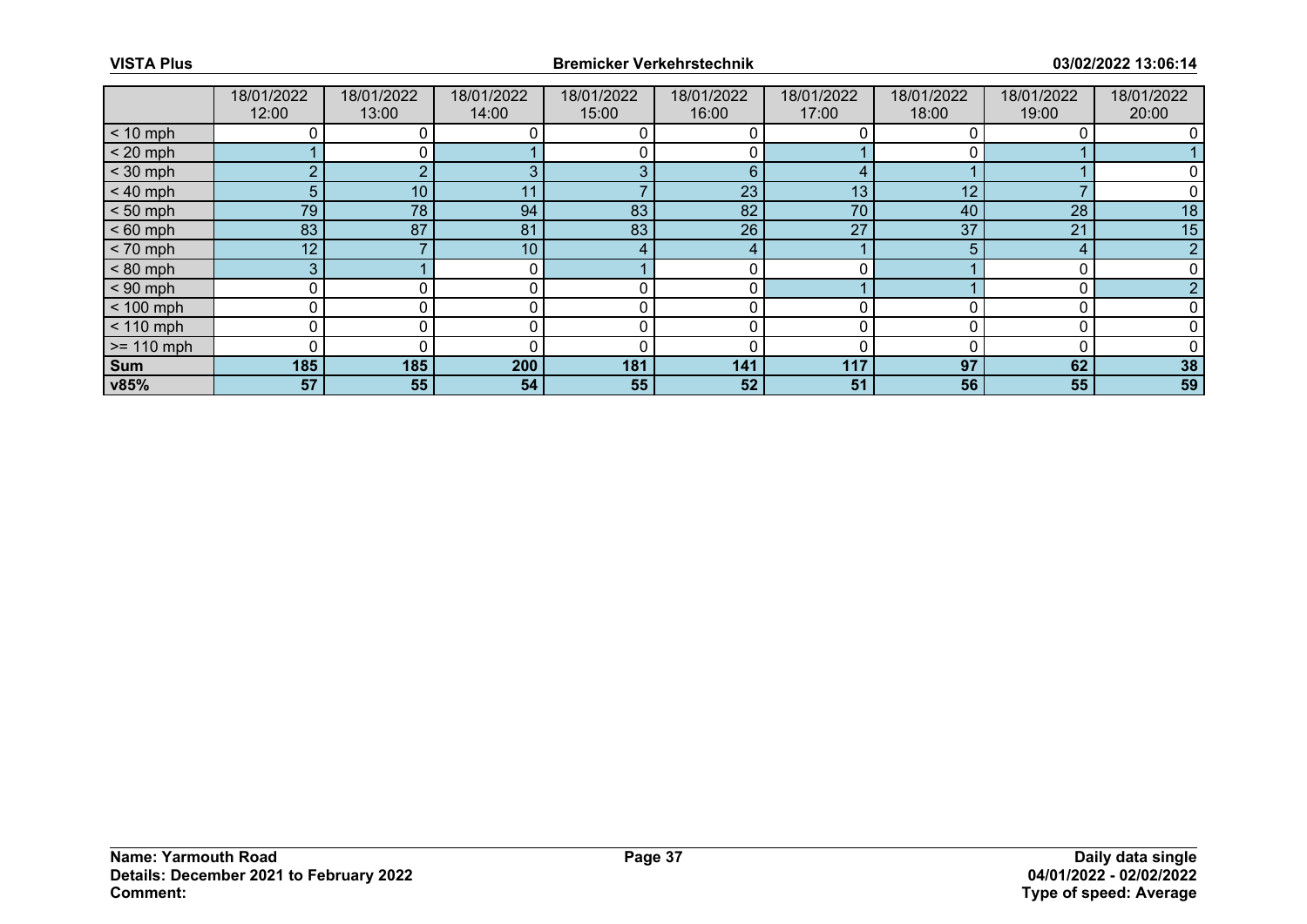|              | 18/01/2022<br>21:00 | 18/01/2022<br>22:00 | 18/01/2022<br>23:00 | 19/01/2022<br>00:00 | 19/01/2022<br>01:00 | 19/01/2022<br>02:00 | 19/01/2022<br>03:00 | 19/01/2022<br>04:00 | 19/01/2022<br>05:00 |
|--------------|---------------------|---------------------|---------------------|---------------------|---------------------|---------------------|---------------------|---------------------|---------------------|
| $< 10$ mph   |                     |                     |                     | 0                   | 0                   | 0                   |                     |                     |                     |
| $< 20$ mph   |                     |                     |                     |                     |                     |                     |                     |                     |                     |
| $<$ 30 mph   | ∩                   |                     |                     |                     |                     |                     |                     |                     |                     |
| $< 40$ mph   |                     |                     |                     | 0                   | 0                   |                     |                     | 0                   |                     |
| $< 50$ mph   | 12                  | 5                   |                     |                     | 0                   |                     |                     |                     |                     |
| $< 60$ mph   | 11                  |                     |                     |                     | 0                   | ∩                   |                     |                     |                     |
| $< 70$ mph   | 3                   |                     |                     | 0                   | 0                   | 0                   |                     |                     |                     |
| $< 80$ mph   |                     |                     |                     | $\Omega$            | 0                   |                     |                     |                     |                     |
| $< 90$ mph   |                     |                     |                     | C                   |                     | ∩                   |                     |                     |                     |
| $< 100$ mph  | 0                   |                     |                     | 0                   | 0                   | 0                   |                     |                     |                     |
| $< 110$ mph  | 0                   |                     |                     | $\Omega$            | 0                   | <sup>0</sup>        |                     |                     |                     |
| $>= 110$ mph | $\Omega$            |                     |                     |                     |                     |                     |                     |                     |                     |
| Sum          | 28                  | 10                  |                     |                     | 0                   | 3                   |                     | ◠                   | 13                  |
| v85%         | 59                  | 58                  | 54                  | 0                   | 0                   | 49                  | 0                   | 53                  | 78                  |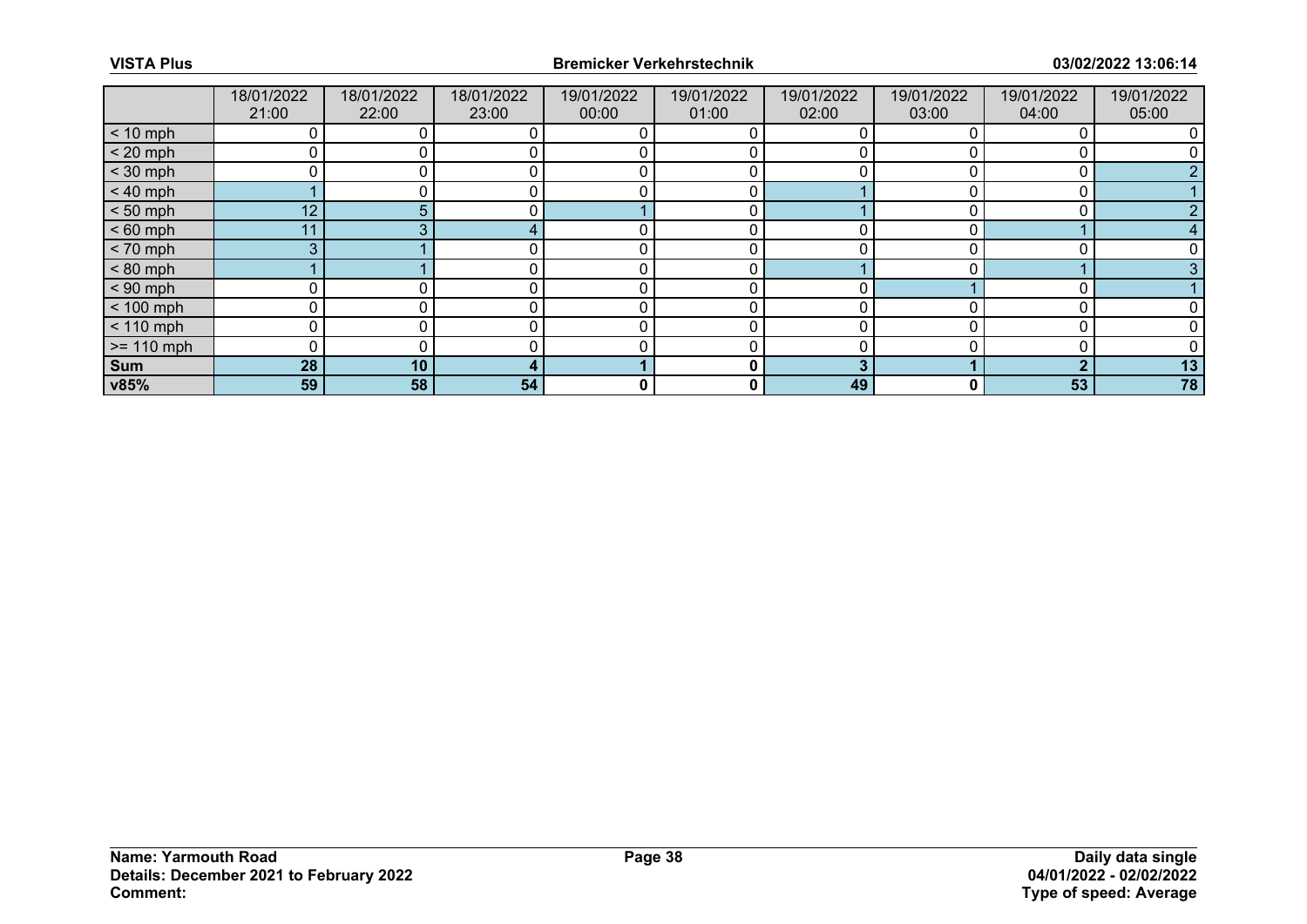|              | 19/01/2022<br>06:00 | 19/01/2022<br>07:00 | 19/01/2022<br>08:00 | 19/01/2022<br>09:00 | 19/01/2022<br>10:00 | 19/01/2022<br>11:00 | 19/01/2022<br>12:00 | 19/01/2022<br>13:00 | 19/01/2022<br>14:00 |
|--------------|---------------------|---------------------|---------------------|---------------------|---------------------|---------------------|---------------------|---------------------|---------------------|
| $< 10$ mph   |                     |                     |                     |                     |                     |                     |                     |                     |                     |
| $< 20$ mph   |                     |                     |                     |                     | 3                   | 3                   |                     | 3                   |                     |
| $<$ 30 mph   |                     |                     | 6.                  |                     | 6                   | 6                   | 14                  | 3                   |                     |
| $< 40$ mph   | 4                   | 6                   | 28                  | 17                  | 13                  | 17                  | 13                  | 16                  | 13                  |
| $< 50$ mph   | 16                  | 45                  | 81                  | 70                  | 84                  | 65                  | 61                  | 69                  | 65                  |
| $< 60$ mph   | 17                  | 37                  | 54                  | 39                  | 52                  | 37                  | 41                  | 48                  | 56                  |
| $< 70$ mph   | 11                  |                     |                     | 3                   | 13                  | 5                   | 5                   | 5                   | 4                   |
| $< 80$ mph   | 0                   |                     |                     |                     | 0                   |                     |                     | ∩                   |                     |
| $< 90$ mph   | 0                   |                     |                     |                     |                     |                     |                     |                     |                     |
| $< 100$ mph  | 0                   | 0                   | 0                   | 0                   | 0                   | O                   |                     |                     |                     |
| $< 110$ mph  | 0                   |                     |                     |                     |                     |                     |                     |                     |                     |
| $>= 110$ mph | 0                   |                     |                     |                     |                     |                     |                     |                     |                     |
| Sum          | 51                  | 98                  | 178                 | 136                 | 171                 | 133                 | 136                 | 146                 | 151                 |
| v85%         | 61                  | 57                  | 55                  | 52                  | 54                  | 53                  | 54                  | 53                  | 55                  |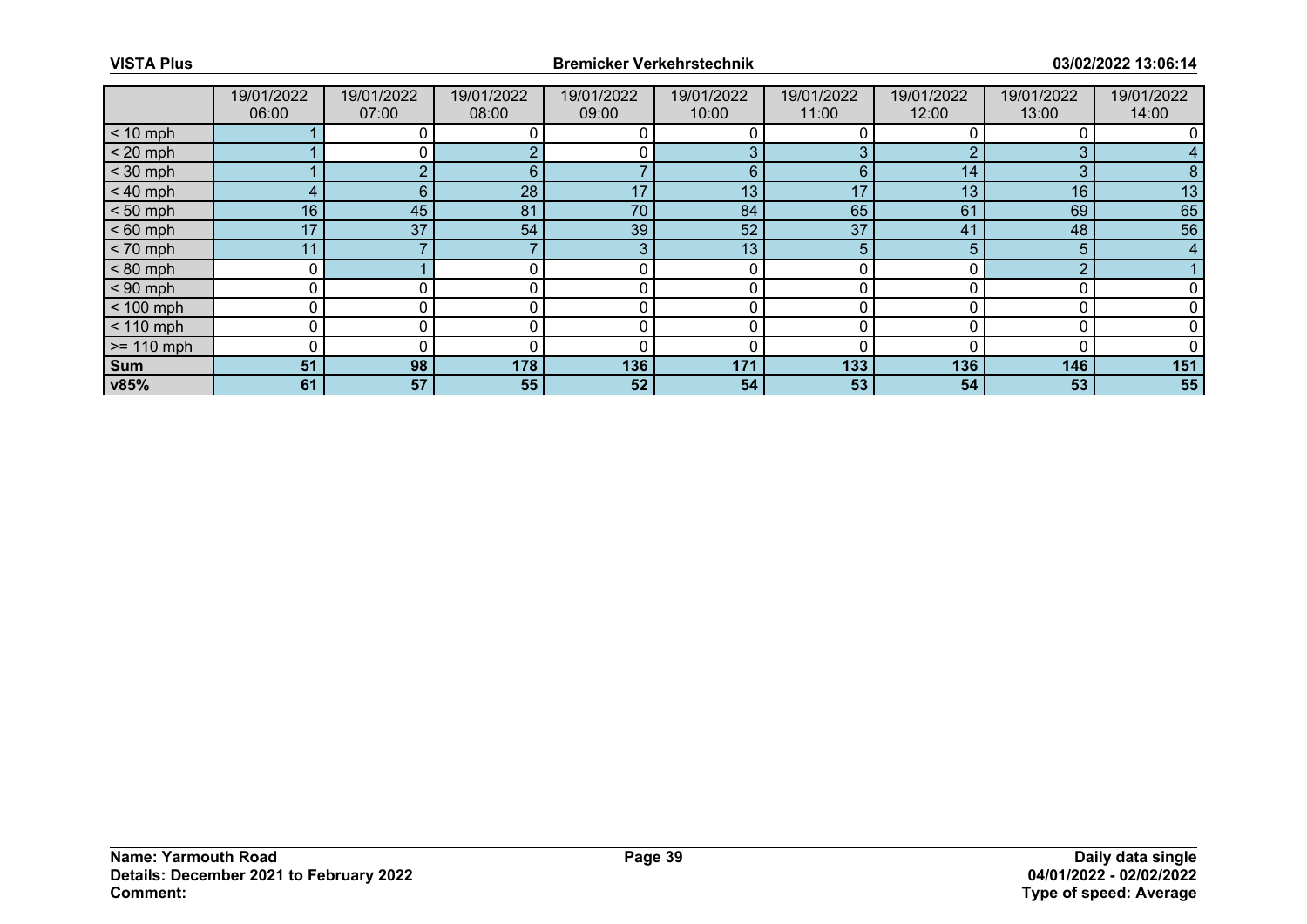|              | 19/01/2022<br>15:00 | 19/01/2022<br>16:00 | 19/01/2022<br>17:00 | 19/01/2022<br>18:00 | 19/01/2022<br>19:00 | 19/01/2022<br>20:00 | 19/01/2022<br>21:00 | 19/01/2022<br>22:00 | 19/01/2022<br>23:00 |
|--------------|---------------------|---------------------|---------------------|---------------------|---------------------|---------------------|---------------------|---------------------|---------------------|
| $< 10$ mph   |                     |                     |                     |                     |                     |                     |                     |                     |                     |
| $< 20$ mph   |                     |                     |                     |                     |                     |                     |                     |                     |                     |
| $<$ 30 mph   | 5                   | 6                   |                     | - 2                 | 3                   |                     |                     |                     |                     |
| $< 40$ mph   | 17                  | 24                  | 28                  | 9                   | 4                   |                     |                     |                     |                     |
| $< 50$ mph   | 81                  | 70                  | 69                  | 48                  | 23                  | 13                  | 9                   | 5                   |                     |
| $< 60$ mph   | 51                  | 28                  | 28                  | 26                  | 22                  | 17                  |                     | ⌒                   |                     |
| $< 70$ mph   | 6 <sup>1</sup>      | 4                   |                     | 10                  | 5 <sup>5</sup>      | 5                   |                     |                     |                     |
| $< 80$ mph   |                     |                     |                     | 0                   | 0                   | U                   |                     |                     |                     |
| $< 90$ mph   |                     |                     |                     |                     | 0                   |                     |                     |                     |                     |
| $< 100$ mph  | 0                   |                     |                     | 0                   | 0                   | 0                   |                     |                     |                     |
| $< 110$ mph  | 0                   |                     |                     | 0                   |                     |                     |                     |                     |                     |
| $>= 110$ mph |                     |                     |                     |                     |                     |                     |                     |                     |                     |
| <b>Sum</b>   | 161                 | 132                 | 132                 | 96                  | 58                  | 36                  | 19                  | 8                   |                     |
| v85%         | 54                  | 51                  | 51                  | 57                  | 56                  | 59                  | 64                  | 50                  | 45                  |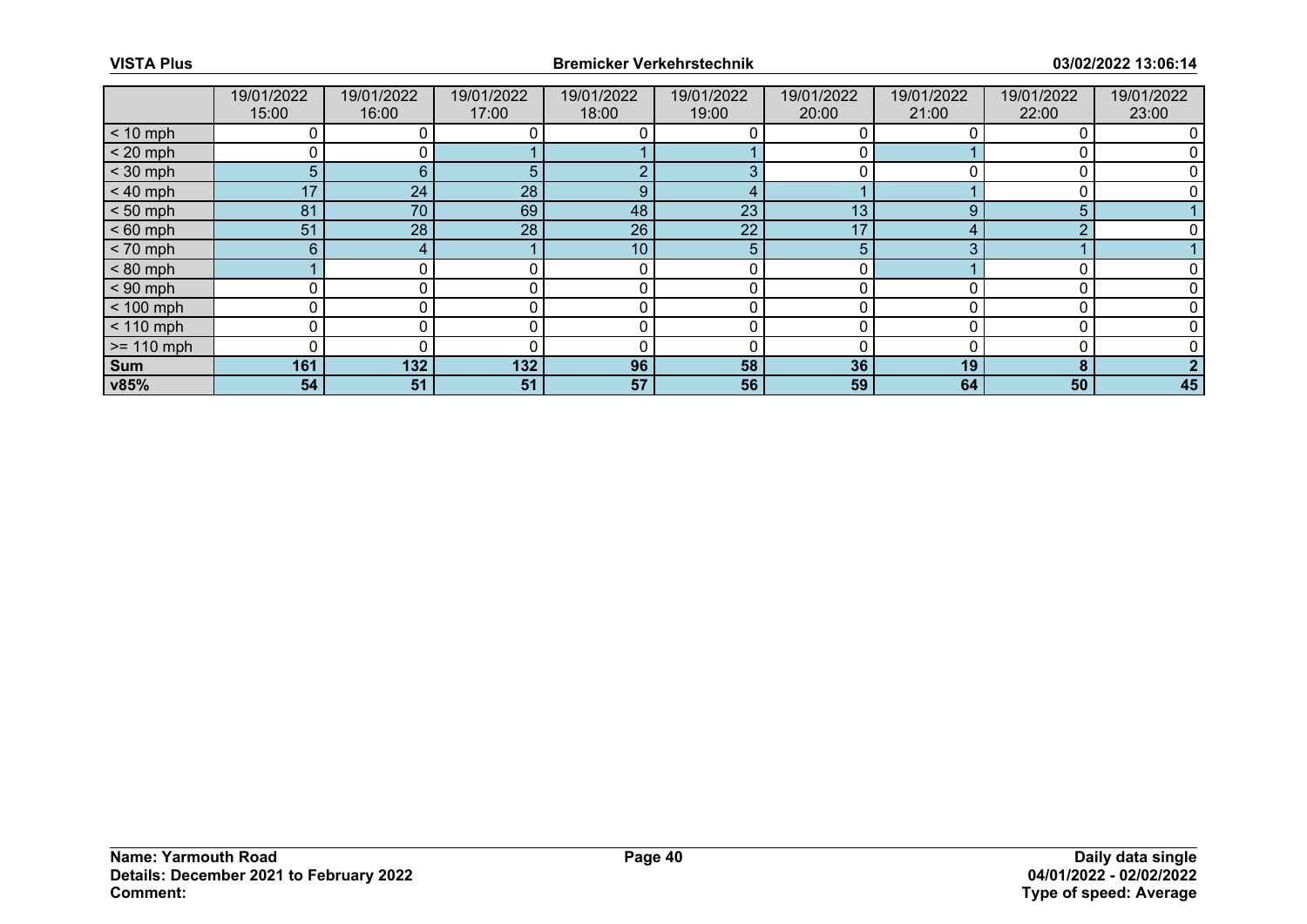|              | 20/01/2022<br>00:00 | 20/01/2022<br>01:00 | 20/01/2022<br>02:00 | 20/01/2022<br>03:00 | 20/01/2022<br>04:00 | 20/01/2022<br>05:00 | 20/01/2022<br>06:00 | 20/01/2022<br>07:00 | 20/01/2022<br>08:00 |
|--------------|---------------------|---------------------|---------------------|---------------------|---------------------|---------------------|---------------------|---------------------|---------------------|
| $< 10$ mph   | 0                   |                     |                     |                     | O                   |                     | 0                   |                     |                     |
| $< 20$ mph   | 0                   |                     |                     |                     |                     |                     |                     |                     |                     |
| $<$ 30 mph   | 0                   |                     |                     | r                   |                     |                     |                     | 5                   |                     |
| $< 40$ mph   | 0                   | 0                   |                     | r                   | 0                   |                     | 5                   |                     | 21                  |
| $< 50$ mph   | 0                   |                     |                     |                     | 0                   |                     | 15                  | 43                  | 75                  |
| $< 60$ mph   | 0                   | ∩                   |                     |                     | 0                   |                     | 10                  | 52                  | 66                  |
| $< 70$ mph   | $\mathbf 0$         | 0                   |                     |                     | 3                   |                     | 10 <sup>°</sup>     | 12                  | 8                   |
| $< 80$ mph   | 0                   |                     |                     |                     | 0                   |                     |                     |                     |                     |
| $< 90$ mph   | 0                   |                     |                     |                     |                     |                     |                     |                     |                     |
| $< 100$ mph  |                     | $\Omega$ .          |                     |                     | 0                   |                     |                     |                     |                     |
| $< 110$ mph  | 0                   |                     |                     |                     |                     |                     |                     |                     |                     |
| $>= 110$ mph | 0                   |                     |                     |                     |                     |                     |                     |                     |                     |
| Sum          |                     | $\mathbf{0}$        |                     |                     | 3                   | 9                   | 41                  | 115                 | 175                 |
| v85%         | 0                   | 0                   | 0                   | 40                  | 64                  | 69                  | 61                  | 57                  | 54                  |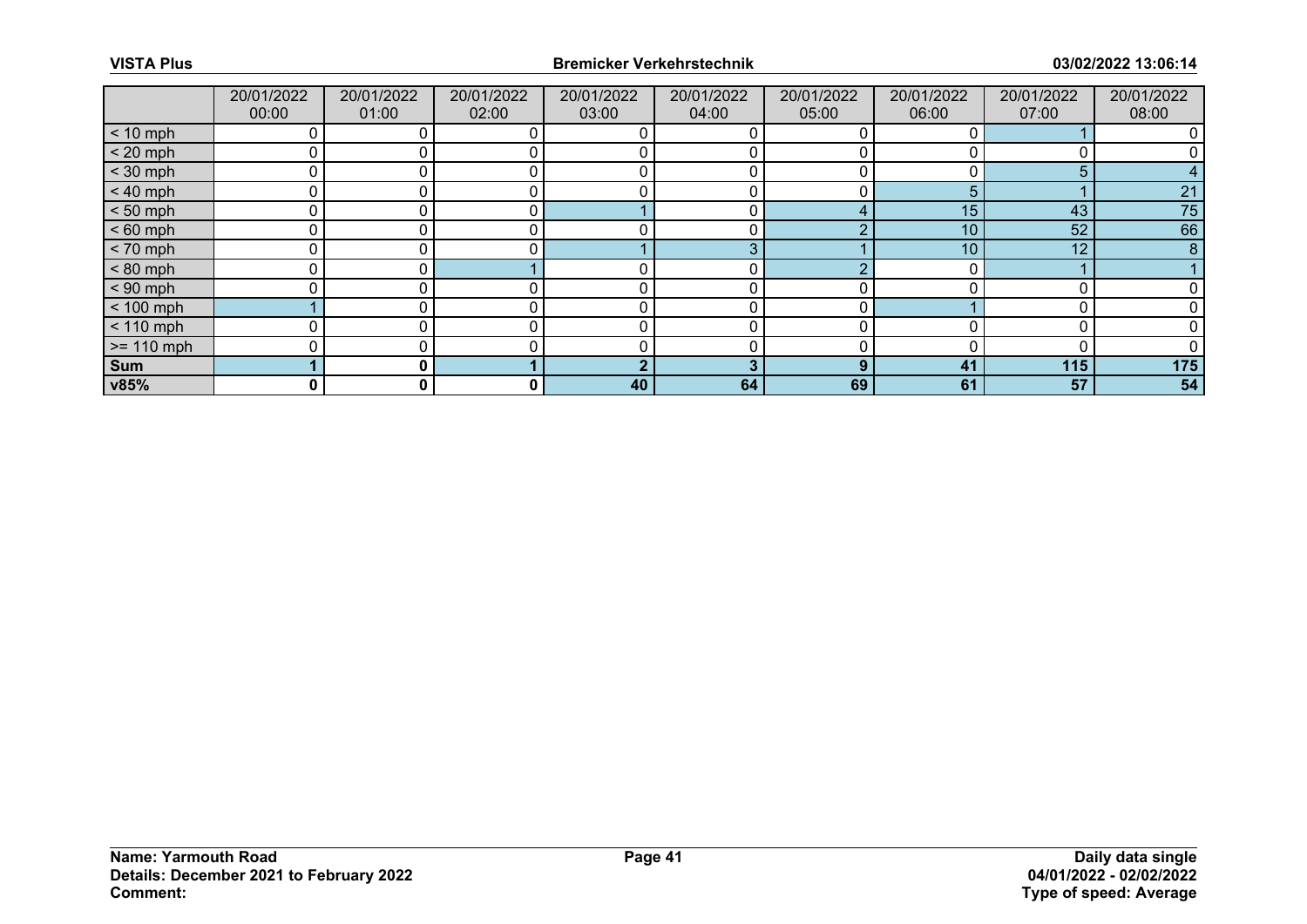|              | 20/01/2022     | 20/01/2022 | 20/01/2022 | 20/01/2022 | 20/01/2022 | 20/01/2022 | 20/01/2022 | 20/01/2022 | 20/01/2022 |
|--------------|----------------|------------|------------|------------|------------|------------|------------|------------|------------|
|              | 09:00          | 10:00      | 11:00      | 12:00      | 13:00      | 14:00      | 15:00      | 16:00      | 17:00      |
| $< 10$ mph   |                |            |            |            |            |            |            |            |            |
| $< 20$ mph   |                |            |            |            |            |            |            |            |            |
| $<$ 30 mph   | 4              |            |            | 6          |            |            | 6          | 5          |            |
| $< 40$ mph   | 11             | 12         | 12         | 19         | 14         | 11         | 16         | 15         | 21         |
| $< 50$ mph   | 73             | 69         | 75         | 66         | 80         | 54         | 53         | 66         | 85         |
| $< 60$ mph   | 47             | 61         | 51         | 54         | 36         | 52         | 49         | 46         | 26         |
| $< 70$ mph   | 5 <sup>5</sup> | 6          | 8          | 6          | 4          | 13         | 9          | 8          | 5          |
| $< 80$ mph   |                |            |            |            |            |            |            |            |            |
| $< 90$ mph   |                |            |            |            |            |            |            |            |            |
| $< 100$ mph  | 0              | 0          | 0          | 0          | 0          | O          |            |            |            |
| $< 110$ mph  | 0              |            |            |            |            |            |            |            |            |
| $>= 110$ mph | $\Omega$       |            |            |            |            |            |            |            |            |
| Sum          | 143            | 154        | 155        | 155        | 140        | 134        | 134        | 142        | 142        |
| v85%         | 53             | 56         | 55         | 54         | 54         | 56         | 56         | 55         | 51         |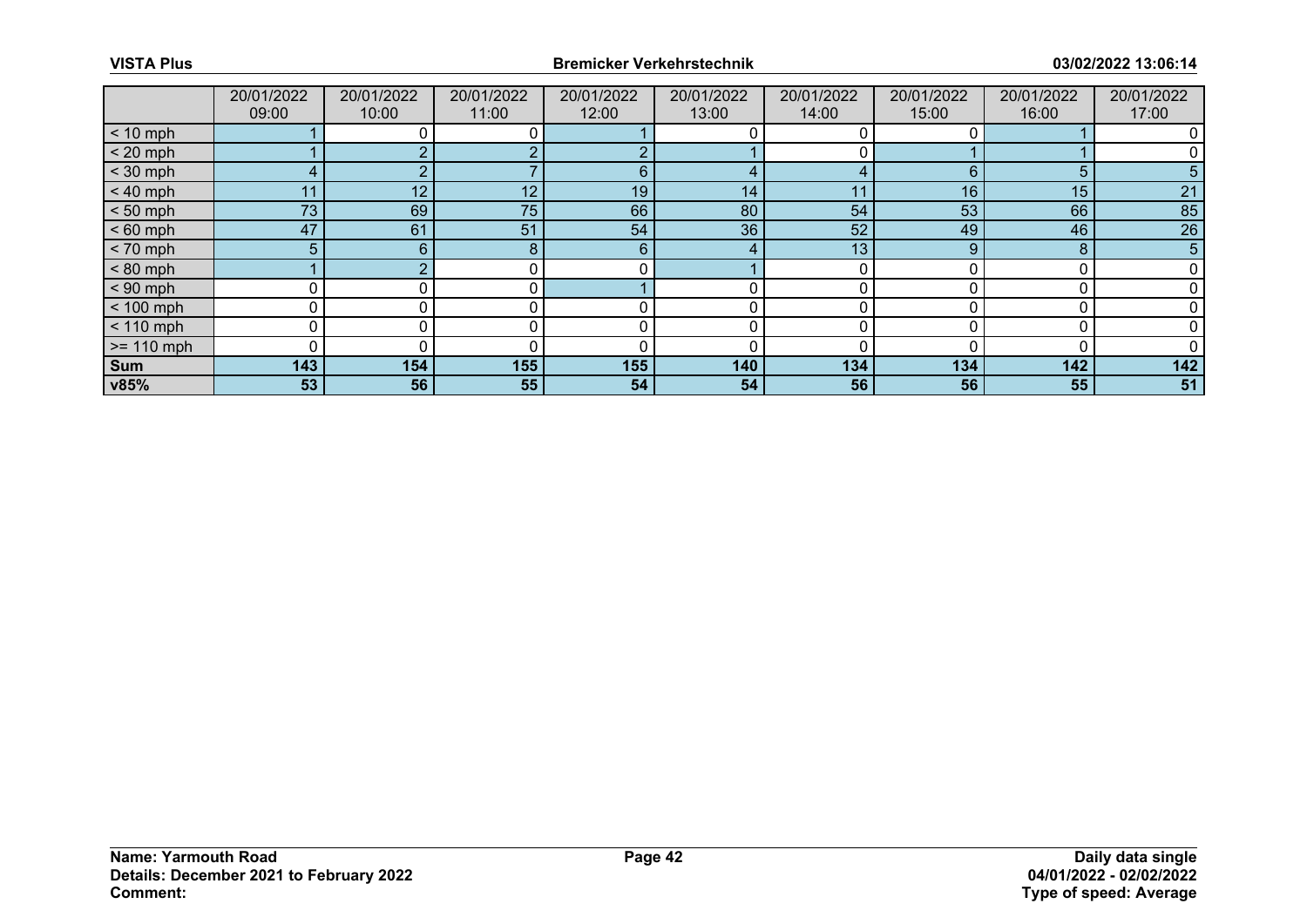|              | 20/01/2022<br>18:00 | 20/01/2022<br>19:00 | 20/01/2022<br>20:00 | 20/01/2022<br>21:00 | 20/01/2022<br>22:00 | 20/01/2022<br>23:00 | 21/01/2022<br>00:00 | 21/01/2022<br>01:00 | 21/01/2022<br>02:00 |
|--------------|---------------------|---------------------|---------------------|---------------------|---------------------|---------------------|---------------------|---------------------|---------------------|
| $< 10$ mph   | 0                   |                     |                     |                     | O                   |                     |                     |                     |                     |
| $< 20$ mph   | 0                   |                     |                     |                     |                     |                     |                     |                     |                     |
| $<$ 30 mph   | $\overline{2}$      |                     |                     |                     |                     |                     |                     |                     |                     |
| $< 40$ mph   |                     |                     |                     |                     |                     |                     |                     |                     |                     |
| $< 50$ mph   | 40                  | 27                  | 19                  | 6                   |                     |                     |                     |                     |                     |
| $< 60$ mph   | 20 <sup>°</sup>     | 23                  | 16 <sup>°</sup>     | 8                   | 8                   |                     |                     |                     |                     |
| $< 70$ mph   | 9                   | 10 <sup>°</sup>     | 0                   | റ                   | റ                   |                     |                     |                     |                     |
| $< 80$ mph   |                     |                     |                     |                     |                     |                     |                     |                     |                     |
| $< 90$ mph   | Ω                   |                     |                     |                     |                     |                     |                     |                     |                     |
| $< 100$ mph  | 0                   | 0                   |                     | r                   | 0                   |                     |                     |                     |                     |
| $< 110$ mph  | 0                   |                     |                     |                     |                     |                     |                     |                     |                     |
| $>= 110$ mph | 0                   |                     |                     |                     |                     |                     |                     |                     |                     |
| Sum          | 79                  | 68                  | 38                  | 19                  | 15                  | 9                   |                     | 0                   |                     |
| v85%         | 55                  | 60                  | 56                  | 60                  | 57                  | 57                  | 46                  | 0                   | 49                  |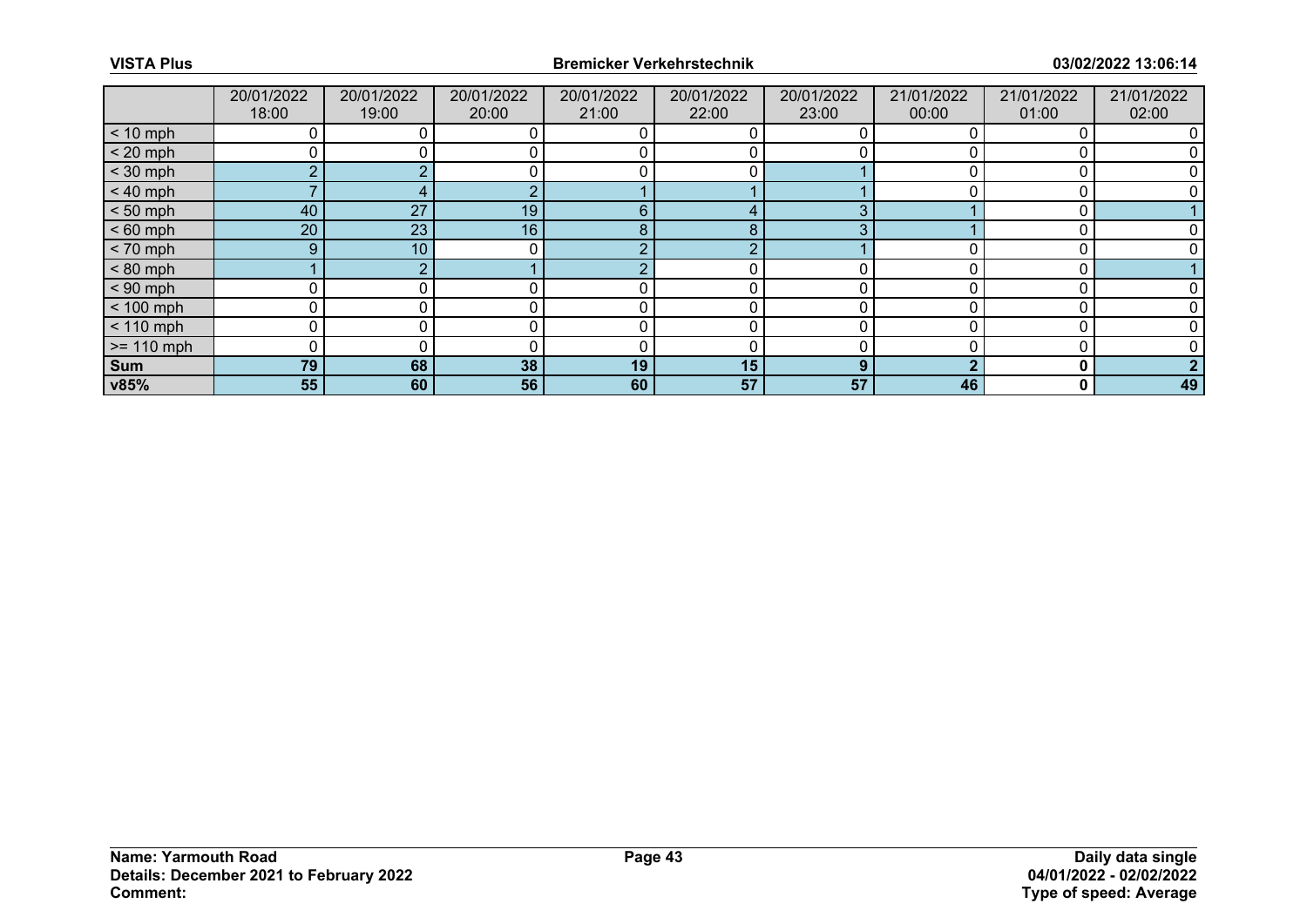|              | 21/01/2022<br>03:00 | 21/01/2022<br>04:00 | 21/01/2022<br>05:00 | 21/01/2022<br>06:00 | 21/01/2022<br>07:00 | 21/01/2022<br>08:00 | 21/01/2022<br>09:00 | 21/01/2022<br>10:00 | 21/01/2022<br>11:00 |
|--------------|---------------------|---------------------|---------------------|---------------------|---------------------|---------------------|---------------------|---------------------|---------------------|
| $< 10$ mph   |                     |                     |                     |                     |                     |                     |                     |                     |                     |
| $< 20$ mph   | 0                   |                     |                     |                     |                     |                     |                     |                     |                     |
| $<$ 30 mph   |                     |                     |                     |                     |                     |                     | 5                   | ◢                   |                     |
| $< 40$ mph   | 0                   |                     |                     | $\mathbf{C}$        |                     | 21                  | 14                  | 15                  | 28                  |
| $< 50$ mph   | 0                   |                     |                     | 21                  | 46                  | 83                  | 65                  | 100                 | 89                  |
| $< 60$ mph   |                     |                     |                     | 15                  | 38                  | 49                  | 45                  | 49                  | 65                  |
| $< 70$ mph   | 0                   |                     |                     |                     | 13                  | 8                   | 4                   | 4                   | 5                   |
| $< 80$ mph   | 0                   |                     |                     |                     |                     |                     |                     |                     |                     |
| $< 90$ mph   |                     |                     |                     |                     |                     |                     |                     |                     |                     |
| $< 100$ mph  | 0                   | 0                   |                     |                     | 0                   |                     |                     |                     |                     |
| $< 110$ mph  | 0                   |                     |                     |                     |                     |                     |                     |                     |                     |
| $>= 110$ mph | 0                   |                     |                     |                     |                     |                     |                     |                     |                     |
| Sum          | 0                   | 6                   | 8                   | 43                  | 109                 | 168                 | 136                 | 173                 | 198                 |
| v85%         | 0                   | 75                  | 64                  | 57                  | 57                  | 53                  | 54                  | 52                  | 53                  |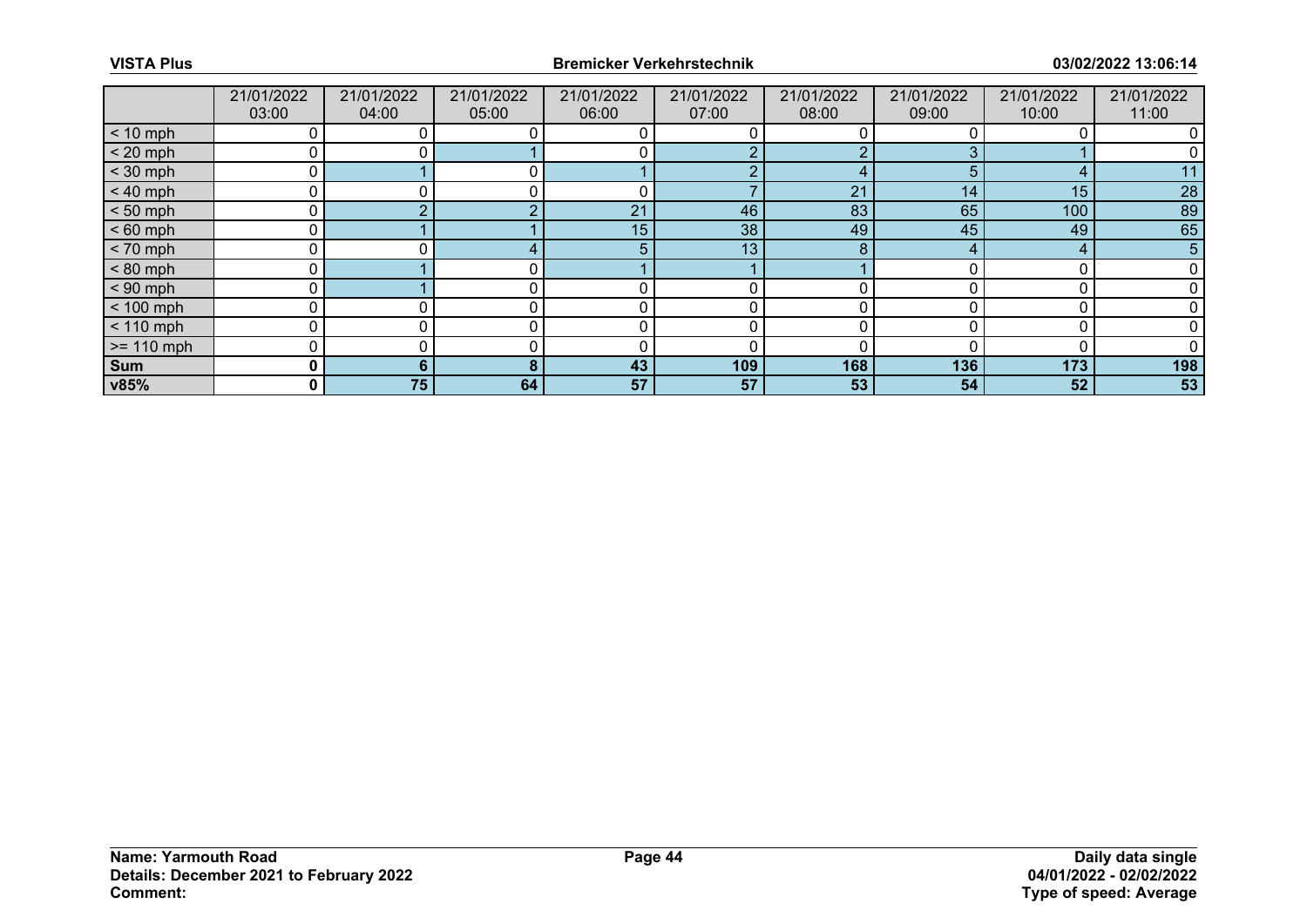|              | 21/01/2022<br>12:00 | 21/01/2022<br>13:00 | 21/01/2022<br>14:00 | 21/01/2022<br>15:00 | 21/01/2022<br>16:00 | 21/01/2022<br>17:00 | 21/01/2022<br>18:00 | 21/01/2022<br>19:00 | 21/01/2022<br>20:00 |
|--------------|---------------------|---------------------|---------------------|---------------------|---------------------|---------------------|---------------------|---------------------|---------------------|
| $< 10$ mph   |                     |                     |                     |                     |                     |                     |                     |                     |                     |
| $< 20$ mph   | $\overline{2}$      |                     |                     |                     |                     |                     |                     |                     |                     |
| $<$ 30 mph   | 10 <sub>1</sub>     |                     |                     | 9                   |                     | 6                   | ◠                   |                     |                     |
| $< 40$ mph   | 20                  | 18                  | 19                  | 26                  | 26                  | 22                  | 5                   |                     |                     |
| $< 50$ mph   | 92                  | 98                  | 90                  | 90                  | 72                  | 60                  | 60                  | 28                  | 15                  |
| $< 60$ mph   | 52                  | 89                  | 67                  | 51                  | 32 <sup>2</sup>     | 34                  | 30                  | 23                  | 12                  |
| $< 70$ mph   | $6\phantom{1}$      | 8                   | 5.                  | 8                   |                     | 3                   |                     | 11                  | 6                   |
| $< 80$ mph   | 0                   |                     |                     |                     |                     |                     |                     |                     |                     |
| $< 90$ mph   | 0                   |                     |                     |                     |                     |                     |                     |                     |                     |
| $< 100$ mph  | 0                   | 0                   |                     |                     | 0                   |                     |                     |                     |                     |
| $< 110$ mph  | 0                   |                     |                     |                     |                     |                     |                     |                     |                     |
| $>= 110$ mph | 0                   |                     |                     |                     |                     |                     |                     |                     |                     |
| Sum          | 182                 | 219                 | 189                 | 185                 | 135                 | 127                 | 99                  | 66                  | 35                  |
| v85%         | 53                  | 54                  | 55                  | 54                  | 53                  | 53                  | 53                  | 62                  | 60                  |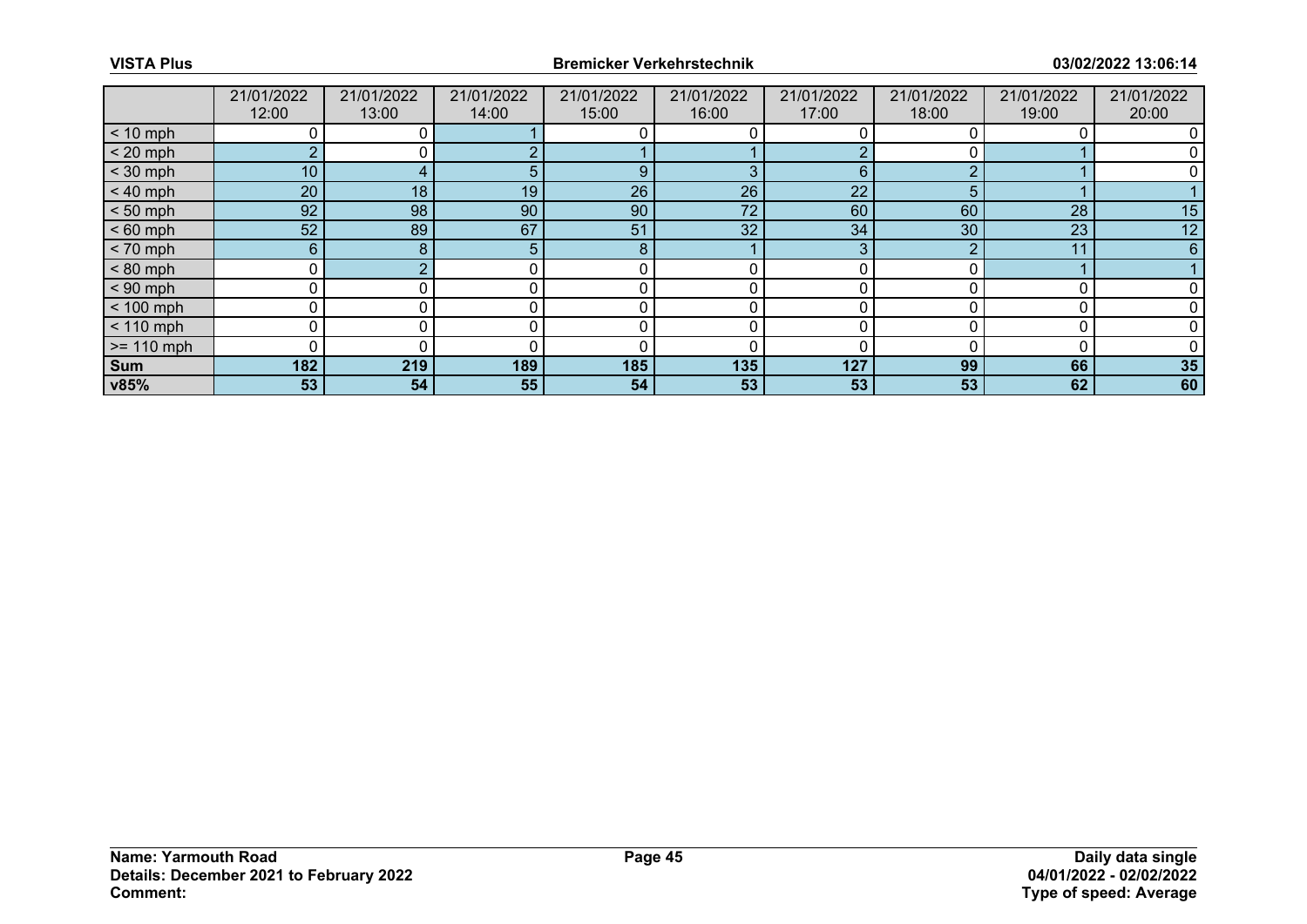|              | 21/01/2022<br>21:00 | 21/01/2022<br>22:00 | 21/01/2022<br>23:00 | 22/01/2022<br>00:00 | 22/01/2022<br>01:00 | 22/01/2022<br>02:00 | 22/01/2022<br>03:00 | 22/01/2022<br>04:00 | 22/01/2022<br>05:00 |
|--------------|---------------------|---------------------|---------------------|---------------------|---------------------|---------------------|---------------------|---------------------|---------------------|
| $< 10$ mph   | 0                   |                     |                     |                     |                     |                     |                     |                     |                     |
| $< 20$ mph   |                     |                     |                     |                     |                     |                     |                     |                     |                     |
| $<$ 30 mph   | 0                   |                     |                     |                     |                     |                     |                     |                     |                     |
| $< 40$ mph   |                     | $\Omega$            |                     |                     | 0                   |                     |                     |                     |                     |
| $< 50$ mph   | 10 <sup>1</sup>     | 5.                  |                     |                     |                     |                     |                     |                     |                     |
| $< 60$ mph   | 12 <sup>1</sup>     |                     |                     | 6                   |                     | $\sqrt{ }$          |                     | $\Omega$            |                     |
| $< 70$ mph   | 4                   |                     |                     |                     |                     |                     |                     |                     |                     |
| $< 80$ mph   | 0                   |                     |                     |                     |                     |                     |                     |                     |                     |
| $< 90$ mph   | 0                   |                     |                     |                     |                     |                     |                     |                     |                     |
| $< 100$ mph  | 0                   | 0                   |                     | 0                   | 0                   |                     |                     |                     |                     |
| $< 110$ mph  | 0                   |                     |                     |                     |                     |                     |                     |                     |                     |
| $>= 110$ mph | 0                   |                     |                     |                     |                     |                     |                     |                     |                     |
| Sum          | 27                  |                     | 9                   | 9                   | ◠                   | 3                   |                     | 6                   | 10                  |
| v85%         | 58                  | 48                  | 61                  | 58                  | 53                  | 56                  | 71                  | 58                  | 66                  |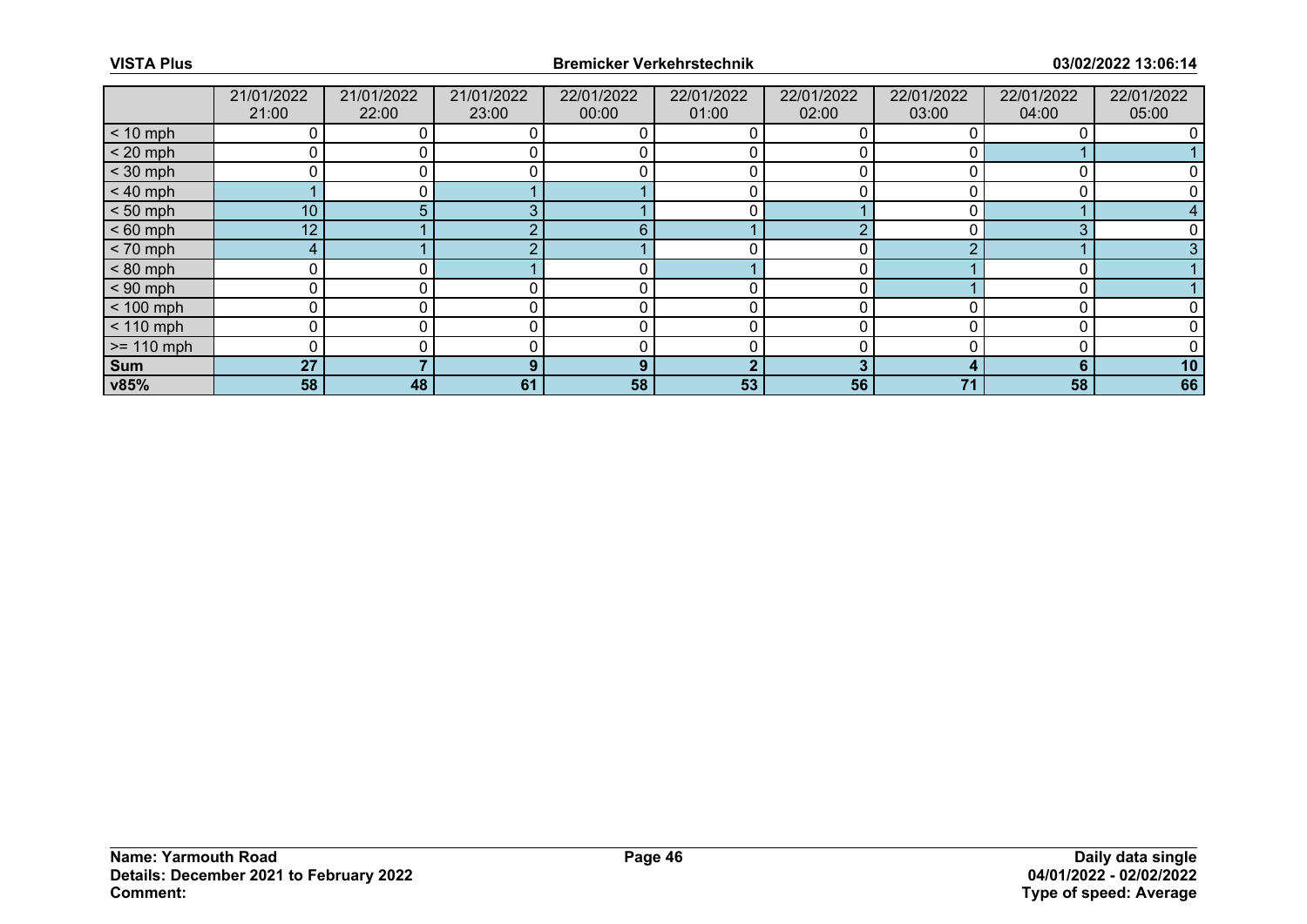|              | 22/01/2022<br>06:00 | 22/01/2022<br>07:00 | 22/01/2022<br>08:00 | 22/01/2022<br>09:00 | 22/01/2022<br>10:00 | 22/01/2022<br>11:00 | 22/01/2022<br>12:00 | 22/01/2022<br>13:00 | 22/01/2022<br>14:00 |
|--------------|---------------------|---------------------|---------------------|---------------------|---------------------|---------------------|---------------------|---------------------|---------------------|
| $< 10$ mph   | 0                   |                     |                     |                     |                     |                     |                     |                     |                     |
| $< 20$ mph   | ∩                   |                     |                     |                     |                     |                     |                     |                     |                     |
| $<$ 30 mph   | 0                   |                     |                     | $\Omega$            |                     | 6                   |                     | 3                   |                     |
| $< 40$ mph   | C.                  |                     |                     | 3                   | 5                   | 11                  | 17                  | 10 <sup>°</sup>     | 4                   |
| $< 50$ mph   | $\overline{2}$      | 20                  | 27                  | 59                  | 56                  | 49                  | 55                  | 38                  | 36                  |
| $< 60$ mph   | 9                   | 13                  | 35                  | 68                  | 80                  | 65                  | 62                  | 55                  | 61                  |
| $< 70$ mph   | 3                   | 11                  | 10 <sup>°</sup>     | 17                  | 13                  | 19                  | 12                  | 16                  | 15                  |
| $< 80$ mph   |                     | ≏                   |                     |                     |                     |                     |                     | ◠                   |                     |
| $< 90$ mph   | 0                   |                     |                     | ſ                   |                     |                     |                     |                     |                     |
| $< 100$ mph  |                     |                     |                     |                     | Ω                   |                     |                     |                     |                     |
| $< 110$ mph  |                     |                     |                     |                     |                     |                     |                     |                     |                     |
| $>= 110$ mph | 0                   |                     |                     | 0                   |                     |                     |                     |                     |                     |
| Sum          | 18                  | 49                  | 82                  | 152                 | 159                 | 153                 | 149                 | 124                 | 121                 |
| v85%         | 65                  | 63                  | 58                  | 58                  | 57                  | 59                  | 56                  | 59                  | 59                  |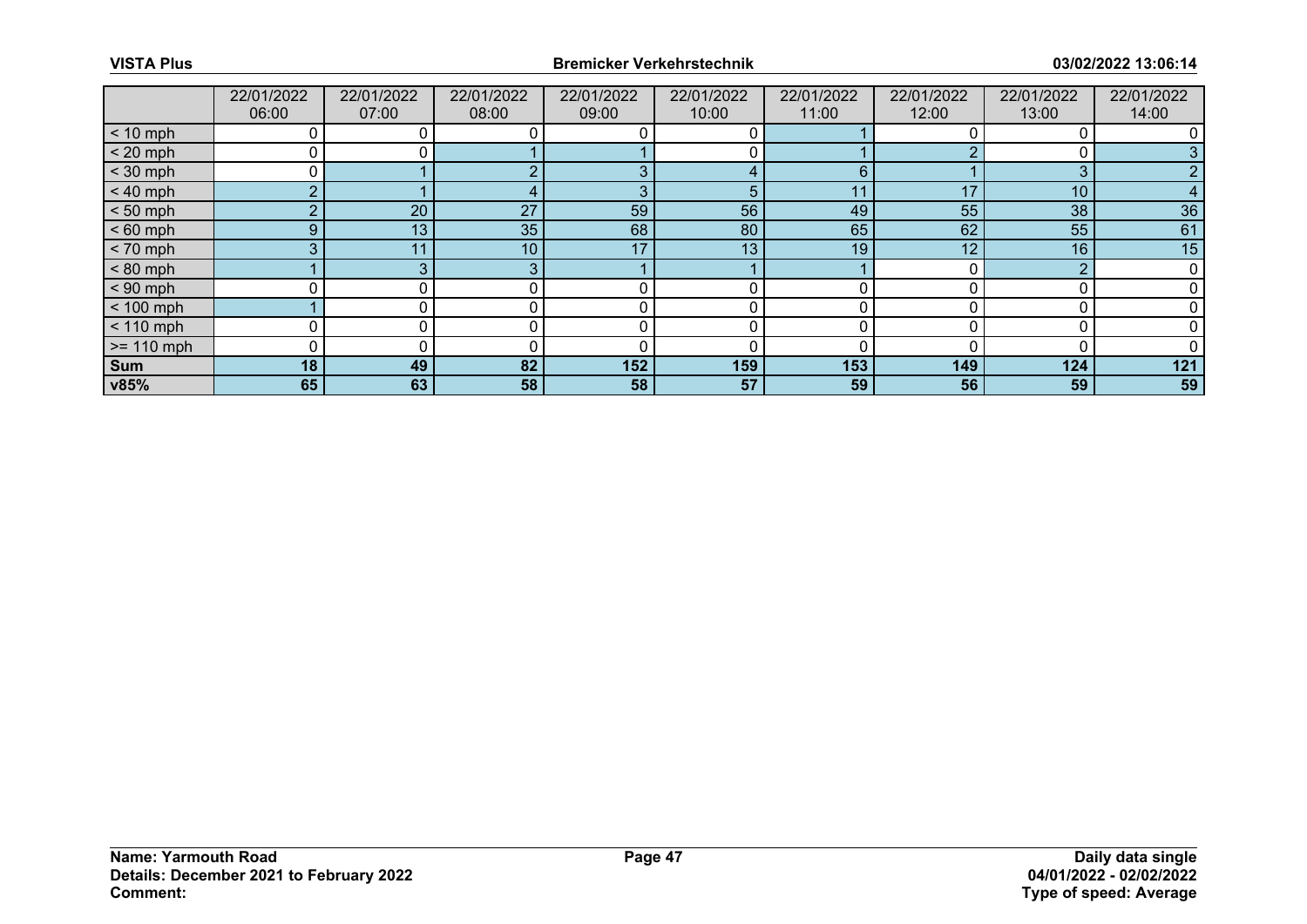|              | 22/01/2022     | 22/01/2022 | 22/01/2022      | 22/01/2022 | 22/01/2022 | 22/01/2022 | 22/01/2022 | 22/01/2022 | 22/01/2022 |
|--------------|----------------|------------|-----------------|------------|------------|------------|------------|------------|------------|
|              | 15:00          | 16:00      | 17:00           | 18:00      | 19:00      | 20:00      | 21:00      | 22:00      | 23:00      |
| $< 10$ mph   |                |            |                 |            |            |            |            |            |            |
| $< 20$ mph   |                |            |                 |            |            |            |            |            |            |
| $<$ 30 mph   | $\overline{4}$ |            |                 |            |            |            |            |            |            |
| $< 40$ mph   | 3              |            | 9               | 5          | റ          | 3          |            |            |            |
| $< 50$ mph   | 34             | 26         | 32 <sup>°</sup> | 27         | 21         | 18         |            | 6          |            |
| $< 60$ mph   | 48             | 41         | 21              | 21         | 14         | 5          |            | 8          |            |
| $< 70$ mph   | 16             | 14         |                 | 5          | 9          |            |            |            |            |
| $< 80$ mph   | 0              |            |                 | C.         |            |            |            |            |            |
| $< 90$ mph   | ი              |            |                 |            |            |            |            |            |            |
| $< 100$ mph  | $\mathbf 0$    |            |                 | r          | 0          | 0          |            |            |            |
| $< 110$ mph  | 0              |            |                 | $\Omega$   |            | 0          |            | C          |            |
| $>= 110$ mph | ი              |            |                 |            | O          | n          |            |            |            |
| Sum          | 106            | 88         | 74              | 61         | 47         | 33         | 22         | 21         | 12         |
| v85%         | 59             | 60         | 57              | 57         | 62         | 59         | 56         | 60         | 66         |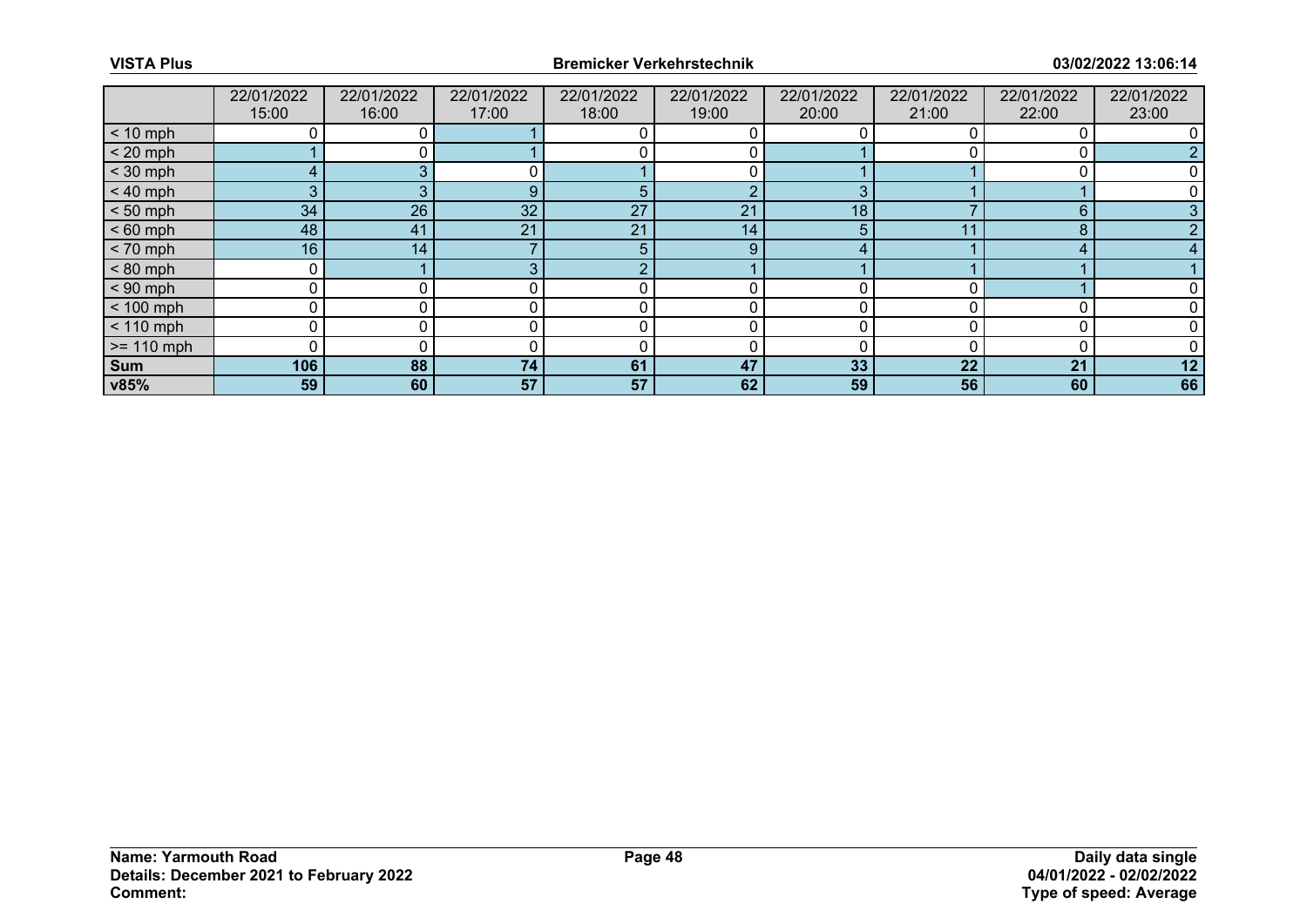|               | 23/01/2022<br>00:00 | 23/01/2022<br>01:00 | 23/01/2022<br>02:00 | 23/01/2022<br>03:00 | 23/01/2022<br>04:00 | 23/01/2022<br>05:00 | 23/01/2022<br>06:00 | 23/01/2022<br>07:00 | 23/01/2022<br>08:00 |
|---------------|---------------------|---------------------|---------------------|---------------------|---------------------|---------------------|---------------------|---------------------|---------------------|
| $< 10$ mph    | 0                   |                     |                     |                     |                     |                     |                     |                     |                     |
| $< 20$ mph    | 0                   |                     |                     |                     |                     |                     |                     |                     |                     |
| $<$ 30 mph    | 0                   |                     |                     |                     |                     |                     |                     |                     |                     |
| $< 40$ mph    | $\mathbf 0$         | 0                   |                     | C                   | 0                   | 0                   |                     |                     |                     |
| $< 50$ mph    | 0                   |                     |                     |                     | 0                   |                     |                     |                     |                     |
| $< 60$ mph    |                     |                     |                     |                     | 0                   |                     | ◠                   | ◠                   |                     |
| $< 70$ mph    | $\overline{2}$      | 0 <sup>1</sup>      |                     |                     | 0                   |                     |                     |                     |                     |
| $< 80$ mph    | 0                   |                     |                     |                     |                     |                     |                     |                     |                     |
| $< 90$ mph    | 0                   |                     |                     |                     |                     |                     |                     |                     |                     |
| $< 100$ mph   | 0                   | $\overline{0}$      |                     |                     | 0                   |                     |                     |                     |                     |
| $< 110$ mph   | 0                   |                     |                     | C                   | 0                   |                     |                     | O                   |                     |
| $\ge$ 110 mph | 0                   |                     |                     |                     |                     |                     |                     |                     |                     |
| Sum           | 3                   | 0 I                 |                     |                     | 0                   |                     | 9                   | ◢                   | 0                   |
| v85%          | 61                  | 0                   | 0                   | 0                   | 0                   | 50                  | 61                  | 51                  | $\mathbf 0$         |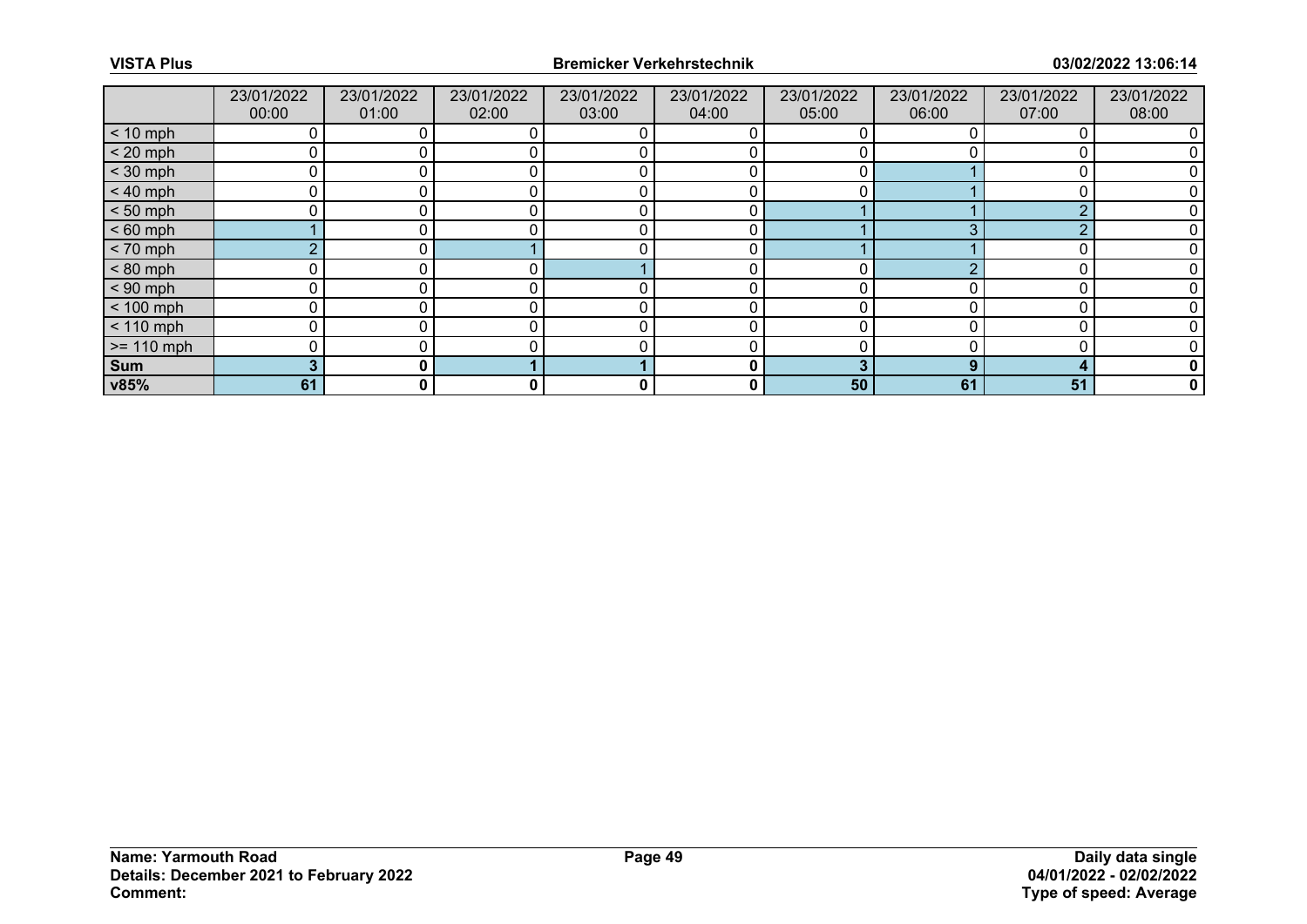|              | 23/01/2022<br>09:00 | 23/01/2022<br>10:00 | 23/01/2022<br>11:00 | 23/01/2022<br>12:00 | 23/01/2022<br>13:00 | 23/01/2022<br>14:00 | 23/01/2022<br>15:00 | 23/01/2022<br>16:00 | 23/01/2022<br>17:00 |
|--------------|---------------------|---------------------|---------------------|---------------------|---------------------|---------------------|---------------------|---------------------|---------------------|
| $< 10$ mph   |                     |                     |                     |                     |                     |                     |                     |                     |                     |
| $< 20$ mph   | 0                   |                     |                     |                     |                     |                     |                     |                     |                     |
| $<$ 30 mph   | 0                   |                     |                     |                     |                     |                     |                     |                     |                     |
| $< 40$ mph   | 0                   | 0                   |                     |                     | 0                   |                     |                     |                     |                     |
| $< 50$ mph   | 0                   |                     |                     |                     |                     |                     |                     |                     |                     |
| $< 60$ mph   | 0                   |                     |                     |                     |                     |                     |                     |                     |                     |
| $< 70$ mph   | 0                   | 0                   |                     | r                   | 0                   |                     |                     |                     |                     |
| $< 80$ mph   | 0                   |                     |                     |                     |                     |                     |                     |                     |                     |
| $< 90$ mph   | 0                   |                     |                     |                     |                     |                     |                     |                     |                     |
| $< 100$ mph  | $\mathbf{0}$        | 0                   |                     | C                   | 0                   | O                   |                     | 0                   |                     |
| $< 110$ mph  | 0                   |                     |                     |                     |                     |                     |                     |                     |                     |
| $>= 110$ mph | 0                   |                     |                     |                     |                     |                     |                     |                     |                     |
| Sum          | 0                   | 0                   | 0                   | $\mathbf{0}$        | 0                   | 0                   | 0                   | 0                   | 0                   |
| v85%         | 0                   | 0                   | 0                   | 0                   | 0                   | 0                   |                     | O                   | 0                   |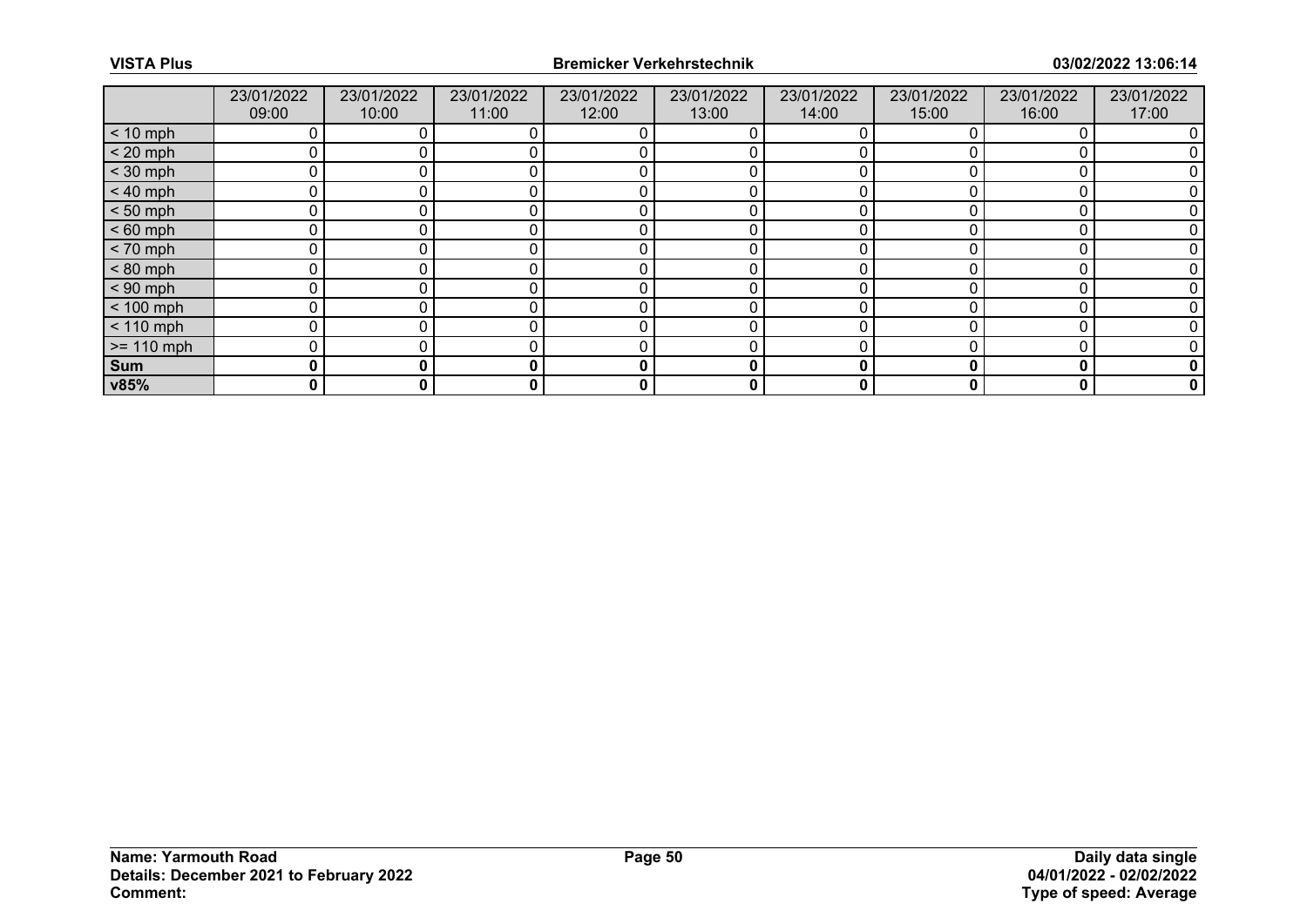|              | 23/01/2022<br>18:00 | 23/01/2022<br>19:00 | 23/01/2022<br>20:00 | 23/01/2022<br>21:00 | 23/01/2022<br>22:00 | 23/01/2022<br>23:00 | 25/01/2022<br>00:00 | 25/01/2022<br>01:00 | 25/01/2022<br>02:00 |
|--------------|---------------------|---------------------|---------------------|---------------------|---------------------|---------------------|---------------------|---------------------|---------------------|
| $< 10$ mph   | 0                   |                     |                     |                     |                     |                     |                     |                     |                     |
| $< 20$ mph   | 0                   |                     |                     |                     |                     |                     |                     |                     |                     |
| $<$ 30 mph   | 0                   |                     |                     |                     |                     |                     |                     |                     |                     |
| $< 40$ mph   | $\mathbf 0$         | 0                   |                     | C                   | 0                   |                     |                     | 0                   |                     |
| $< 50$ mph   | 0                   |                     |                     |                     |                     |                     |                     |                     |                     |
| $< 60$ mph   | 0                   |                     |                     |                     |                     |                     |                     |                     |                     |
| $< 70$ mph   | 0                   | 0                   |                     | $\Omega$            | 0                   | 0                   |                     | 0                   |                     |
| $< 80$ mph   | 0                   |                     |                     |                     |                     |                     |                     |                     |                     |
| $< 90$ mph   | 0                   |                     |                     |                     |                     |                     |                     |                     |                     |
| $< 100$ mph  | 0                   | 0                   |                     | r                   | 0                   |                     |                     |                     |                     |
| $< 110$ mph  | 0                   |                     |                     | C                   | 0                   |                     |                     | O                   |                     |
| $>= 110$ mph | 0                   |                     |                     |                     |                     |                     |                     |                     |                     |
| Sum          | 0                   | 0                   | ŋ                   | 0                   | 0                   | 0                   |                     | O                   | 0                   |
| v85%         | 0                   | 0                   | 0                   | 0                   | 0                   | 0                   | 0                   | 0                   | $\mathbf 0$         |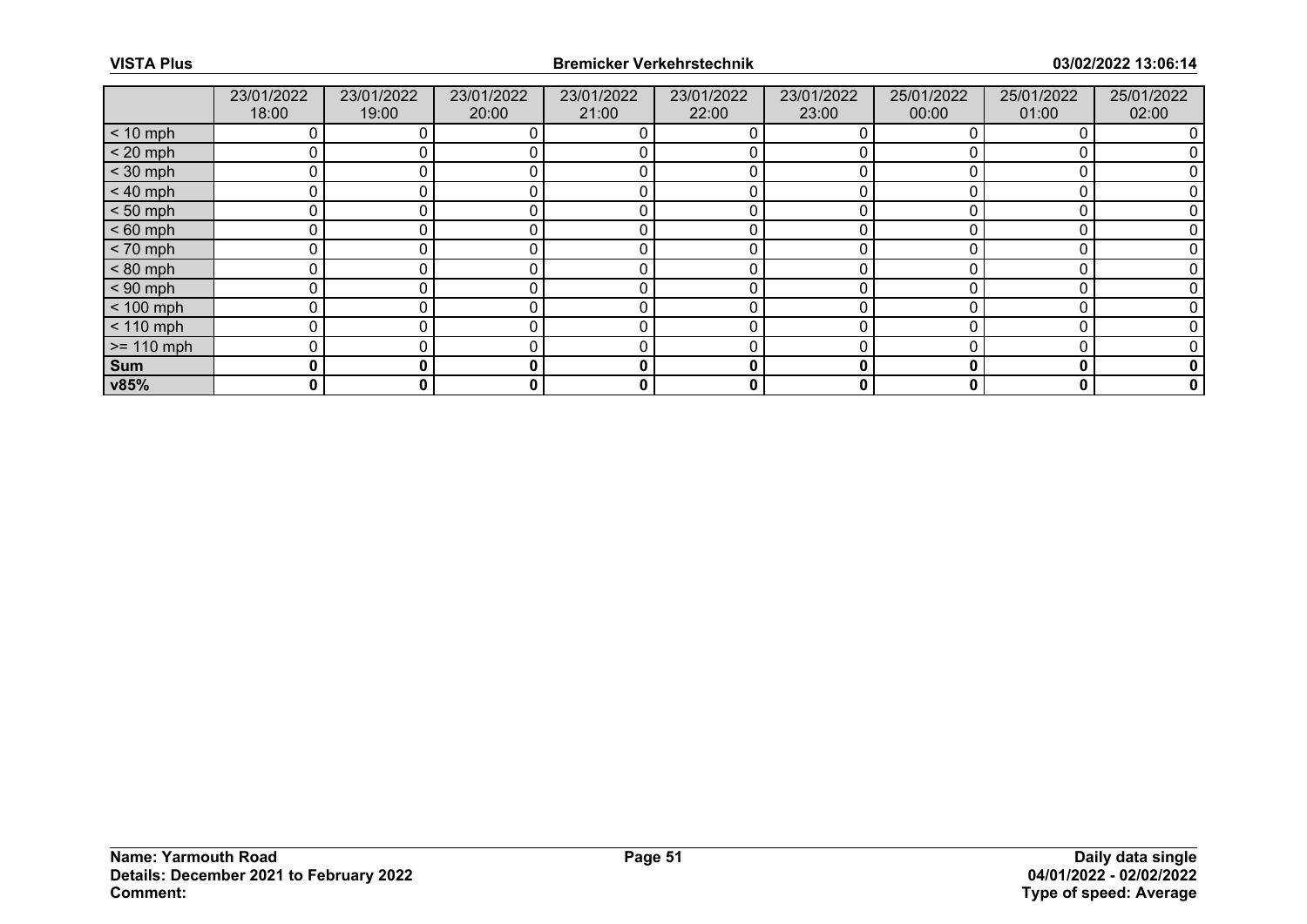|              | 25/01/2022<br>03:00 | 25/01/2022<br>04:00 | 25/01/2022<br>05:00 | 25/01/2022<br>06:00 | 25/01/2022<br>07:00 | 25/01/2022<br>08:00 | 25/01/2022<br>09:00 | 25/01/2022<br>10:00 | 25/01/2022<br>11:00 |
|--------------|---------------------|---------------------|---------------------|---------------------|---------------------|---------------------|---------------------|---------------------|---------------------|
| $< 10$ mph   |                     |                     | 0                   |                     |                     |                     |                     |                     |                     |
| $< 20$ mph   | 0                   |                     | 0                   |                     |                     |                     |                     |                     |                     |
| $<$ 30 mph   | $\Omega$            |                     |                     | C                   |                     |                     |                     | 4                   |                     |
| $< 40$ mph   | 0                   | 0                   | 0                   | 0                   | 0                   | 6                   | 4                   | 9                   | 8                   |
| $< 50$ mph   | 0                   |                     |                     |                     | 0                   | 13                  | 59                  | 74                  | 61                  |
| $< 60$ mph   | $\mathbf{0}$        |                     |                     | C                   | Ω                   | ◠                   | 48                  | 39                  | 46                  |
| $< 70$ mph   | 0                   | 0                   | 0                   | 0                   | 0                   |                     | 6                   | 4                   | 4                   |
| $< 80$ mph   | 0                   |                     | 0                   |                     | 0                   |                     |                     | C                   |                     |
| $< 90$ mph   | $\Omega$            |                     |                     |                     |                     |                     |                     |                     |                     |
| $< 100$ mph  | 0                   |                     | 0                   | 0                   | 0                   |                     |                     | C                   |                     |
| $< 110$ mph  | 0                   |                     | 0                   | 0                   | 0                   |                     |                     | 0                   |                     |
| $>= 110$ mph | $\Omega$            |                     |                     | ſ                   |                     |                     |                     |                     |                     |
| <b>Sum</b>   | 0                   | 0                   | 0                   | 0                   | 0                   | 23                  | 120                 | 131                 | 131                 |
| v85%         | 0                   | 0                   | $\mathbf{0}$        | 0                   | 0                   | 49                  | 56                  | 52                  | 54                  |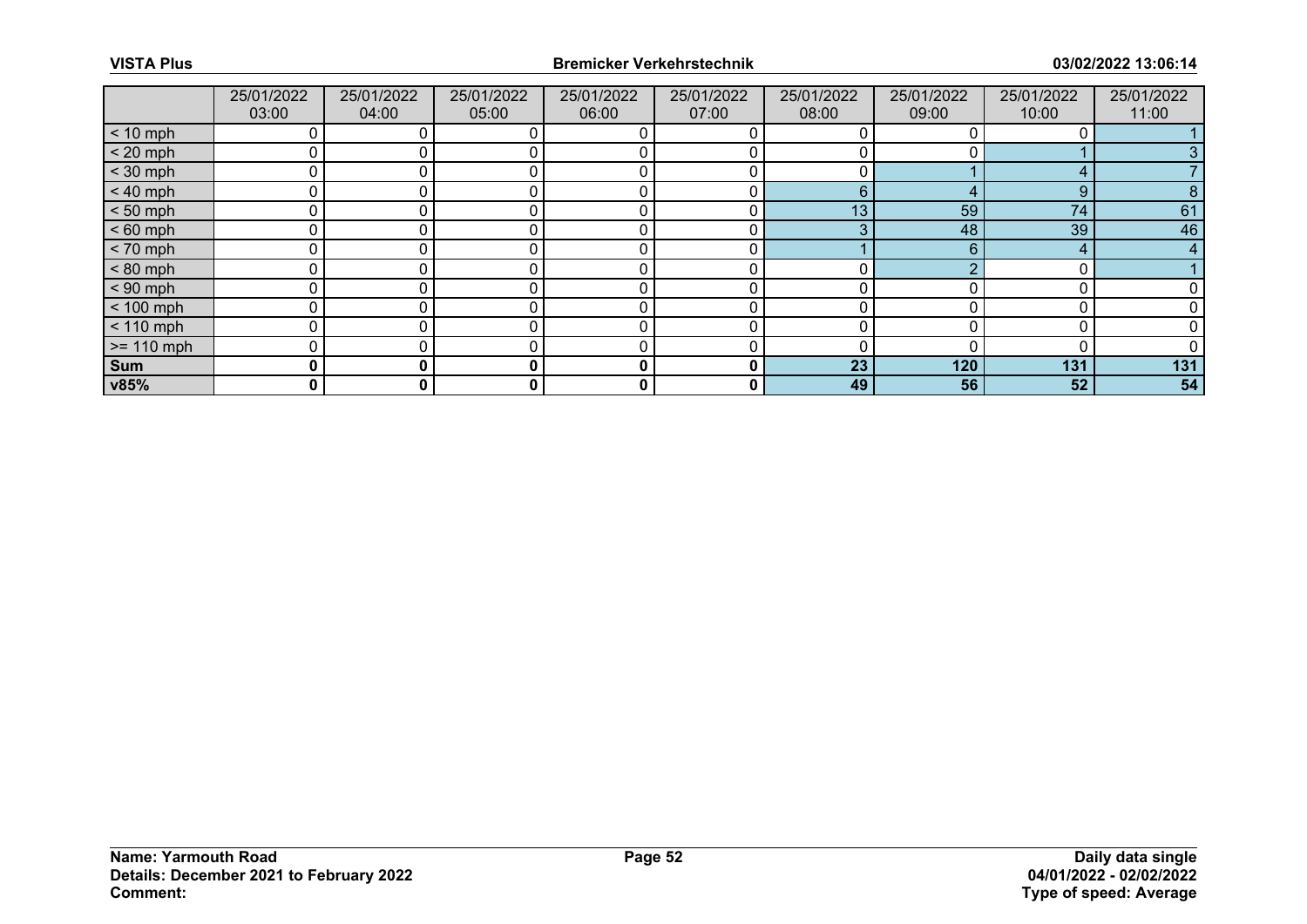|              | 25/01/2022<br>12:00 | 25/01/2022<br>13:00 | 25/01/2022<br>14:00 | 25/01/2022<br>15:00 | 25/01/2022<br>16:00 | 25/01/2022<br>17:00 | 25/01/2022<br>18:00 | 25/01/2022<br>19:00 | 25/01/2022<br>20:00 |
|--------------|---------------------|---------------------|---------------------|---------------------|---------------------|---------------------|---------------------|---------------------|---------------------|
| $< 10$ mph   |                     |                     |                     |                     |                     |                     |                     |                     |                     |
| $< 20$ mph   | 3                   |                     |                     |                     |                     |                     |                     |                     |                     |
|              | 3                   |                     |                     |                     |                     |                     |                     | ⌒                   |                     |
| $<$ 30 mph   |                     |                     |                     | 5                   | 5                   |                     |                     |                     |                     |
| $< 40$ mph   | 9 <sup>°</sup>      | 10 <sub>1</sub>     |                     | 12                  | 21                  | 9                   |                     |                     |                     |
| $< 50$ mph   | 78                  | 85                  | 75                  | 68                  | 70                  | 82                  | 36                  | 21                  | 16                  |
| $< 60$ mph   | 28 <sup>°</sup>     | 45                  | 38                  | 39                  | 41                  | 35                  | 28                  | 27                  | 13                  |
| $< 70$ mph   | $\overline{2}$      | 8                   | 6                   | 5                   | 4                   | 3                   |                     | 11                  |                     |
| $< 80$ mph   |                     |                     |                     |                     | 0                   | U                   |                     | ◠                   |                     |
| $< 90$ mph   |                     |                     |                     |                     |                     |                     |                     |                     |                     |
| $< 100$ mph  | 0                   |                     |                     | 0                   | 0                   | 0                   |                     |                     |                     |
| $< 110$ mph  |                     |                     |                     |                     |                     |                     |                     |                     |                     |
| $>= 110$ mph |                     |                     |                     |                     |                     |                     |                     |                     |                     |
| <b>Sum</b>   | 124                 | 152                 | 135                 | 133                 | 142                 | 130                 | 86                  | 64                  | 39                  |
| v85%         | 53                  | 53                  | 53                  | 53                  | 53                  | 52                  | 59                  | 61                  | 54                  |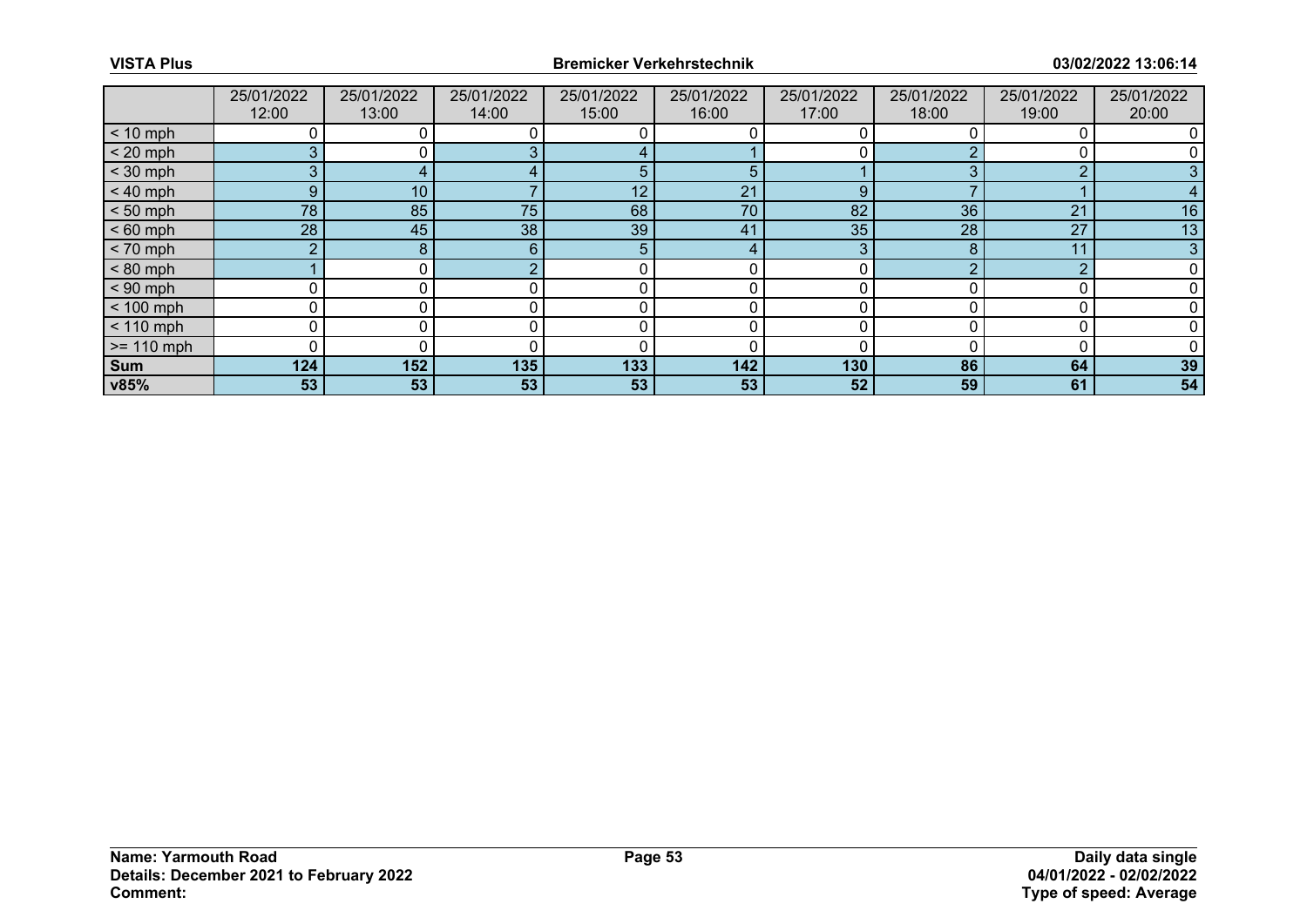|              | 25/01/2022<br>21:00 | 25/01/2022<br>22:00 | 25/01/2022<br>23:00 | 26/01/2022<br>00:00 | 26/01/2022<br>01:00 | 26/01/2022<br>02:00 | 26/01/2022<br>03:00 | 26/01/2022<br>04:00 | 26/01/2022<br>05:00 |
|--------------|---------------------|---------------------|---------------------|---------------------|---------------------|---------------------|---------------------|---------------------|---------------------|
| $< 10$ mph   |                     |                     |                     |                     |                     |                     |                     |                     |                     |
| $< 20$ mph   | 0                   |                     |                     |                     |                     |                     |                     |                     |                     |
| $<$ 30 mph   | $\Omega$            |                     |                     |                     |                     |                     |                     |                     |                     |
| $< 40$ mph   | $\overline{2}$      |                     |                     |                     |                     |                     |                     |                     |                     |
| $< 50$ mph   | 10 <sub>1</sub>     | 11                  |                     |                     |                     |                     |                     |                     |                     |
| $< 60$ mph   | 10 <sub>1</sub>     |                     |                     |                     |                     |                     |                     |                     |                     |
| $< 70$ mph   | 3                   |                     |                     |                     |                     |                     |                     |                     |                     |
| $< 80$ mph   | 0                   |                     |                     |                     | 0                   |                     |                     |                     |                     |
| $< 90$ mph   | 0                   |                     |                     |                     |                     |                     |                     |                     |                     |
| $< 100$ mph  | 0                   |                     |                     |                     | 0                   |                     |                     |                     |                     |
| $< 110$ mph  | 0                   |                     |                     |                     | 0                   |                     |                     |                     |                     |
| $>= 110$ mph | 0                   |                     |                     |                     |                     |                     |                     |                     |                     |
| Sum          | 27                  | 17                  |                     |                     | 0                   |                     |                     | 0                   | 10                  |
| v85%         | 55                  | 53                  | 63                  | 0                   | 0                   | 0                   | 63                  | 0                   | 57                  |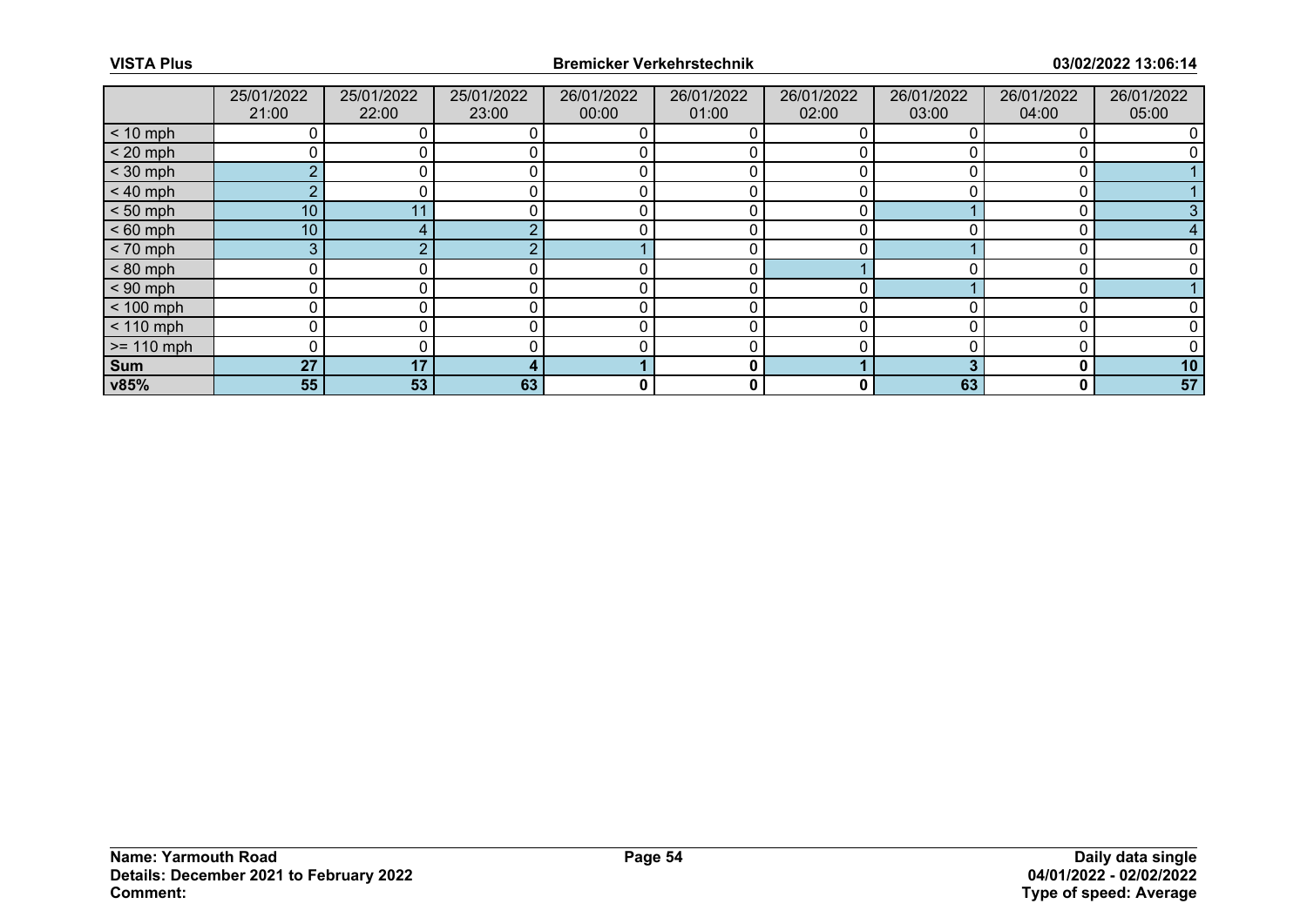|              | 26/01/2022<br>06:00 | 26/01/2022<br>07:00 | 26/01/2022<br>08:00 | 26/01/2022<br>09:00 | 26/01/2022<br>10:00 | 26/01/2022<br>11:00 | 26/01/2022<br>12:00 | 26/01/2022<br>13:00 | 26/01/2022<br>14:00 |
|--------------|---------------------|---------------------|---------------------|---------------------|---------------------|---------------------|---------------------|---------------------|---------------------|
| $< 10$ mph   | 0                   |                     |                     |                     |                     |                     |                     |                     |                     |
| $< 20$ mph   |                     |                     | 5.                  |                     |                     |                     |                     |                     |                     |
| $<$ 30 mph   |                     |                     | 13 <sub>1</sub>     |                     |                     | 5                   |                     | д                   |                     |
| $< 40$ mph   |                     |                     | 13 <sub>1</sub>     | 13                  |                     | 9                   | 14                  | 18                  |                     |
| $< 50$ mph   | 9                   | 30                  | 79                  | 64                  | 65                  | 54                  | 68                  | 56                  | 57                  |
| $< 60$ mph   | 10 <sub>1</sub>     | 52                  | 55                  | 57                  | 41                  | 43                  | 36                  | 46                  | 61                  |
| $< 70$ mph   | 8                   | 13 <sub>1</sub>     | 5.                  | 6                   | 9                   | 8                   | 8                   | 5                   | 8                   |
| $< 80$ mph   |                     | 3                   |                     |                     |                     |                     |                     |                     |                     |
| $< 90$ mph   |                     |                     |                     |                     |                     |                     |                     |                     |                     |
| $< 100$ mph  | 0                   | 0                   |                     | r                   | 0                   | O                   |                     |                     |                     |
| $< 110$ mph  | 0                   |                     |                     |                     |                     |                     |                     |                     |                     |
| $>= 110$ mph | 0                   |                     |                     |                     | 0                   |                     |                     |                     |                     |
| Sum          | 31                  | 104                 | 172                 | 148                 | 124                 | 121                 | 135                 | 132                 | 137                 |
| v85%         | 62                  | 60                  | 54                  | 55                  | 55                  | 56                  | 53                  | 54                  | 55                  |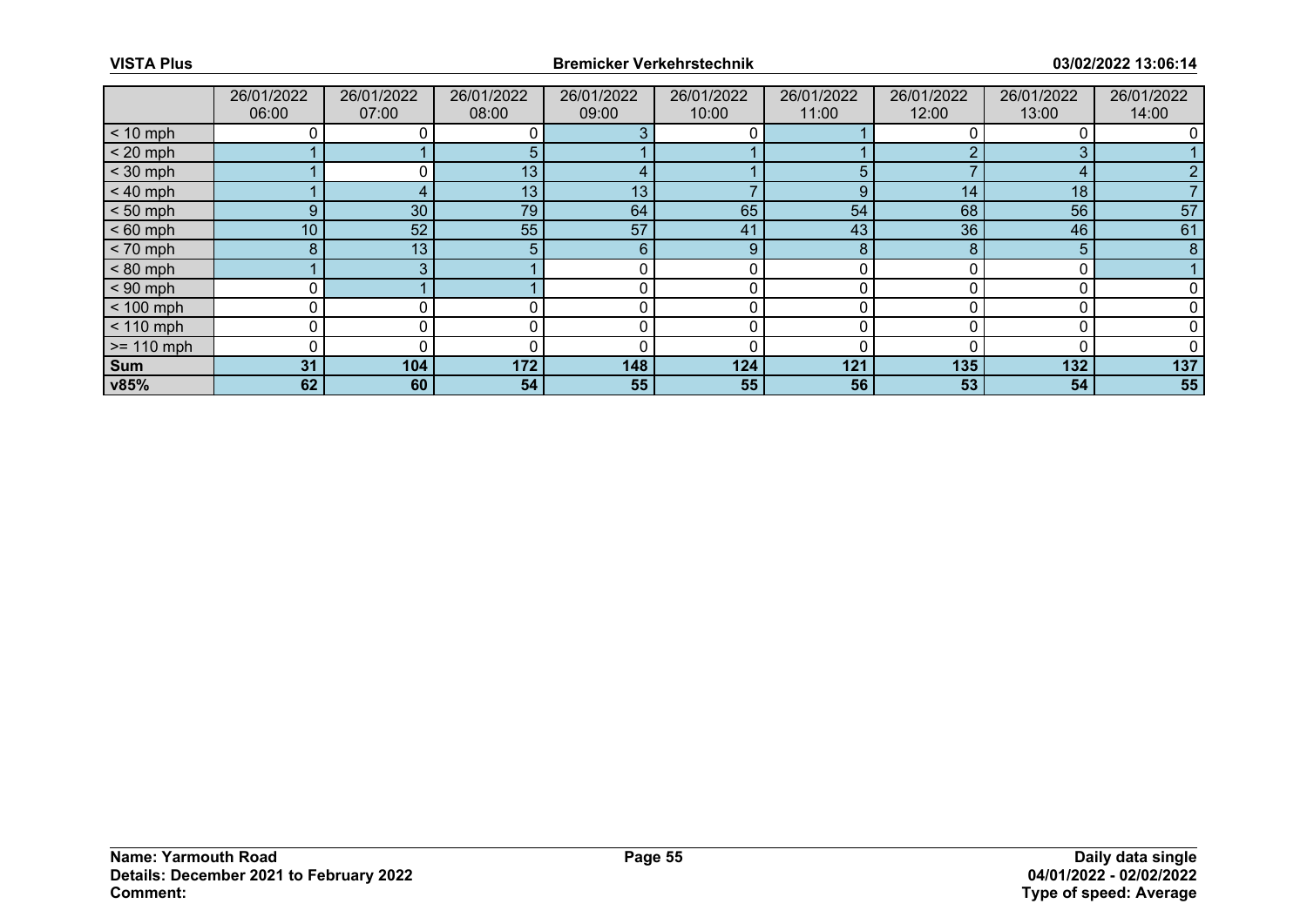|              | 26/01/2022      | 26/01/2022 | 26/01/2022 | 26/01/2022 | 26/01/2022 | 26/01/2022 | 26/01/2022 | 26/01/2022 | 26/01/2022 |
|--------------|-----------------|------------|------------|------------|------------|------------|------------|------------|------------|
|              | 15:00           | 16:00      | 17:00      | 18:00      | 19:00      | 20:00      | 21:00      | 22:00      | 23:00      |
| $< 10$ mph   |                 |            |            |            |            |            |            |            |            |
| $< 20$ mph   |                 |            |            |            |            |            |            |            |            |
| $<$ 30 mph   | 6               |            |            |            | ◠          |            |            |            |            |
| $< 40$ mph   | 20              | 18         | 19         | 12         |            |            |            |            |            |
| $< 50$ mph   | 57              | 66         | 69         | 51         | 26         | 14         |            | 6          |            |
| $< 60$ mph   | 32 <sup>°</sup> | 34         | 19         | 29         | 19         | 18         |            | 5          |            |
| $< 70$ mph   |                 |            |            |            | 6          | 4          |            | 5          |            |
| $< 80$ mph   | U               | 0 I        |            |            |            | 0          |            |            |            |
| $< 90$ mph   | ი               |            |            |            |            |            |            |            |            |
| $< 100$ mph  | 0               |            |            | C          | 0          | 0          |            | r          |            |
| $< 110$ mph  | 0               |            |            | $\Omega$   | 0          | 0          |            | C          |            |
| $>= 110$ mph | 0               |            |            |            | 0          | n          |            |            |            |
| Sum          | 123             | 128        | 112        | 104        | 63         | 39         | 15         | 18         |            |
| v85%         | 53              | 54         | 50         | 55         | 59         | 57         | 64         | 62         | 48         |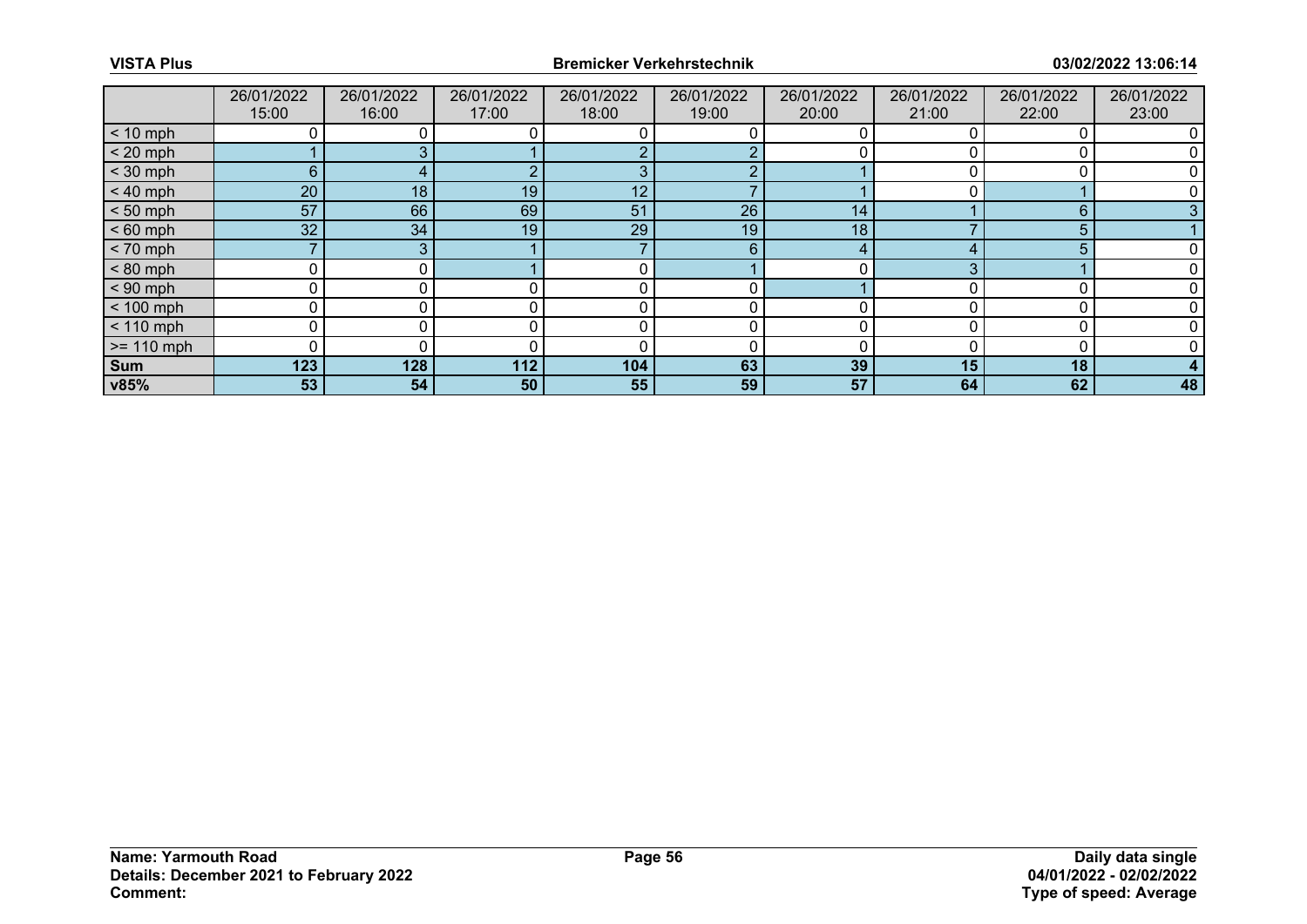|              | 27/01/2022<br>00:00 | 27/01/2022<br>01:00 | 27/01/2022<br>02:00 | 27/01/2022<br>03:00 | 27/01/2022<br>04:00 | 27/01/2022<br>05:00 | 27/01/2022<br>06:00 | 27/01/2022<br>07:00 | 27/01/2022<br>08:00 |
|--------------|---------------------|---------------------|---------------------|---------------------|---------------------|---------------------|---------------------|---------------------|---------------------|
| $< 10$ mph   | 0                   |                     |                     |                     |                     |                     |                     |                     |                     |
| $< 20$ mph   | 0                   |                     |                     |                     |                     |                     |                     |                     |                     |
| $<$ 30 mph   | 0                   |                     |                     |                     |                     |                     |                     |                     |                     |
| $< 40$ mph   | 0                   | 0                   |                     | 0                   | 0                   |                     | n                   |                     | 19                  |
| $< 50$ mph   | 0                   |                     |                     | C                   |                     | 5                   | 18                  | 37                  | 88                  |
| $< 60$ mph   | 0                   |                     |                     | r                   |                     |                     | 11                  | 50                  | 52                  |
| $< 70$ mph   | 0                   | 0 I                 |                     | 0                   |                     | 4                   |                     | 8                   | 5                   |
| $< 80$ mph   |                     |                     |                     | $\mathbf{C}$        |                     |                     |                     | Δ                   |                     |
| $< 90$ mph   |                     |                     |                     |                     |                     | $\sqrt{2}$          | $\sqrt{2}$          |                     |                     |
| $< 100$ mph  | 0                   | 0                   |                     | r                   | 0                   |                     |                     |                     |                     |
| $< 110$ mph  | 0                   |                     |                     | $\mathsf{C}$        | 0                   |                     |                     | 0                   |                     |
| $>= 110$ mph | 0                   |                     |                     |                     |                     |                     |                     |                     |                     |
| Sum          | $\overline{2}$      |                     |                     | 0                   | 3                   | 15                  | 35                  | 102                 | 169                 |
| v85%         | 75                  | 46                  | 61                  | 0                   | 60                  | 62                  | 56                  | 59                  | 52                  |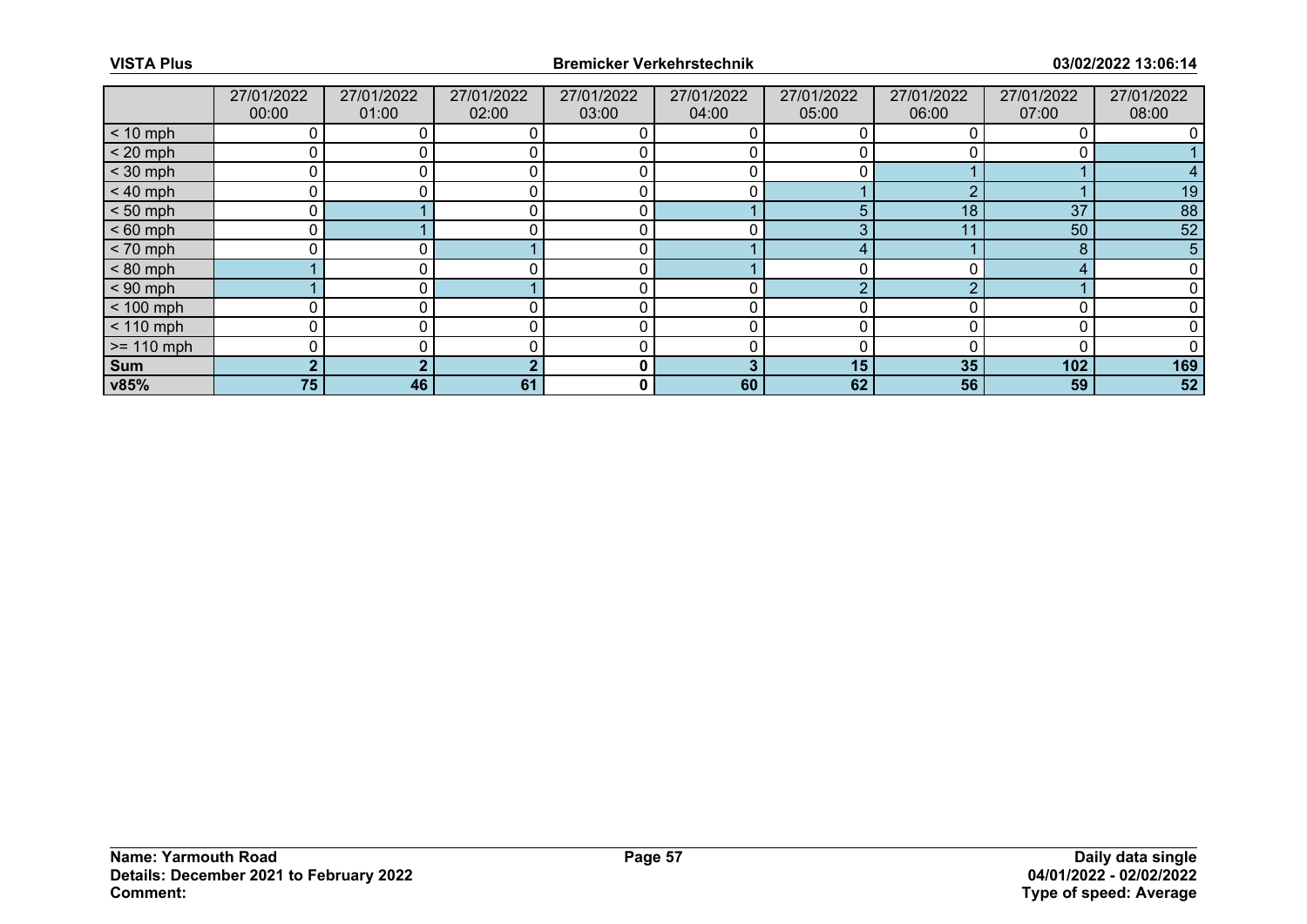|              | 27/01/2022 | 27/01/2022  | 27/01/2022 | 27/01/2022 | 27/01/2022 | 27/01/2022 | 27/01/2022 | 27/01/2022 | 27/01/2022 |
|--------------|------------|-------------|------------|------------|------------|------------|------------|------------|------------|
|              | 09:00      | 10:00       | 11:00      | 12:00      | 13:00      | 14:00      | 15:00      | 16:00      | 17:00      |
| $< 10$ mph   |            |             |            |            |            |            |            |            |            |
| $< 20$ mph   | 2          |             |            |            |            |            |            |            |            |
| $<$ 30 mph   | 6          |             |            | 5          | 5          |            | h.         | ◠          |            |
| $< 40$ mph   | 13         | 12          | 9          | 15         | 15         | 15         | 15         | 14         | 15         |
| $< 50$ mph   | 65         | 57          | 62         | 68         | 59         | 56         | 7'         | 64         | 67         |
| $< 60$ mph   | 54         | 50          | 54         | 42         | 43         | 44         | 41         | 57         | 39         |
| $< 70$ mph   | 13         | $9^{\circ}$ | 10         | - 2        | 9          | 5.         |            | 12         | 9          |
| $< 80$ mph   | 0          |             | 0          |            |            |            |            |            |            |
| $< 90$ mph   | 0          |             |            |            |            |            |            |            |            |
| $< 100$ mph  | 0          | 0           | 0          | 0          | 0          | O          |            |            |            |
| $< 110$ mph  | 0          |             |            |            |            |            |            |            |            |
| $>= 110$ mph | O          |             |            |            |            |            |            |            |            |
| Sum          | 154        | 137         | 139        | 133        | 136        | 121        | 142        | 151        | 140        |
| v85%         | 55         | 55          | 55         | 53         | 54         | 55         | 54         | 56         | 54         |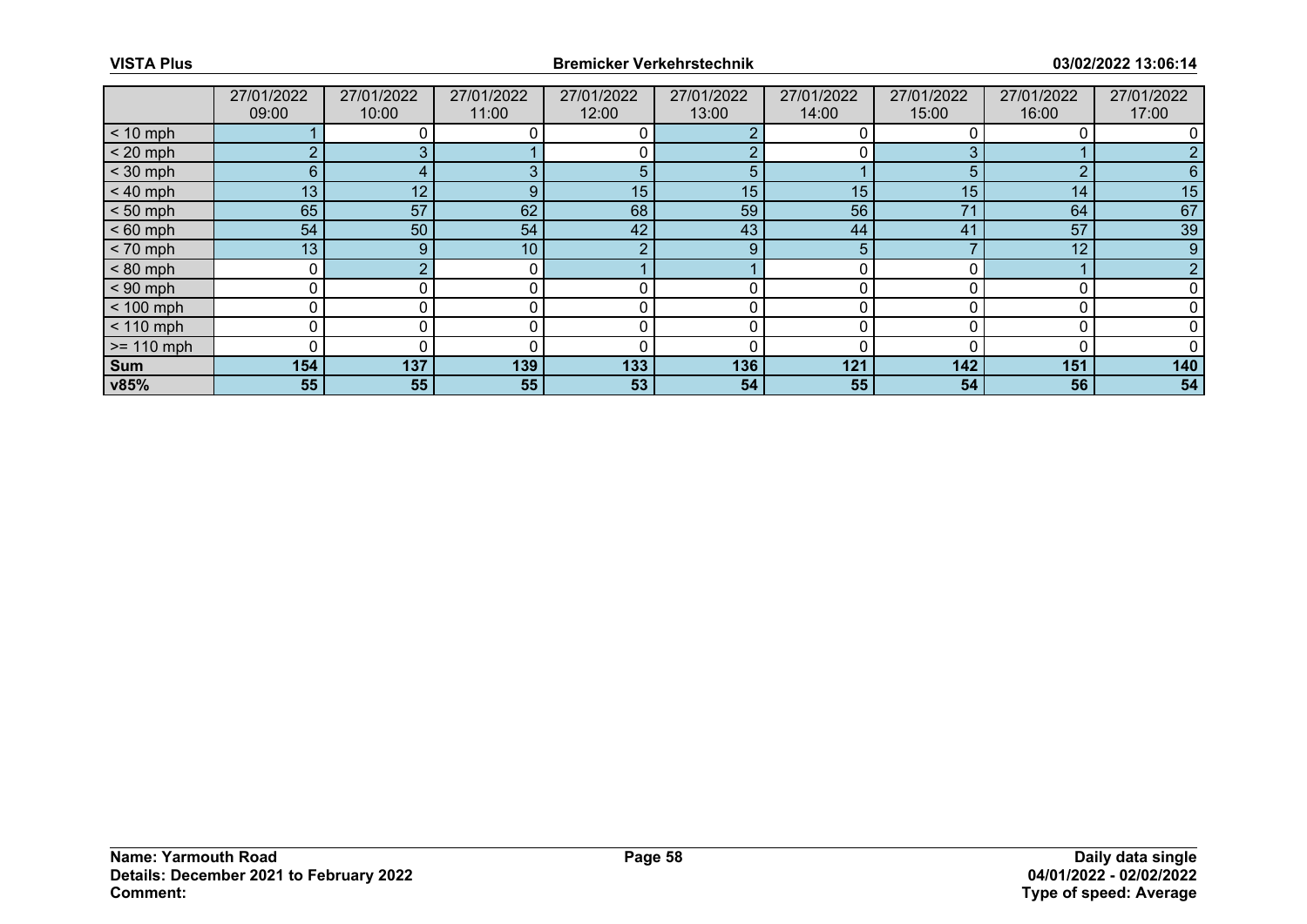|              | 27/01/2022<br>18:00 | 27/01/2022<br>19:00 | 27/01/2022<br>20:00 | 27/01/2022<br>21:00 | 27/01/2022<br>22:00 | 27/01/2022<br>23:00 | 28/01/2022<br>00:00 | 28/01/2022<br>01:00 | 28/01/2022<br>02:00 |
|--------------|---------------------|---------------------|---------------------|---------------------|---------------------|---------------------|---------------------|---------------------|---------------------|
| $< 10$ mph   |                     |                     |                     |                     |                     |                     |                     |                     |                     |
|              |                     |                     |                     |                     |                     |                     |                     |                     |                     |
| $< 20$ mph   | 0                   |                     | 0                   |                     |                     |                     |                     |                     |                     |
| $<$ 30 mph   | 3                   |                     |                     |                     |                     |                     |                     |                     |                     |
| $< 40$ mph   | 10 <sup>°</sup>     |                     |                     | $\bigcap$           |                     |                     |                     |                     |                     |
| $< 50$ mph   | 42                  | 34                  | 17                  | 8                   | 5                   |                     |                     |                     |                     |
| $< 60$ mph   | 28                  | 30                  | 13 <sub>1</sub>     | 12                  | З                   |                     |                     |                     |                     |
| $< 70$ mph   | 4                   |                     | 11                  | 5                   |                     |                     |                     |                     |                     |
| $< 80$ mph   | 0                   |                     | 0                   | $\bigcap$           |                     |                     |                     |                     |                     |
| $< 90$ mph   | 0                   |                     |                     |                     |                     |                     |                     |                     |                     |
| $< 100$ mph  | 0                   |                     |                     | 0                   |                     |                     |                     |                     |                     |
| $< 110$ mph  | 0                   | 0                   |                     | 0                   |                     |                     |                     |                     |                     |
| $>= 110$ mph | $\Omega$            |                     |                     |                     |                     |                     |                     |                     |                     |
| Sum          | 87                  | 79                  | 42                  | 31                  | 12                  | 3                   |                     | 0                   |                     |
| v85%         | 54                  | 57                  | 62                  | 62                  | 64                  | 58                  | 0                   | 0                   | 0                   |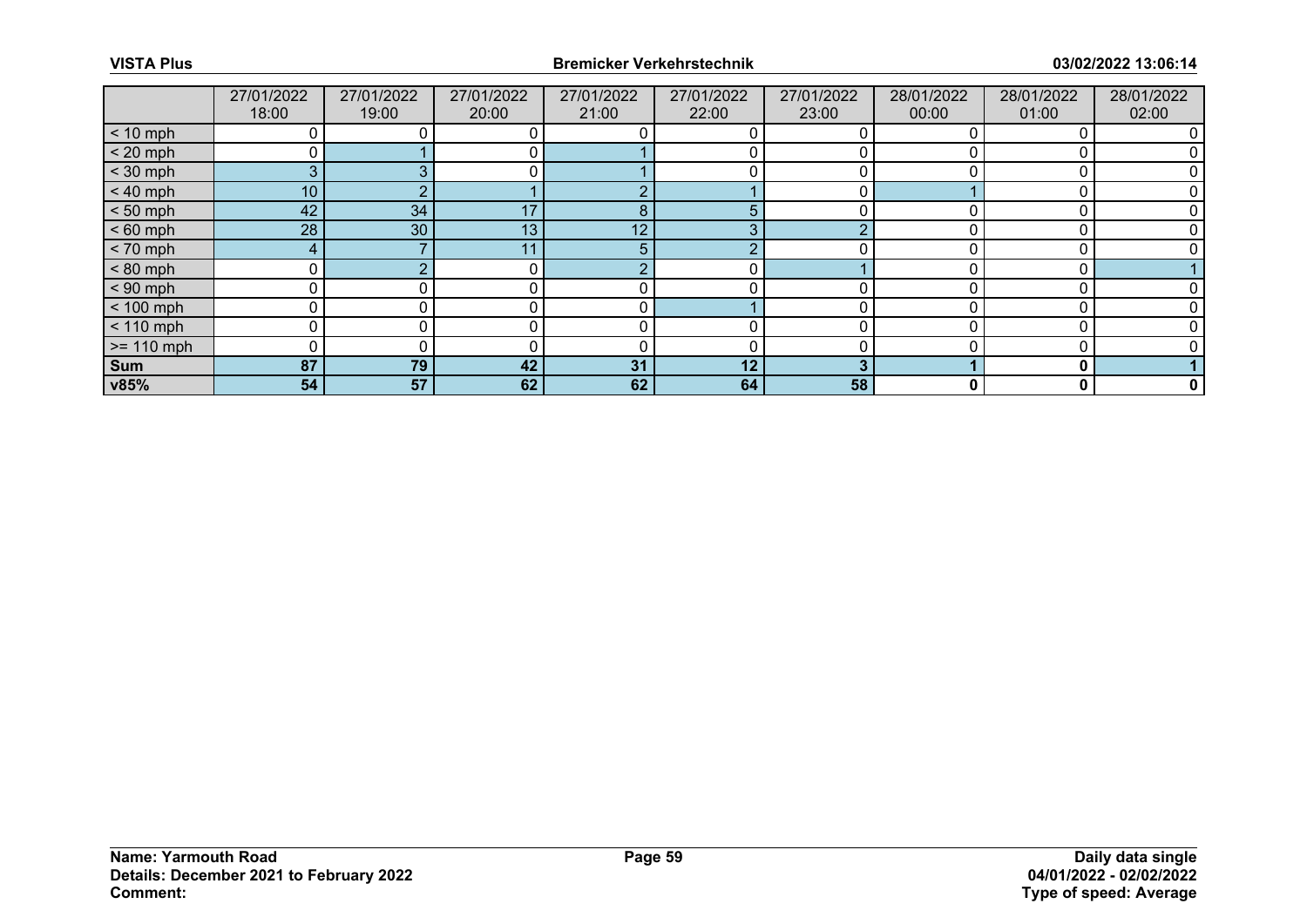|              | 28/01/2022<br>03:00 | 28/01/2022<br>04:00 | 28/01/2022<br>05:00 | 28/01/2022<br>06:00 | 28/01/2022<br>07:00 | 28/01/2022<br>08:00 | 28/01/2022<br>09:00 | 28/01/2022<br>10:00 | 28/01/2022<br>11:00 |
|--------------|---------------------|---------------------|---------------------|---------------------|---------------------|---------------------|---------------------|---------------------|---------------------|
| $< 10$ mph   | 0                   |                     |                     |                     |                     |                     |                     |                     |                     |
| $< 20$ mph   | 0                   |                     |                     |                     |                     |                     |                     |                     |                     |
| $<$ 30 mph   |                     |                     |                     |                     |                     | 8                   | 6                   | ◢                   |                     |
| $< 40$ mph   | 0                   |                     |                     |                     |                     | 10                  | 17                  | 9                   |                     |
| $< 50$ mph   | 0                   |                     |                     | 19                  | 38                  | 90                  | 91                  | 61                  | 57                  |
| $< 60$ mph   |                     |                     |                     | 19                  | 57                  | 59                  | 27                  | 41                  | 52                  |
| $< 70$ mph   | $\Omega$            |                     |                     |                     | 13                  | 9                   |                     | 9                   | 6                   |
| $< 80$ mph   |                     |                     |                     |                     |                     |                     |                     |                     |                     |
| $< 90$ mph   |                     |                     |                     |                     |                     |                     |                     |                     |                     |
| $< 100$ mph  | 0                   | 0                   |                     |                     |                     |                     |                     |                     |                     |
| $< 110$ mph  | 0                   |                     |                     |                     |                     |                     |                     |                     |                     |
| $>= 110$ mph | 0                   |                     |                     |                     |                     |                     |                     |                     |                     |
| Sum          | $\overline{2}$      | 4                   | $\Omega$            | 47                  | 118                 | 179                 | 142                 | 125                 | 126                 |
| v85%         | 50                  | 52                  | 68                  | 57                  | 59                  | 54                  | 51                  | 55                  | 57                  |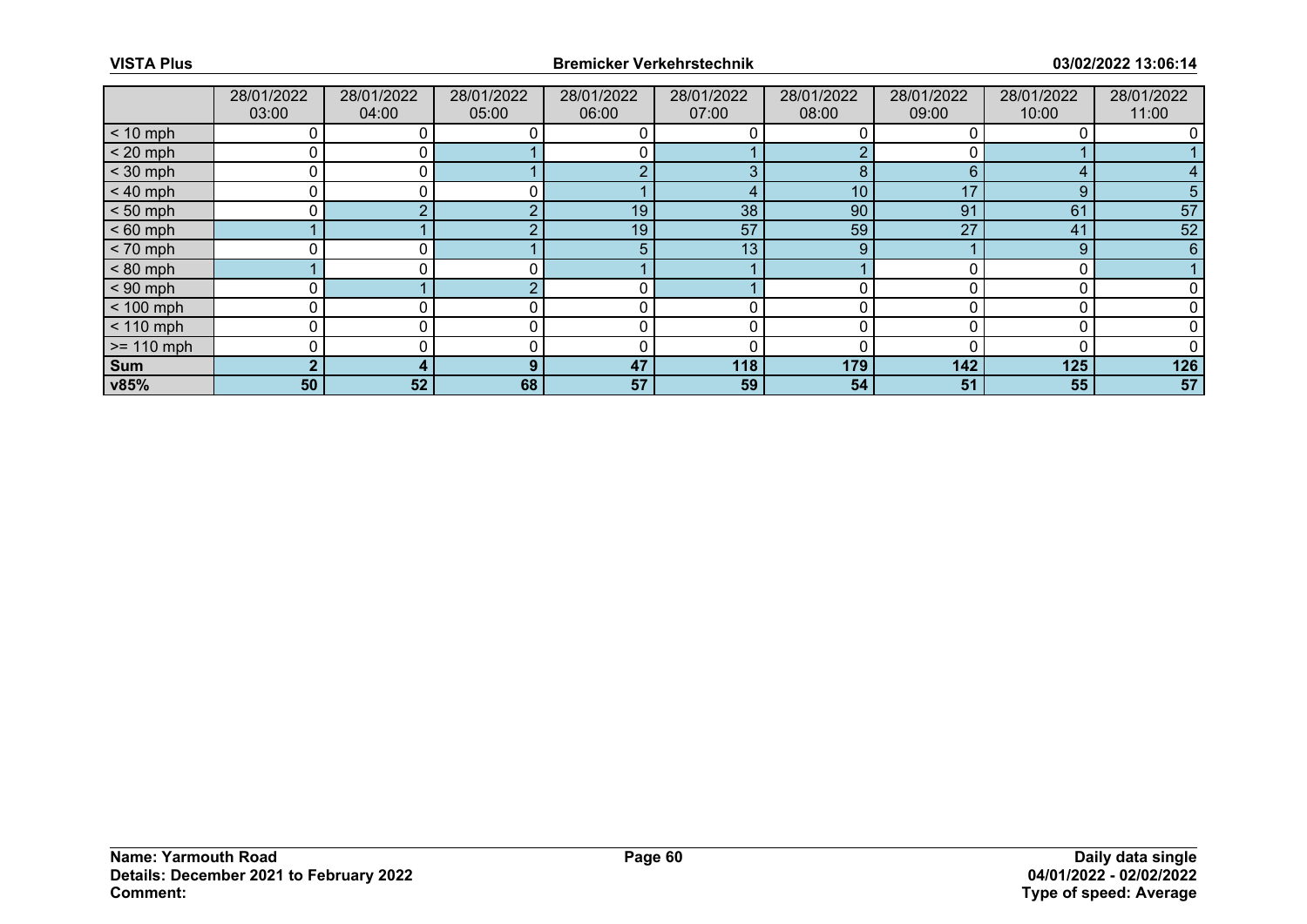|              | 28/01/2022<br>12:00 | 28/01/2022<br>13:00 | 28/01/2022<br>14:00 | 28/01/2022<br>15:00 | 28/01/2022<br>16:00 | 28/01/2022<br>17:00 | 28/01/2022<br>18:00 | 28/01/2022<br>19:00 | 28/01/2022<br>20:00 |
|--------------|---------------------|---------------------|---------------------|---------------------|---------------------|---------------------|---------------------|---------------------|---------------------|
| $< 10$ mph   |                     |                     |                     |                     |                     |                     |                     |                     |                     |
|              |                     |                     |                     |                     |                     |                     |                     |                     |                     |
| $< 20$ mph   |                     | 0 I                 |                     |                     |                     |                     |                     |                     |                     |
| $<$ 30 mph   | 4                   | 6                   |                     |                     | 6                   |                     |                     |                     |                     |
| $< 40$ mph   | 11                  | 10                  | 8                   | 11                  | 19                  | 17                  |                     | 5                   |                     |
| $< 50$ mph   | 64                  | 64                  | 57                  | 48                  | 66                  | 65                  | 45                  | 28                  |                     |
| $< 60$ mph   | 61                  | 58                  | 56                  | 62                  | 33                  | 31                  | 35                  | 23                  | 22                  |
| $< 70$ mph   | $6^{\circ}$         | 9                   | 8                   | 10                  |                     | 4                   |                     | 8                   | 6                   |
| $< 80$ mph   |                     | 0 I                 |                     |                     |                     |                     |                     |                     |                     |
| $< 90$ mph   | 0                   |                     |                     |                     |                     |                     |                     |                     |                     |
| $< 100$ mph  | 0                   | 0                   |                     | 0                   |                     |                     |                     |                     |                     |
| $< 110$ mph  | 0                   | 0                   |                     | 0                   | 0                   |                     |                     |                     |                     |
| $>= 110$ mph | 0                   |                     |                     |                     |                     |                     |                     |                     |                     |
| Sum          | 148                 | 148                 | 134                 | 137                 | 134                 | 125                 | 98                  | 66                  | 41                  |
| v85%         | 55                  | 55                  | 56                  | 56                  | 53                  | 53                  | 55                  | 58                  | 60                  |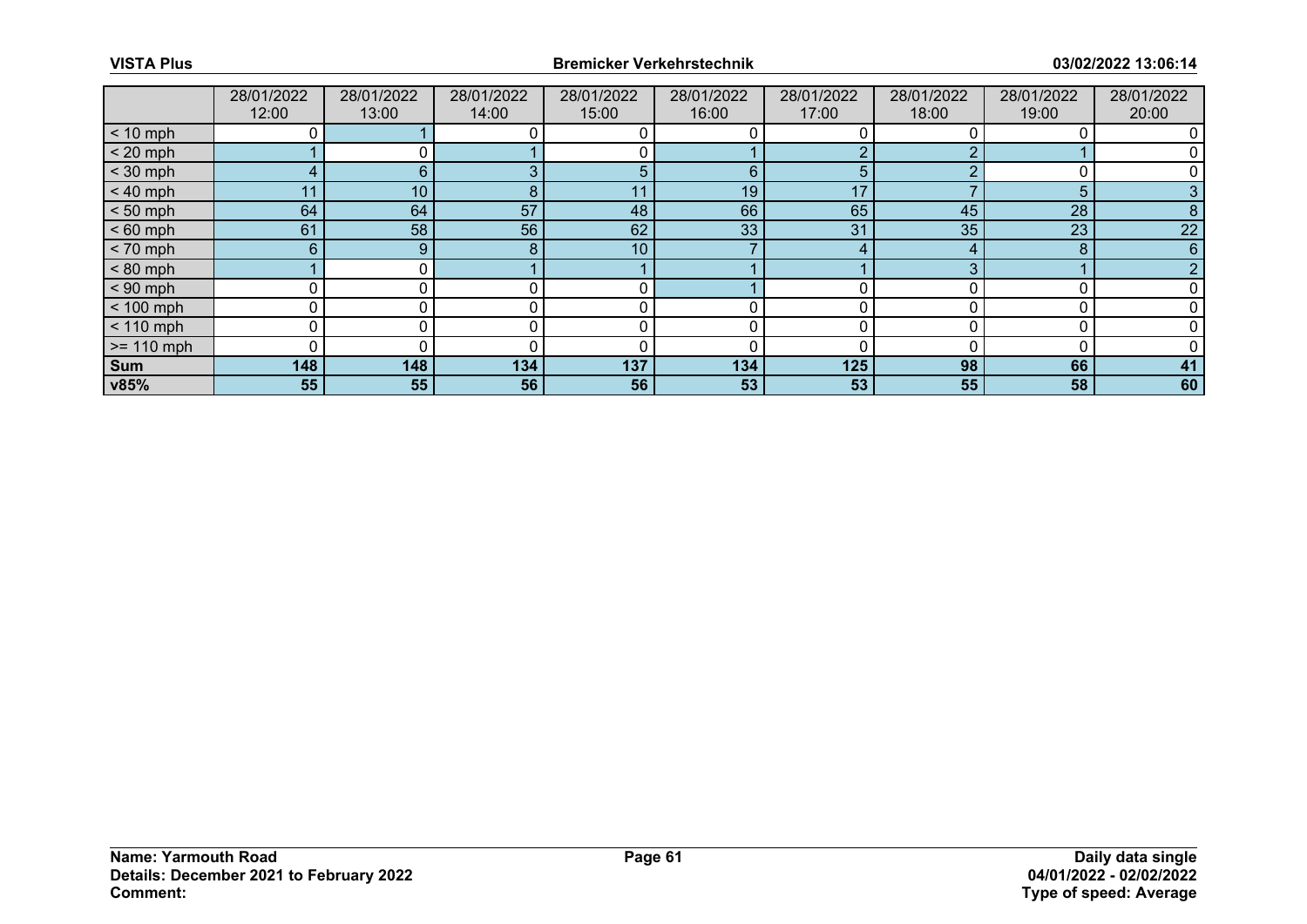|              | 28/01/2022<br>21:00 | 28/01/2022<br>22:00 | 28/01/2022<br>23:00 | 29/01/2022<br>00:00 | 29/01/2022<br>01:00 | 29/01/2022<br>02:00 | 29/01/2022<br>03:00 | 29/01/2022<br>04:00 | 29/01/2022<br>05:00 |
|--------------|---------------------|---------------------|---------------------|---------------------|---------------------|---------------------|---------------------|---------------------|---------------------|
| $< 10$ mph   |                     |                     |                     |                     |                     |                     |                     |                     |                     |
| $< 20$ mph   | 0                   |                     |                     |                     |                     |                     |                     |                     |                     |
| $<$ 30 mph   |                     |                     |                     |                     |                     |                     |                     |                     |                     |
| $< 40$ mph   |                     |                     |                     |                     |                     |                     |                     |                     |                     |
| $< 50$ mph   | 8                   | 8                   |                     | 6                   | C                   |                     |                     |                     |                     |
| $< 60$ mph   |                     | 9 <sub>1</sub>      | 6.                  | 6                   | ╭                   |                     |                     |                     |                     |
| $< 70$ mph   | 4                   |                     | 5.                  | 6                   |                     |                     |                     | 3                   |                     |
| $< 80$ mph   | 0                   |                     |                     |                     | 0                   |                     |                     |                     |                     |
| $< 90$ mph   | 0                   |                     |                     |                     |                     |                     |                     |                     |                     |
| $< 100$ mph  | 0                   |                     |                     |                     | 0                   |                     |                     |                     |                     |
| $< 110$ mph  | 0                   |                     |                     |                     | 0                   |                     |                     |                     |                     |
| $>= 110$ mph | 0                   |                     |                     |                     |                     |                     |                     |                     |                     |
| Sum          | 24                  | 24                  | 17                  | 21                  | 4                   |                     |                     | д                   |                     |
| v85%         | 58                  | 57                  | 65                  | 64                  | 55                  | 50                  | 0                   | 63                  | 62                  |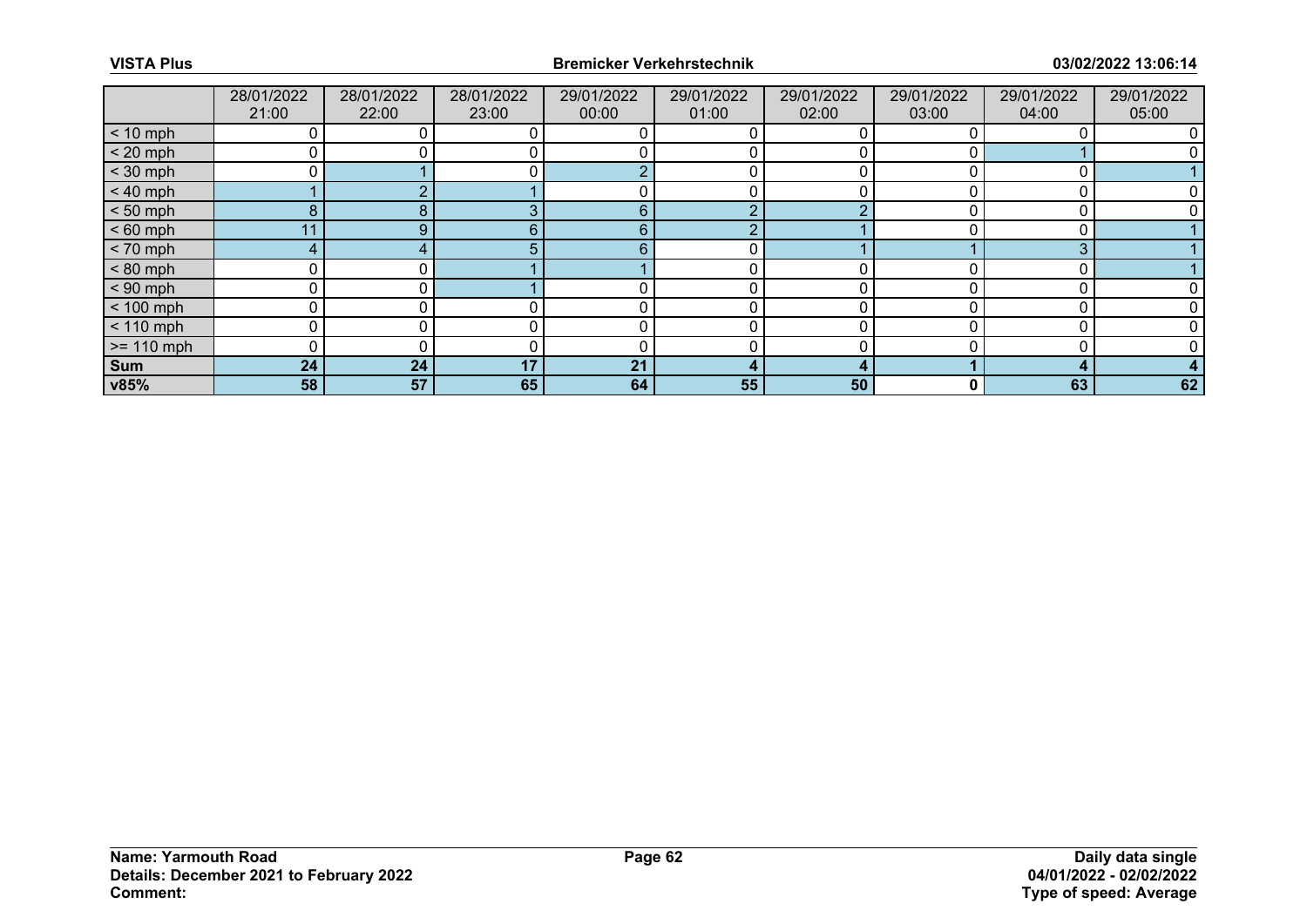|              | 29/01/2022<br>06:00 | 29/01/2022<br>07:00 | 29/01/2022<br>08:00 | 29/01/2022<br>09:00 | 29/01/2022<br>10:00 | 29/01/2022<br>11:00 | 29/01/2022<br>12:00 | 29/01/2022<br>13:00 | 29/01/2022<br>14:00 |
|--------------|---------------------|---------------------|---------------------|---------------------|---------------------|---------------------|---------------------|---------------------|---------------------|
| $< 10$ mph   |                     |                     |                     |                     |                     |                     |                     |                     |                     |
| $< 20$ mph   |                     |                     |                     |                     |                     |                     |                     |                     |                     |
| $<$ 30 mph   |                     |                     |                     |                     | 5                   |                     | հ                   | 3                   |                     |
| $< 40$ mph   |                     |                     |                     | 5                   | 6                   | 8                   |                     | 3                   |                     |
| $< 50$ mph   | 8                   | 13                  | 31                  | 34                  | 51                  | 48                  | 44                  | 28                  | 34                  |
| $< 60$ mph   | 5 <sup>5</sup>      | 18                  | 45                  | 59                  | 70                  | 83                  | 75                  | 62                  | 64                  |
| $< 70$ mph   | 3                   | $9^{\circ}$         | 11                  | 9                   | 14                  | 11                  | 16                  | 19                  | 15                  |
| $< 80$ mph   | $\overline{2}$      |                     |                     |                     | 0                   |                     |                     |                     |                     |
| $< 90$ mph   |                     |                     |                     |                     |                     |                     |                     |                     |                     |
| $< 100$ mph  | $\overline{2}$      | 0                   |                     |                     | 0                   | O                   |                     |                     |                     |
| $< 110$ mph  | 0                   |                     |                     |                     |                     |                     |                     |                     |                     |
| $>= 110$ mph | 0                   |                     |                     |                     |                     |                     |                     |                     |                     |
| Sum          | 22                  | 45                  | 99                  | 109                 | 147                 | 161                 | 143                 | 117                 | 120                 |
| v85%         | 69                  | 65                  | 59                  | 57                  | 56                  | 57                  | 58                  | 60                  | 59                  |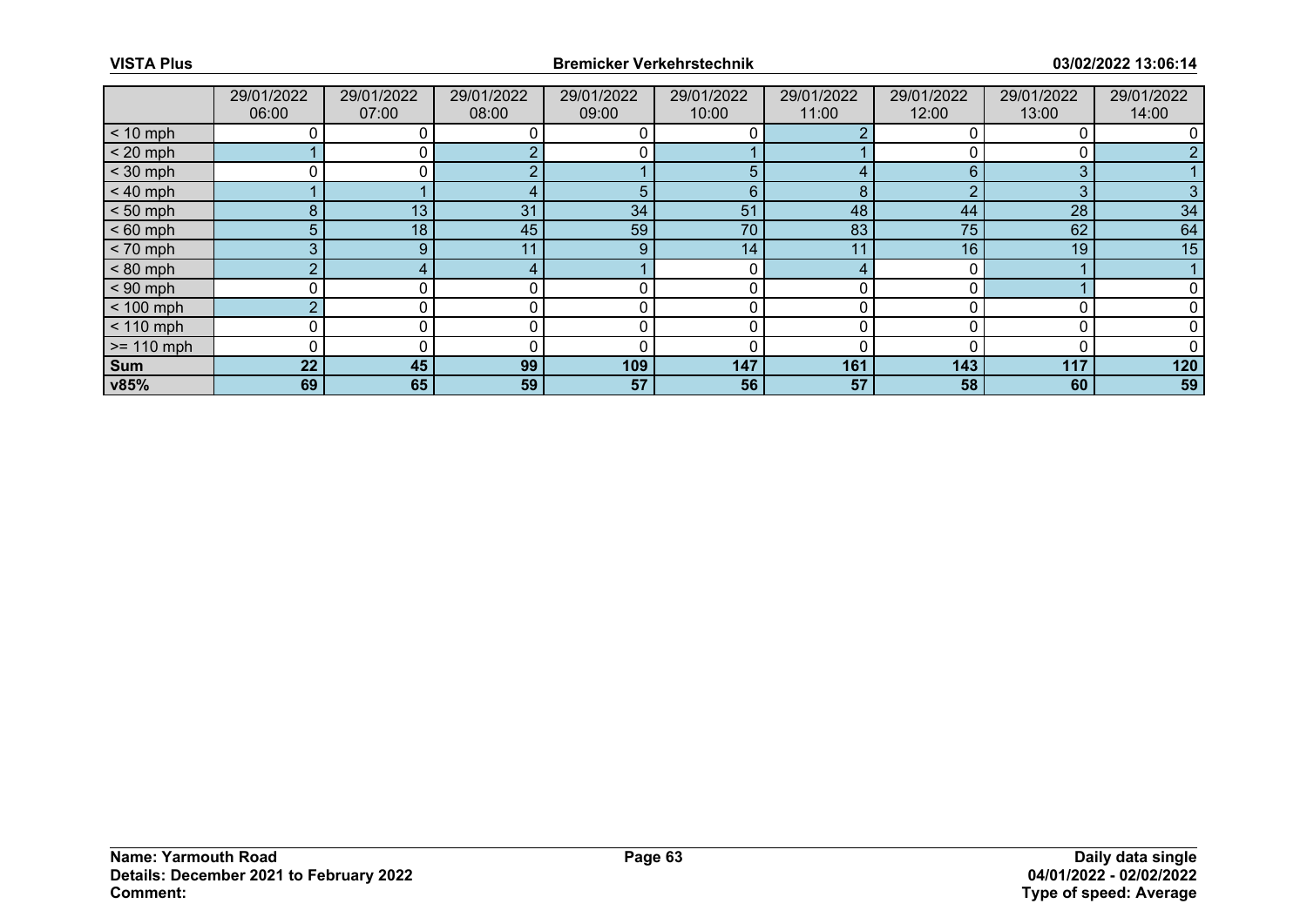|              | 29/01/2022<br>15:00 | 29/01/2022<br>16:00 | 29/01/2022<br>17:00 | 29/01/2022<br>18:00 | 29/01/2022<br>19:00 | 29/01/2022<br>20:00 | 29/01/2022<br>21:00 | 29/01/2022<br>22:00 | 29/01/2022<br>23:00 |
|--------------|---------------------|---------------------|---------------------|---------------------|---------------------|---------------------|---------------------|---------------------|---------------------|
| $< 10$ mph   |                     |                     |                     |                     |                     |                     |                     |                     |                     |
| $< 20$ mph   | 4                   |                     |                     |                     |                     |                     |                     |                     |                     |
| $<$ 30 mph   | 3                   | 5.                  |                     |                     |                     |                     |                     |                     |                     |
| $< 40$ mph   | 5                   | 5.                  |                     | 3                   | 3                   | $\sqrt{2}$          |                     |                     |                     |
| $< 50$ mph   | 30                  | 32 <sup>°</sup>     | 43                  | 33                  | 27                  | 6                   | -1-1                | 10 <sup>°</sup>     |                     |
| $< 60$ mph   | 61                  | 39                  | 35                  | 22                  | 17                  | Q                   |                     | 15                  |                     |
| $< 70$ mph   | 8                   | 11                  | 6                   | 6                   |                     | 5                   |                     | 3                   |                     |
| $< 80$ mph   | 3                   |                     |                     |                     |                     |                     |                     |                     |                     |
| $< 90$ mph   |                     |                     |                     |                     |                     |                     |                     |                     |                     |
| $< 100$ mph  | 0                   | 0                   |                     |                     | 0                   |                     |                     |                     |                     |
| $< 110$ mph  | 0                   |                     |                     |                     |                     |                     |                     |                     |                     |
| $>= 110$ mph | 0                   |                     |                     |                     |                     |                     |                     |                     |                     |
| Sum          | 114                 | 98                  | 90                  | 67                  | 52                  | 24                  | 23                  | 29                  | 17                  |
| v85%         | 57                  | 60                  | 55                  | 54                  | 56                  | 64                  | 62                  | 55                  | 66                  |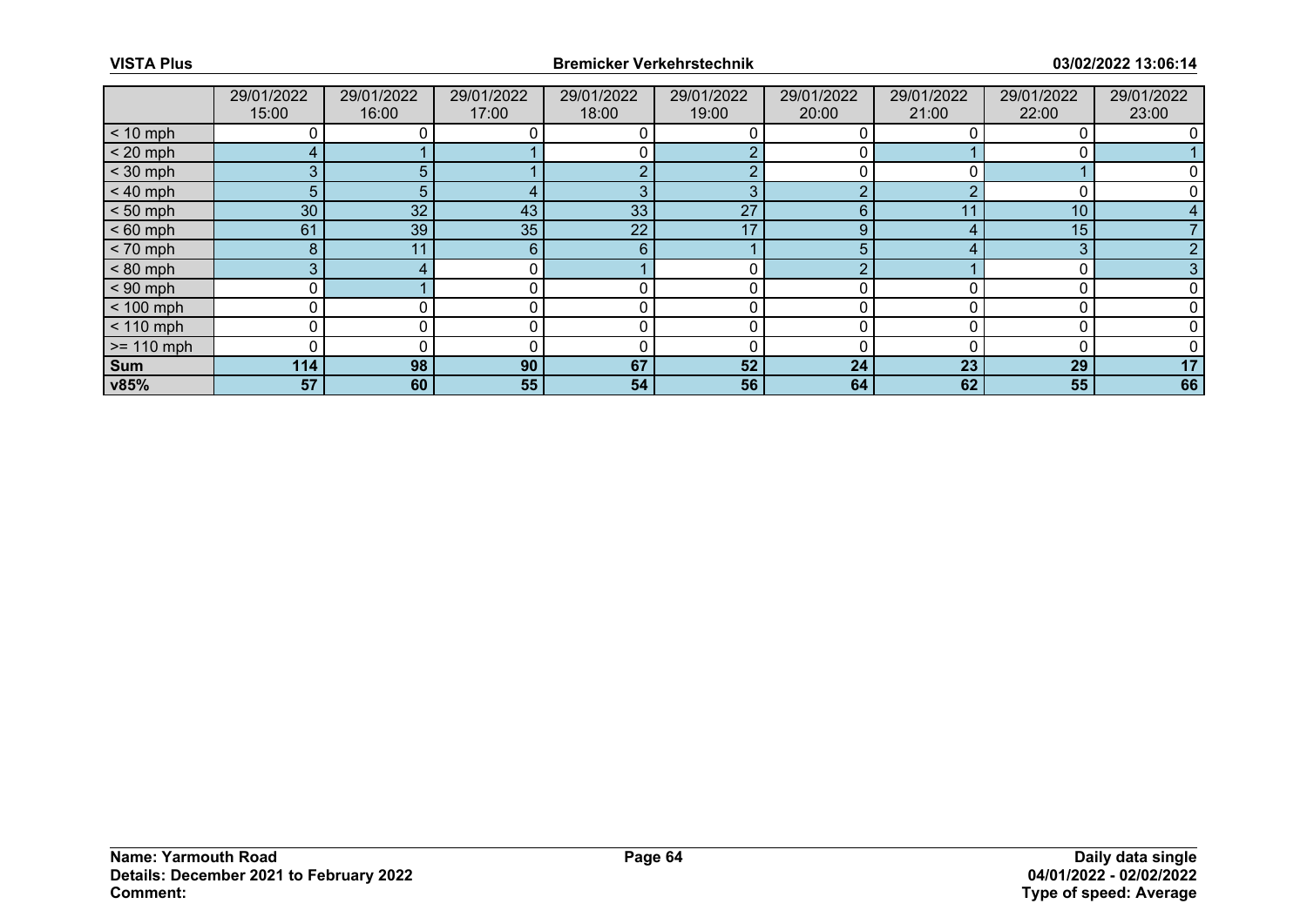|              | 30/01/2022<br>00:00 | 30/01/2022<br>01:00 | 30/01/2022<br>02:00 | 30/01/2022<br>03:00 | 30/01/2022<br>04:00 | 30/01/2022<br>05:00 | 30/01/2022<br>06:00 | 30/01/2022<br>07:00 | 30/01/2022<br>08:00 |
|--------------|---------------------|---------------------|---------------------|---------------------|---------------------|---------------------|---------------------|---------------------|---------------------|
| $< 10$ mph   | 0                   |                     |                     |                     |                     |                     |                     |                     |                     |
| $< 20$ mph   | 0                   |                     |                     |                     |                     |                     |                     |                     |                     |
| $<$ 30 mph   |                     |                     |                     |                     |                     |                     |                     | 3                   |                     |
| $< 40$ mph   | 0                   |                     |                     |                     | 0                   |                     |                     |                     |                     |
| $< 50$ mph   | $\overline{2}$      |                     |                     |                     |                     |                     | 5.                  | ◠                   | 14                  |
| $< 60$ mph   |                     |                     |                     |                     |                     |                     | ◠                   |                     | 18                  |
| $< 70$ mph   | C                   |                     |                     | C                   | ∩                   |                     | 5                   |                     | 3                   |
| $< 80$ mph   |                     |                     |                     |                     |                     |                     |                     | 3                   |                     |
| $< 90$ mph   |                     |                     |                     |                     |                     |                     |                     | ⌒                   |                     |
| $< 100$ mph  | 0                   | 0                   |                     |                     | 0                   |                     |                     |                     |                     |
| $< 110$ mph  | $\mathbf 0$         |                     |                     |                     |                     |                     |                     |                     |                     |
| $>= 110$ mph | 0                   |                     |                     |                     |                     |                     |                     |                     |                     |
| Sum          | 6                   |                     | 0                   | $\bf{0}$            | າ                   | ◠                   | 15                  | 23                  | 40                  |
| v85%         | 63                  | 63                  | 0                   | 0                   | 62                  | 52                  | 63                  | 70                  | 58                  |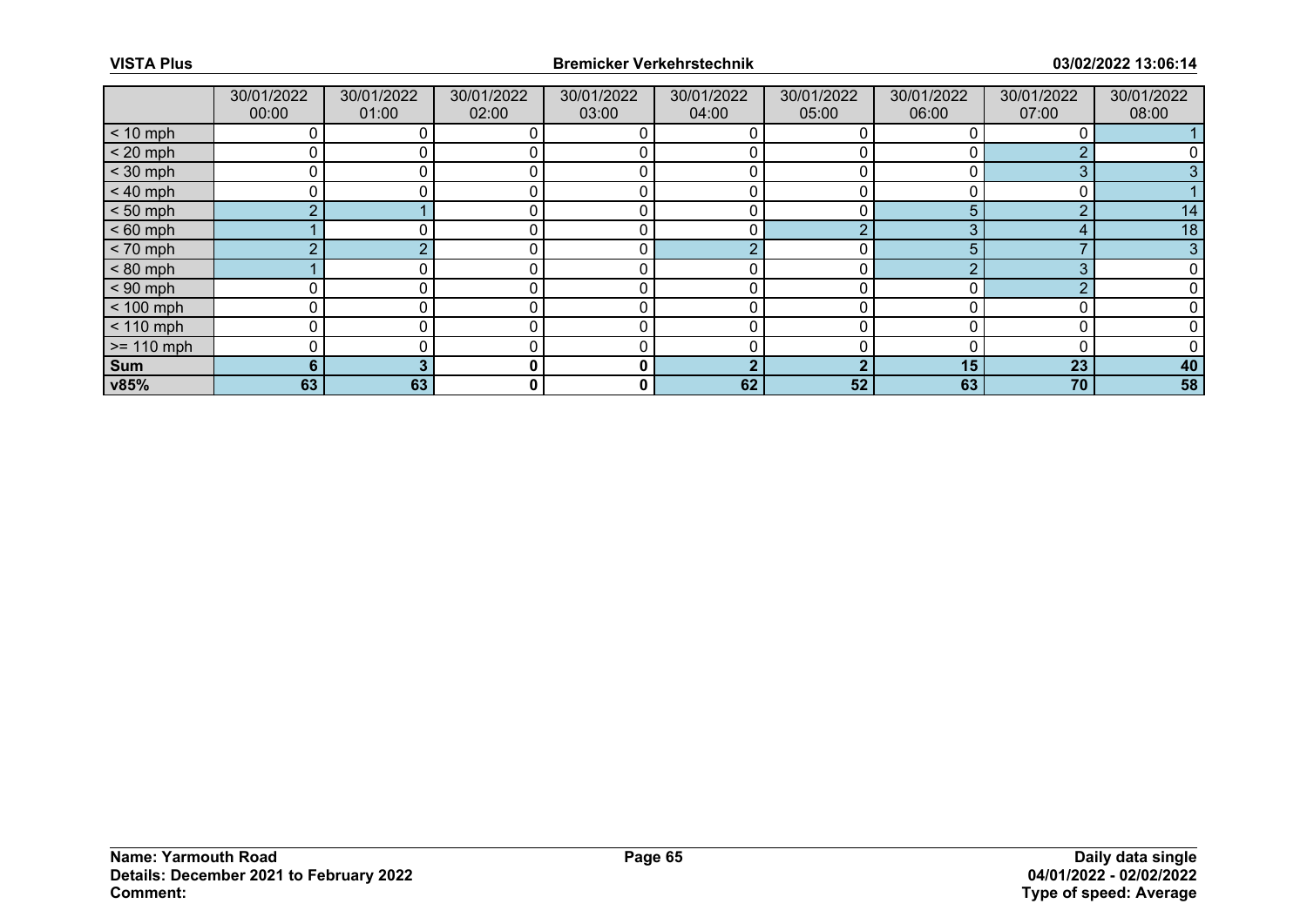|              | 30/01/2022<br>09:00 | 30/01/2022<br>10:00 | 30/01/2022<br>11:00 | 30/01/2022<br>12:00 | 30/01/2022<br>13:00 | 30/01/2022<br>14:00 | 30/01/2022<br>15:00 | 30/01/2022<br>16:00 | 30/01/2022<br>17:00 |
|--------------|---------------------|---------------------|---------------------|---------------------|---------------------|---------------------|---------------------|---------------------|---------------------|
| $< 10$ mph   |                     |                     |                     |                     |                     |                     |                     |                     |                     |
| $< 20$ mph   | 0                   |                     |                     |                     |                     |                     |                     |                     |                     |
| $<$ 30 mph   | 3                   | $\sqrt{2}$          |                     | 6                   |                     |                     |                     |                     |                     |
| $< 40$ mph   |                     |                     |                     | 5                   | ာ                   | 8                   |                     |                     |                     |
| $< 50$ mph   | 30 <sup>°</sup>     | 40                  | 33                  | 36                  | 38                  | 46                  | 45                  | 30                  | 31                  |
| $< 60$ mph   | 46                  | 71                  | 80                  | 69                  | 55                  | 57                  | 58                  | 42                  | 31                  |
| $< 70$ mph   | 22                  | 21                  | 24                  | 16                  | 20                  | 10                  | 9                   | 14                  | 6                   |
| $< 80$ mph   | 3 <sup>1</sup>      | 3                   |                     |                     | $\overline{2}$      |                     |                     |                     |                     |
| $< 90$ mph   | 0                   |                     |                     |                     |                     |                     |                     |                     |                     |
| $< 100$ mph  | 0                   |                     |                     |                     |                     |                     |                     |                     |                     |
| $< 110$ mph  | 0                   |                     |                     |                     | 0                   |                     |                     |                     |                     |
| $>= 110$ mph | 0                   |                     |                     |                     |                     |                     |                     |                     |                     |
| Sum          | 105                 | 140                 | 152                 | 135                 | 123                 | 130                 | 124                 | 94                  | 73                  |
| v85%         | 62                  | 60                  | 60                  | 59                  | 60                  | 56                  | 57                  | 59                  | 56                  |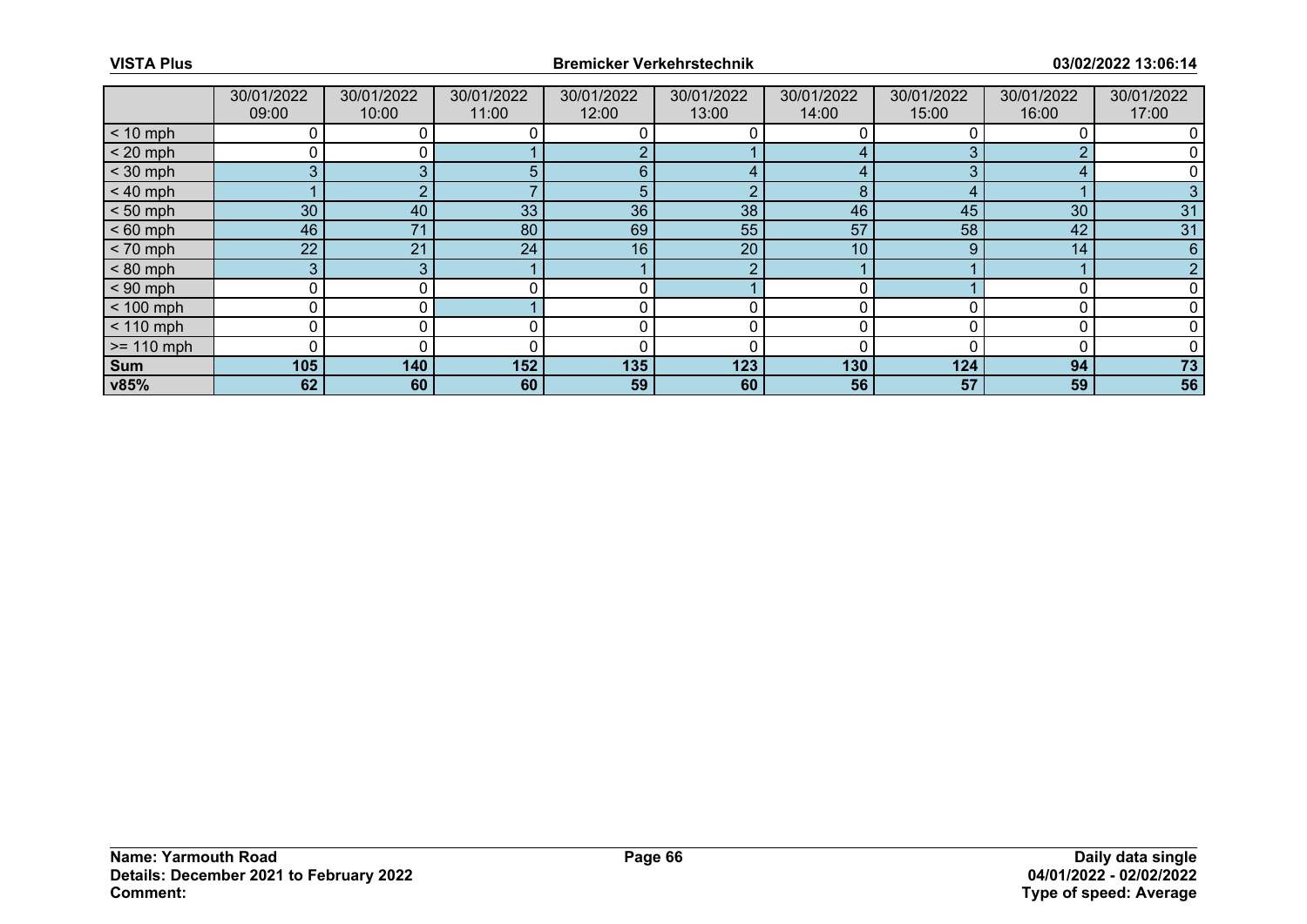|              | 30/01/2022<br>18:00 | 30/01/2022<br>19:00 | 30/01/2022<br>20:00 | 30/01/2022<br>21:00 | 30/01/2022<br>22:00 | 30/01/2022<br>23:00 | 31/01/2022<br>00:00 | 31/01/2022<br>01:00 | 31/01/2022<br>02:00 |
|--------------|---------------------|---------------------|---------------------|---------------------|---------------------|---------------------|---------------------|---------------------|---------------------|
| $< 10$ mph   |                     |                     |                     |                     |                     |                     |                     |                     |                     |
| $< 20$ mph   | 0                   |                     |                     |                     |                     |                     |                     |                     |                     |
| $<$ 30 mph   |                     |                     |                     |                     |                     |                     |                     |                     |                     |
| $< 40$ mph   | $\overline{2}$      |                     |                     |                     |                     |                     |                     |                     |                     |
| $< 50$ mph   | 18                  | 11                  | 6                   |                     |                     |                     |                     |                     |                     |
| $< 60$ mph   | 18                  | 6                   | 6.                  |                     |                     |                     |                     |                     |                     |
| $< 70$ mph   | 3                   | 5 <sub>1</sub>      |                     | $\mathbf{b}$        |                     |                     |                     |                     |                     |
| $< 80$ mph   | 0                   |                     |                     |                     |                     |                     |                     |                     |                     |
| $< 90$ mph   | 0                   |                     |                     |                     |                     |                     |                     |                     |                     |
| $< 100$ mph  | 0                   |                     |                     |                     | 0                   |                     |                     |                     |                     |
| $< 110$ mph  | 0                   |                     |                     |                     | 0                   |                     |                     |                     |                     |
| $>= 110$ mph | 0                   |                     |                     |                     |                     |                     |                     |                     |                     |
| Sum          | 41                  | 24                  | 19                  | 15                  | 11                  |                     | 0                   |                     |                     |
| v85%         | 56                  | 64                  | 58                  | 65                  | 61                  | 0                   | 0                   | 0                   | $\mathbf 0$         |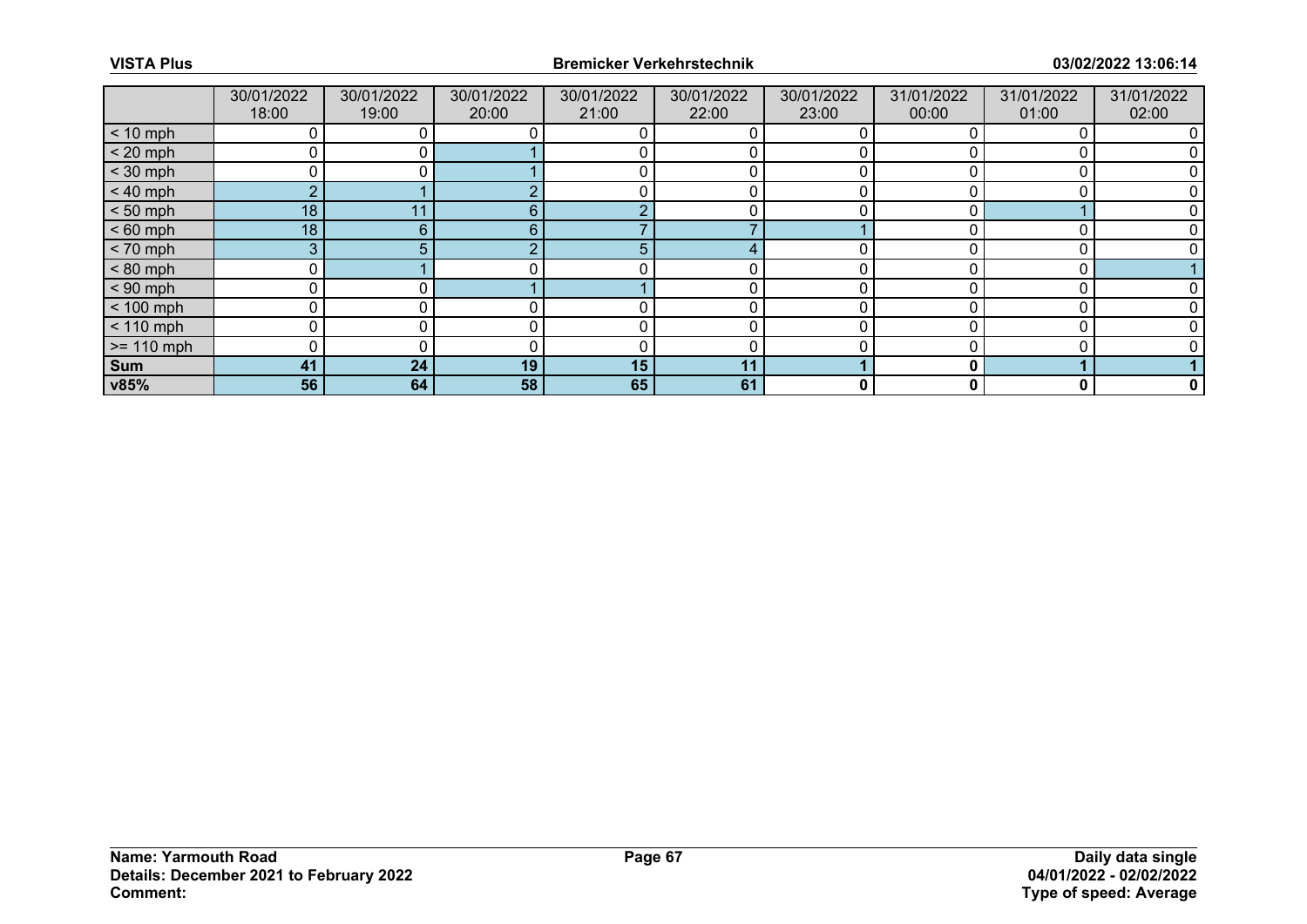|              | 31/01/2022<br>03:00 | 31/01/2022<br>04:00 | 31/01/2022<br>05:00 | 31/01/2022<br>06:00 | 31/01/2022<br>07:00 | 31/01/2022<br>08:00 | 31/01/2022<br>09:00 | 31/01/2022<br>10:00 | 31/01/2022<br>11:00 |
|--------------|---------------------|---------------------|---------------------|---------------------|---------------------|---------------------|---------------------|---------------------|---------------------|
| $< 10$ mph   | 0                   |                     |                     |                     |                     |                     |                     |                     |                     |
| $< 20$ mph   | 0                   |                     |                     |                     |                     |                     |                     |                     |                     |
| $<$ 30 mph   | Ω                   |                     |                     |                     |                     | 10                  | ◠                   | 3                   |                     |
| $< 40$ mph   | 0                   |                     |                     | 5                   | $\overline{5}$      | 18                  | 14                  | $\Omega$            | 12                  |
| $< 50$ mph   |                     |                     |                     | 16                  | 45                  | 103                 | 85                  | 77                  | 80                  |
| $< 60$ mph   |                     |                     |                     | 16                  | 49                  | 52                  | 38                  | 50                  | 30                  |
| $< 70$ mph   | 0                   |                     |                     |                     | 8                   |                     | 3                   | 3                   | 3                   |
| $< 80$ mph   |                     |                     |                     |                     | с                   |                     |                     |                     |                     |
| $< 90$ mph   | 0                   |                     |                     | ╭                   |                     |                     |                     |                     |                     |
| $< 100$ mph  | 0                   | U.                  |                     | r                   |                     |                     |                     |                     |                     |
| $< 110$ mph  | 0                   |                     |                     |                     |                     |                     |                     |                     |                     |
| $>= 110$ mph | 0                   |                     |                     | C                   |                     |                     |                     |                     |                     |
| Sum          | $\bullet$           |                     |                     | 44                  | 112                 | 191                 | 145                 | 137                 | 136                 |
| v85%         | 45                  | 52                  | 71                  | 59                  | 57                  | 52                  | 52                  | 53                  | 52                  |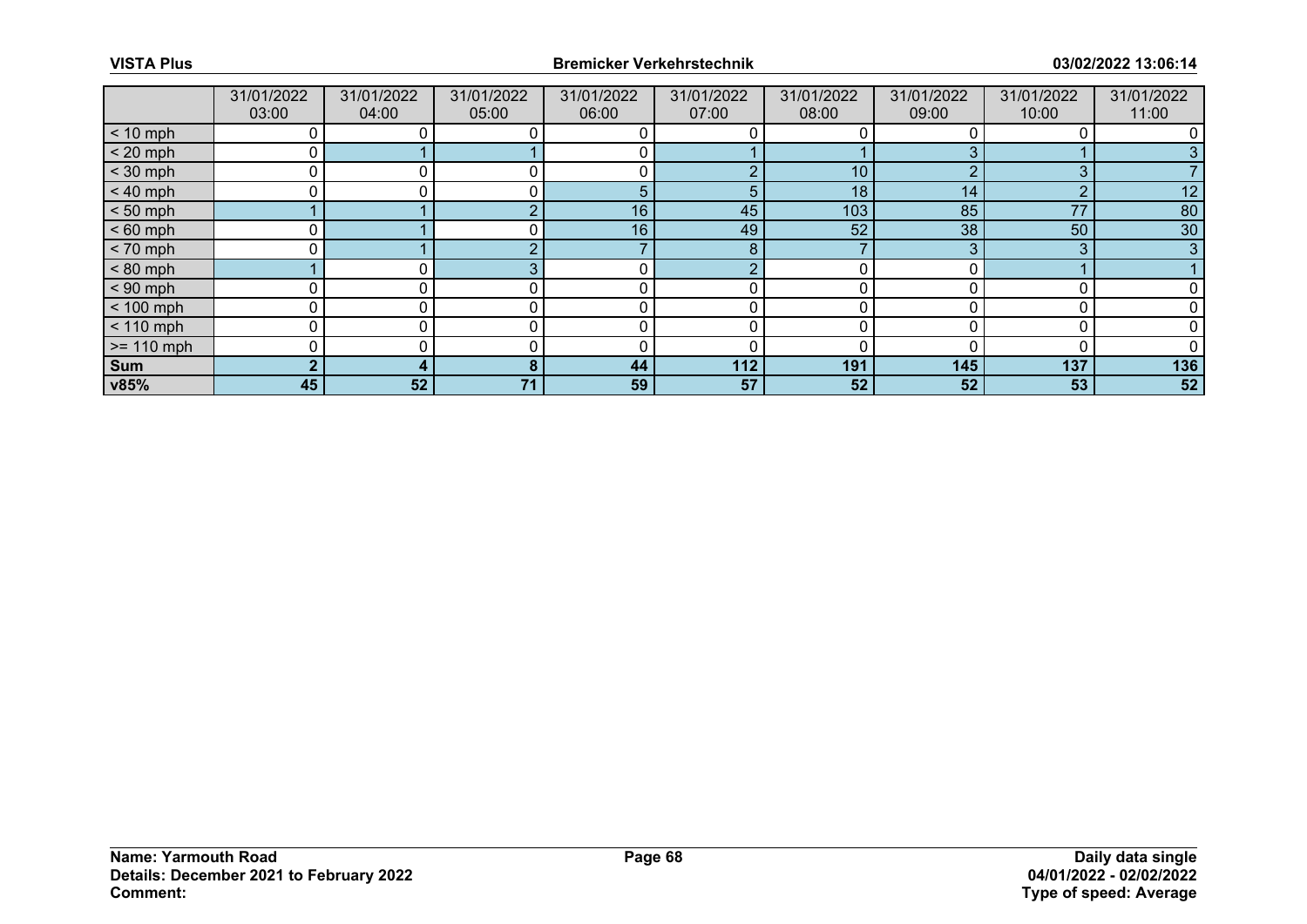|              | 31/01/2022<br>12:00 | 31/01/2022<br>13:00 | 31/01/2022<br>14:00 | 31/01/2022<br>15:00 | 31/01/2022<br>16:00 | 31/01/2022<br>17:00 | 31/01/2022<br>18:00 | 31/01/2022<br>19:00 | 31/01/2022<br>20:00 |
|--------------|---------------------|---------------------|---------------------|---------------------|---------------------|---------------------|---------------------|---------------------|---------------------|
| $< 10$ mph   |                     |                     |                     |                     |                     |                     |                     |                     |                     |
| $< 20$ mph   |                     |                     |                     |                     |                     |                     |                     |                     |                     |
| $<$ 30 mph   | 9                   |                     |                     |                     |                     |                     | ◠                   |                     |                     |
| $< 40$ mph   | 15 <sub>1</sub>     | 8                   | 9                   | 11                  | 25                  | 18                  | 3                   | $\Omega$            |                     |
| $< 50$ mph   | 66                  | 66                  | 54                  | 52                  | 74                  | 64                  | 39                  | 17                  | 9                   |
| $< 60$ mph   | 32                  | 37                  | 56                  | 39                  | 39                  | 24                  | 18                  | 28                  | 19                  |
| $< 70$ mph   | $\overline{2}$      | 9 <sup>1</sup>      | 10 <sub>1</sub>     | 3                   |                     |                     | 6                   | 6                   | 4                   |
| $< 80$ mph   | 0                   |                     |                     | C                   |                     |                     |                     |                     |                     |
| $< 90$ mph   | 0                   |                     |                     |                     |                     |                     |                     |                     |                     |
| $< 100$ mph  | 0                   | 0                   |                     |                     | 0                   |                     |                     |                     |                     |
| $< 110$ mph  | 0                   |                     |                     |                     |                     |                     |                     |                     |                     |
| $>= 110$ mph | 0                   |                     |                     |                     |                     |                     |                     |                     |                     |
| Sum          | 126                 | 122                 | 134                 | 110                 | 155                 | 116                 | 71                  | 54                  | 36                  |
| v85%         | 52                  | 55                  | 56                  | 54                  | 55                  | 51                  | 54                  | 59                  | 59                  |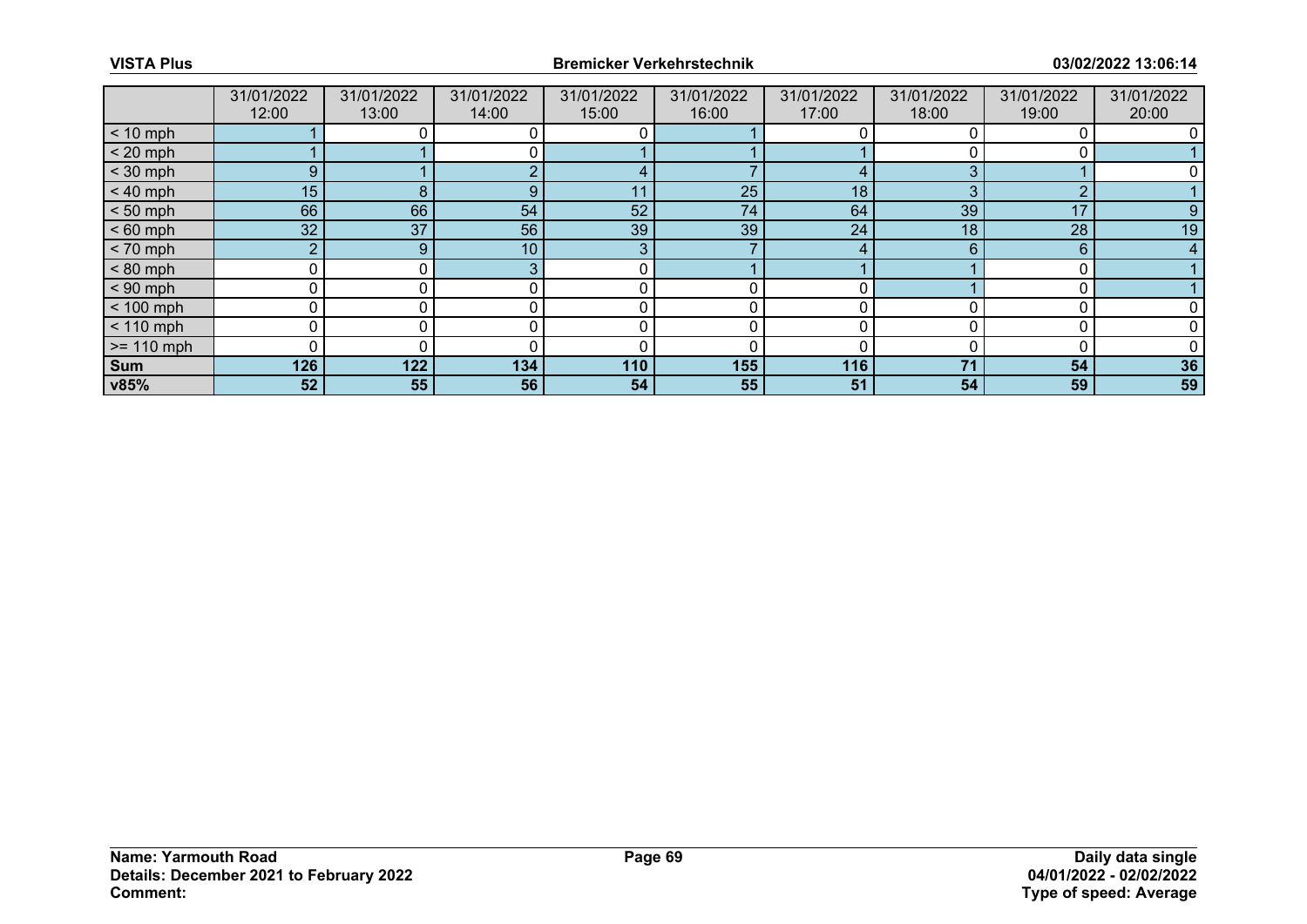|              | 31/01/2022<br>21:00 | 31/01/2022<br>22:00 | 31/01/2022<br>23:00 | 01/02/2022<br>00:00 | 01/02/2022<br>01:00 | 01/02/2022<br>02:00 | 01/02/2022<br>03:00 | 01/02/2022<br>04:00 | 01/02/2022<br>05:00 |
|--------------|---------------------|---------------------|---------------------|---------------------|---------------------|---------------------|---------------------|---------------------|---------------------|
| $< 10$ mph   |                     |                     |                     |                     |                     |                     |                     |                     |                     |
| $< 20$ mph   |                     |                     |                     |                     |                     |                     |                     |                     |                     |
| $<$ 30 mph   |                     |                     |                     |                     |                     |                     |                     |                     |                     |
| $< 40$ mph   |                     |                     |                     | 0                   | 0                   | 0                   |                     | C                   |                     |
| $< 50$ mph   | 11                  |                     |                     |                     |                     |                     |                     |                     |                     |
| $< 60$ mph   | $6^{\circ}$         | 6                   |                     | r                   |                     |                     |                     |                     |                     |
| $< 70$ mph   | $\overline{2}$      |                     |                     | 0                   | 0                   |                     |                     | 0                   |                     |
| $< 80$ mph   |                     |                     |                     |                     | 0                   |                     |                     |                     |                     |
| $< 90$ mph   |                     |                     |                     |                     |                     | ∩                   |                     |                     |                     |
| $< 100$ mph  | 0                   |                     |                     | 0                   | 0                   | 0                   |                     |                     |                     |
| $< 110$ mph  | 0                   |                     |                     | $\Omega$            | 0                   | U                   |                     |                     |                     |
| $>= 110$ mph | 0                   |                     |                     |                     |                     |                     |                     |                     |                     |
| <b>Sum</b>   | 22                  | 11                  |                     | - 2                 | 0                   | ◠                   |                     |                     | 12                  |
| v85%         | 57                  | 69                  | 62                  | 55                  | 0                   | 69                  | 0                   | 0                   | 70                  |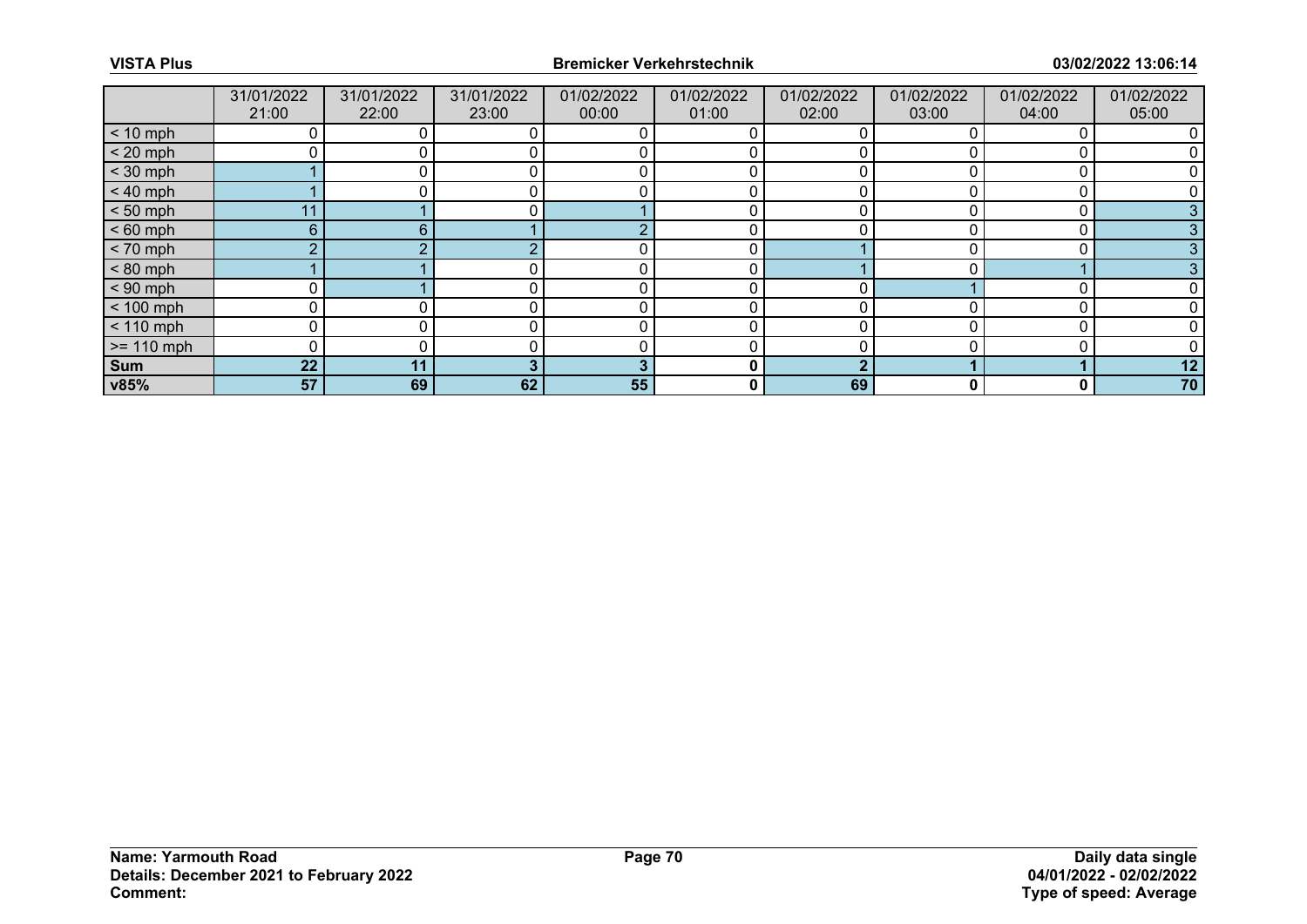|              | 01/02/2022<br>06:00 | 01/02/2022<br>07:00 | 01/02/2022<br>08:00 | 01/02/2022<br>09:00 | 01/02/2022<br>10:00 | 01/02/2022<br>11:00 | 01/02/2022<br>12:00 | 01/02/2022<br>13:00 | 01/02/2022<br>14:00 |
|--------------|---------------------|---------------------|---------------------|---------------------|---------------------|---------------------|---------------------|---------------------|---------------------|
| $< 10$ mph   | 0                   |                     |                     |                     |                     |                     |                     |                     |                     |
| $< 20$ mph   |                     |                     |                     |                     |                     |                     |                     |                     |                     |
| $<$ 30 mph   | $\overline{2}$      |                     |                     | c                   | r                   |                     |                     | $\Omega$            |                     |
| $< 40$ mph   |                     | 11                  | 17                  |                     | 8                   | 10                  | 10                  | 8                   | 8                   |
| $< 50$ mph   | 26                  | 34                  | 85                  | 62                  | 63                  | 57                  | 62                  | 59                  | 49                  |
| $< 60$ mph   | 18 <sub>1</sub>     | 63                  | 72 <sup>°</sup>     | 51                  | 54                  | 47                  | 45                  | 52                  | 43                  |
| $< 70$ mph   | 9                   |                     | 6                   | 6                   |                     | 9                   | 3                   | 8                   | 12                  |
| $< 80$ mph   |                     |                     |                     |                     |                     |                     |                     |                     |                     |
| $< 90$ mph   | 0                   |                     |                     |                     |                     |                     |                     |                     |                     |
| $< 100$ mph  | 0                   | 0                   |                     | r                   | 0                   | O                   |                     |                     |                     |
| $< 110$ mph  | 0                   |                     |                     |                     |                     |                     |                     |                     |                     |
| $>= 110$ mph | 0                   |                     |                     |                     | 0                   |                     |                     |                     |                     |
| Sum          | 57                  | 119                 | 185                 | 129                 | 134                 | 123                 | 123                 | 130                 | 117                 |
| v85%         | 60                  | 56                  | 53                  | 54                  | 54                  | 56                  | 54                  | 56                  | 57                  |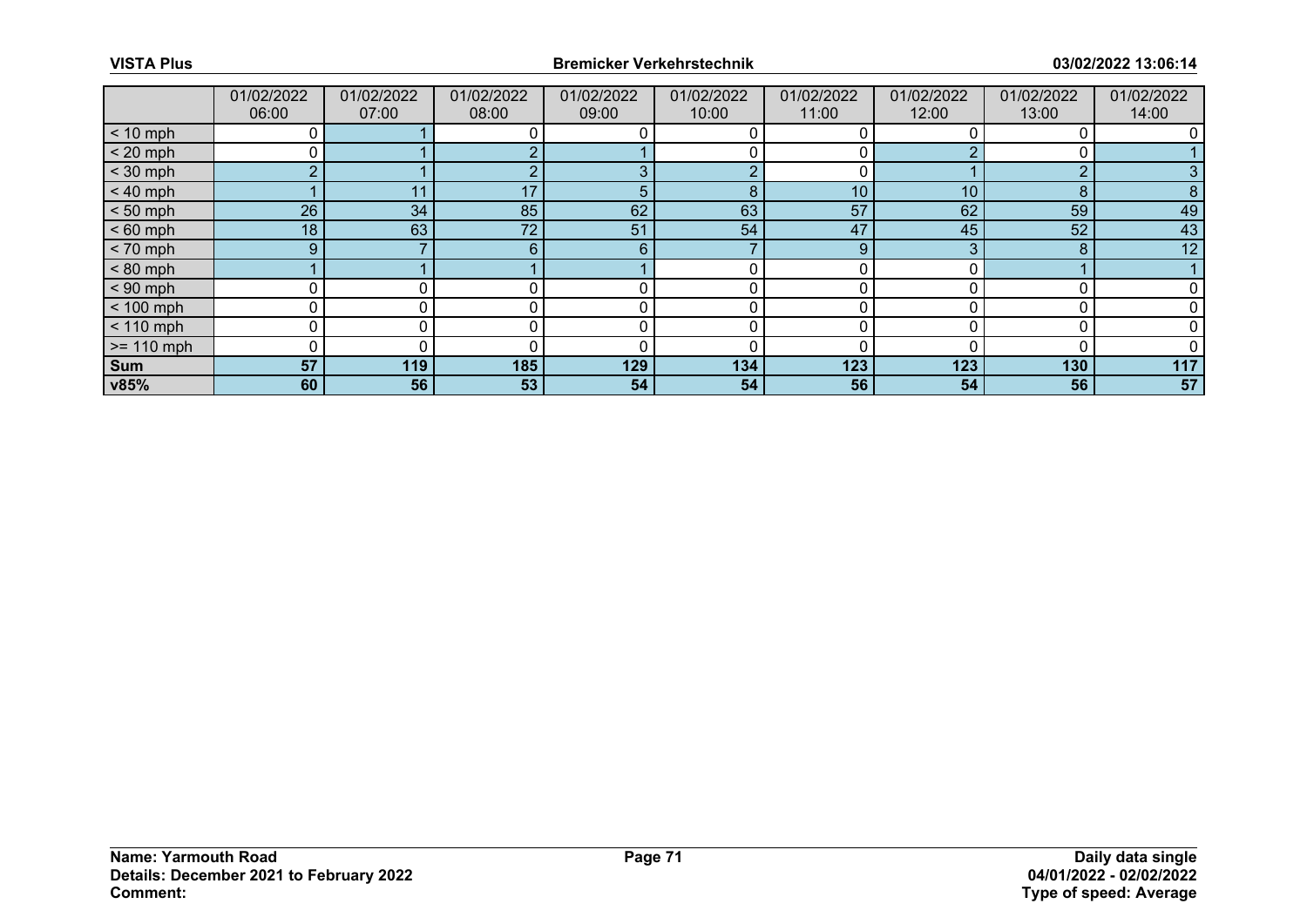|              | 01/02/2022<br>15:00 | 01/02/2022<br>16:00 | 01/02/2022<br>17:00 | 01/02/2022<br>18:00 | 01/02/2022<br>19:00 | 01/02/2022<br>20:00 | 01/02/2022<br>21:00 | 01/02/2022<br>22:00 | 01/02/2022<br>23:00 |
|--------------|---------------------|---------------------|---------------------|---------------------|---------------------|---------------------|---------------------|---------------------|---------------------|
| $< 10$ mph   |                     |                     |                     |                     |                     |                     |                     |                     |                     |
| $< 20$ mph   |                     |                     |                     |                     |                     |                     |                     |                     |                     |
| $<$ 30 mph   | 6                   |                     | ٠h                  |                     |                     |                     |                     |                     |                     |
| $< 40$ mph   | 13                  | 14                  | 13                  |                     | റ                   | 0                   |                     |                     |                     |
| $< 50$ mph   | 48                  | 66                  | 71                  | 37                  | 18                  | 11                  |                     | 3                   |                     |
| $< 60$ mph   | 51                  | 47                  | 29                  | 37                  | 20                  | 13                  | 6                   |                     |                     |
| $< 70$ mph   | 5                   | 3                   | 5.                  | 8                   | 8                   |                     |                     | 4                   |                     |
| $< 80$ mph   |                     |                     |                     |                     |                     |                     |                     |                     |                     |
| $< 90$ mph   |                     |                     |                     |                     |                     |                     |                     |                     |                     |
| $< 100$ mph  | 0                   |                     |                     | 0                   | 0                   | U                   |                     |                     |                     |
| $< 110$ mph  |                     |                     |                     |                     |                     |                     |                     |                     |                     |
| $>= 110$ mph | $\Omega$            |                     |                     |                     |                     |                     |                     |                     |                     |
| Sum          | 125                 | 138                 | 123                 | 88                  | 48                  | 27                  | 12                  | 12                  |                     |
| v85%         | 54                  | 53                  | 53                  | 57                  | 59                  | 57                  | 56                  | 64                  | 45                  |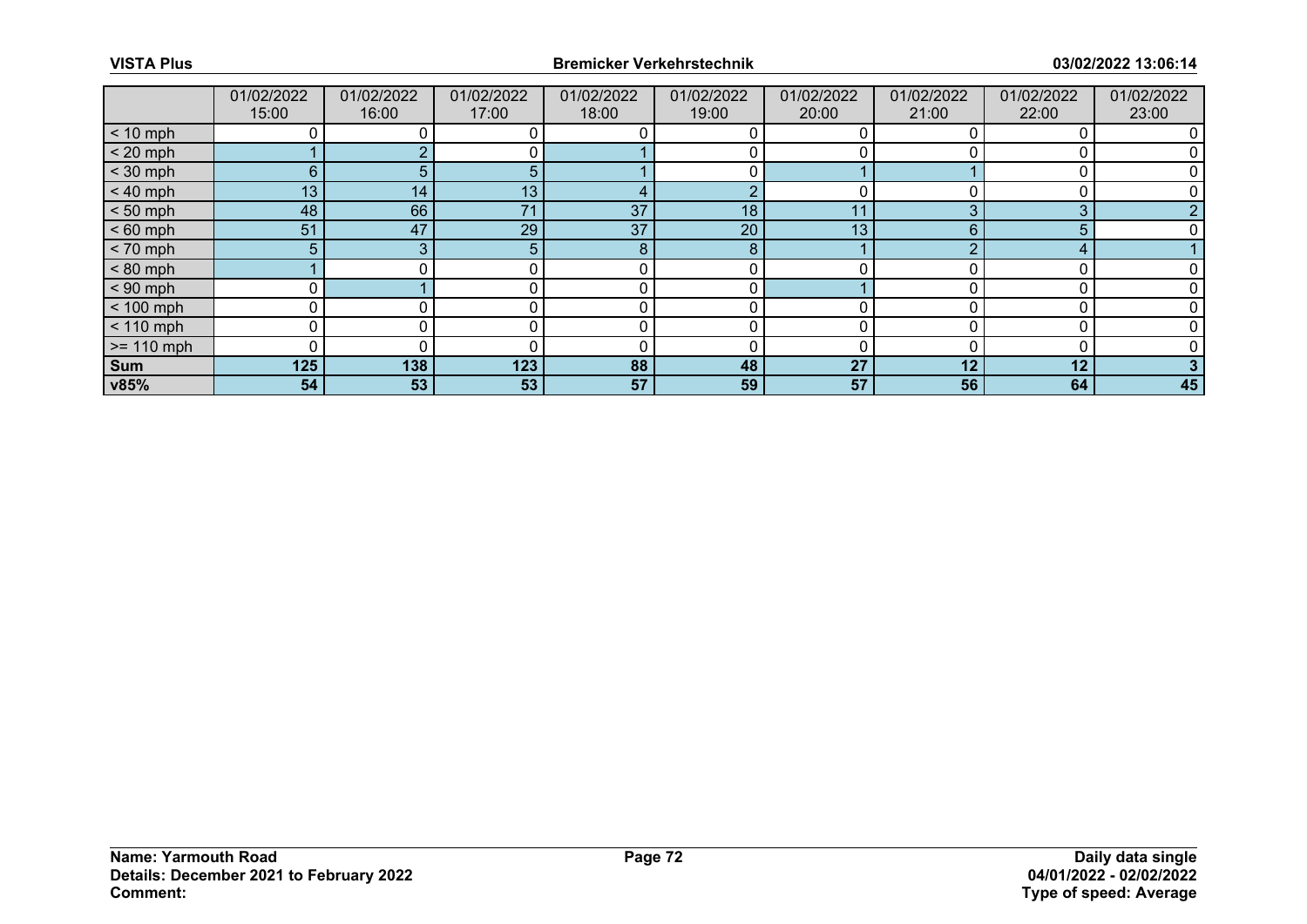|              | 02/02/2022<br>00:00 | 02/02/2022<br>01:00 | 02/02/2022<br>02:00 | 02/02/2022<br>03:00 | 02/02/2022<br>04:00 | 02/02/2022<br>05:00 | 02/02/2022<br>06:00 | 02/02/2022<br>07:00 | 02/02/2022<br>08:00 |
|--------------|---------------------|---------------------|---------------------|---------------------|---------------------|---------------------|---------------------|---------------------|---------------------|
| $< 10$ mph   |                     |                     | 0                   |                     |                     |                     |                     |                     |                     |
| $< 20$ mph   |                     |                     | $\Omega$            |                     |                     |                     |                     |                     |                     |
| $<$ 30 mph   | $\Omega$            |                     |                     | C                   |                     |                     |                     | $\Omega$            |                     |
| $< 40$ mph   | 0                   | 0                   | 0                   | 0                   | 0                   |                     |                     | $\Omega$            |                     |
| $< 50$ mph   | U                   |                     |                     |                     |                     |                     | 14                  | 38                  |                     |
| $< 60$ mph   |                     |                     |                     | C                   |                     | 6                   | 12                  | 49                  |                     |
| $< 70$ mph   |                     |                     | 0                   | 0                   |                     |                     | 5.                  | 8                   |                     |
| $< 80$ mph   |                     |                     |                     |                     |                     |                     |                     |                     |                     |
| $< 90$ mph   | $\Omega$            |                     |                     | ſ                   |                     |                     |                     |                     |                     |
| $< 100$ mph  | 0                   |                     | 0                   | 0                   | 0                   |                     |                     |                     |                     |
| $< 110$ mph  | 0                   |                     | 0                   | 0                   | 0                   |                     |                     | 0                   |                     |
| $>= 110$ mph | ∩                   |                     |                     | ſ                   |                     |                     |                     |                     |                     |
| <b>Sum</b>   |                     |                     |                     | 0                   |                     | 12                  | 34                  | 100                 | 0                   |
| v85%         | 0                   | 0                   | $\mathbf{0}$        | 0                   | 67                  | 62                  | 58                  | 57                  | $\mathbf 0$         |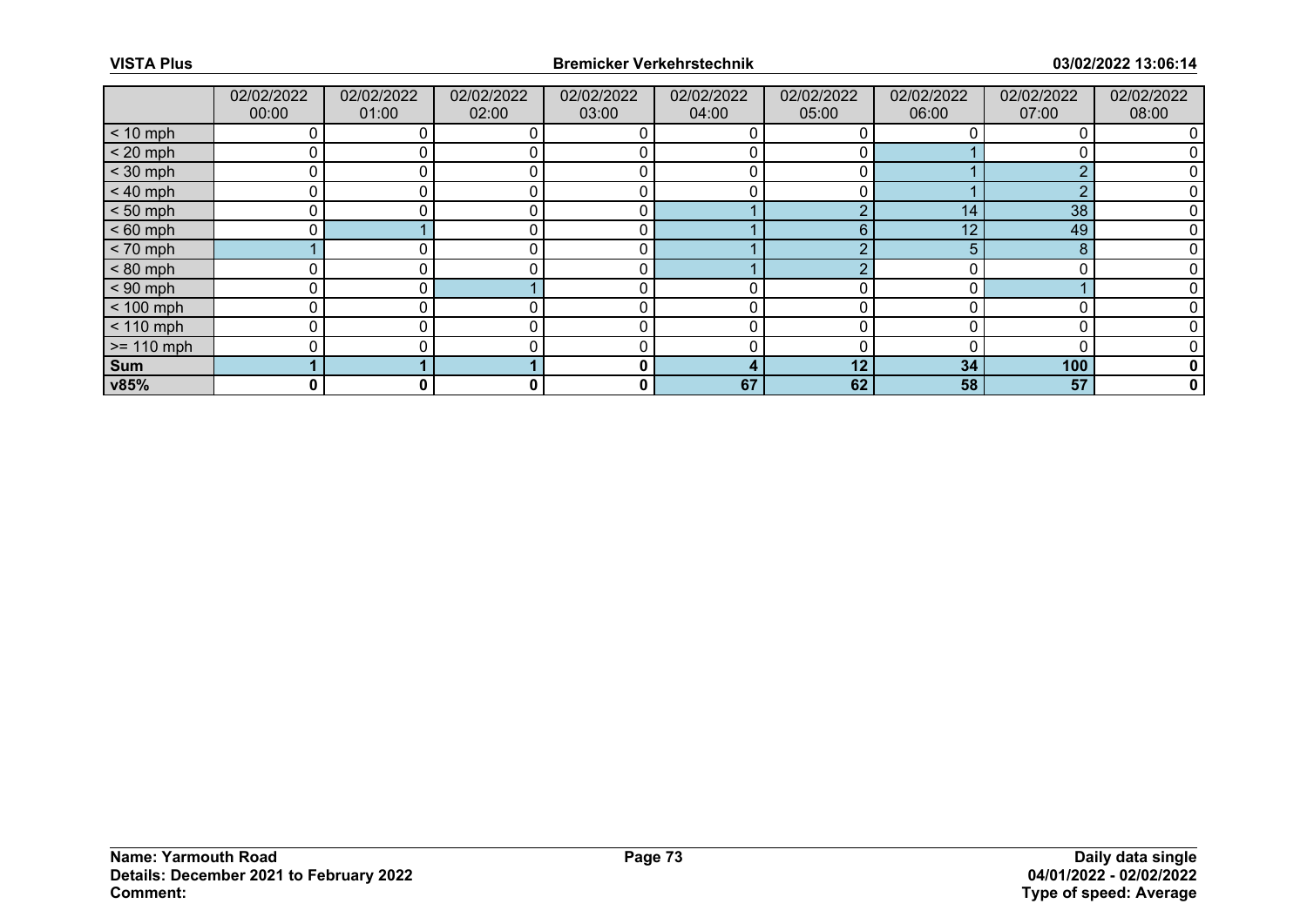|              | 02/02/2022<br>09:00 | 02/02/2022<br>10:00 | 02/02/2022<br>11:00 | 02/02/2022<br>12:00 | 02/02/2022<br>13:00 | 02/02/2022<br>14:00 | 02/02/2022<br>15:00 | 02/02/2022<br>16:00 | 02/02/2022<br>17:00 |
|--------------|---------------------|---------------------|---------------------|---------------------|---------------------|---------------------|---------------------|---------------------|---------------------|
| $< 10$ mph   |                     |                     |                     |                     |                     |                     |                     |                     |                     |
| $< 20$ mph   | 0                   |                     |                     |                     |                     |                     |                     |                     |                     |
| $<$ 30 mph   | 0                   |                     |                     |                     |                     |                     |                     |                     |                     |
| $< 40$ mph   | 0                   | 0                   |                     |                     | 0                   |                     |                     |                     |                     |
| $< 50$ mph   | 0                   |                     |                     |                     |                     |                     |                     |                     |                     |
| $< 60$ mph   | 0                   |                     |                     |                     |                     |                     |                     |                     |                     |
| $< 70$ mph   | 0                   | 0                   |                     | r                   | 0                   |                     |                     |                     |                     |
| $< 80$ mph   | 0                   |                     |                     |                     |                     |                     |                     |                     |                     |
| $< 90$ mph   | 0                   |                     |                     |                     |                     |                     |                     |                     |                     |
| $< 100$ mph  | $\mathbf{0}$        | 0                   |                     | $\Omega$            | 0                   | O                   |                     | O                   |                     |
| $< 110$ mph  | 0                   |                     |                     |                     |                     |                     |                     |                     |                     |
| $>= 110$ mph | 0                   |                     |                     |                     |                     |                     |                     |                     |                     |
| Sum          | 0                   | 0                   | 0                   | $\mathbf{0}$        | 0                   | 0                   | 0                   | 0                   | 0                   |
| v85%         | 0                   | 0                   | 0                   | 0                   | 0                   | 0                   |                     | O                   | 0                   |